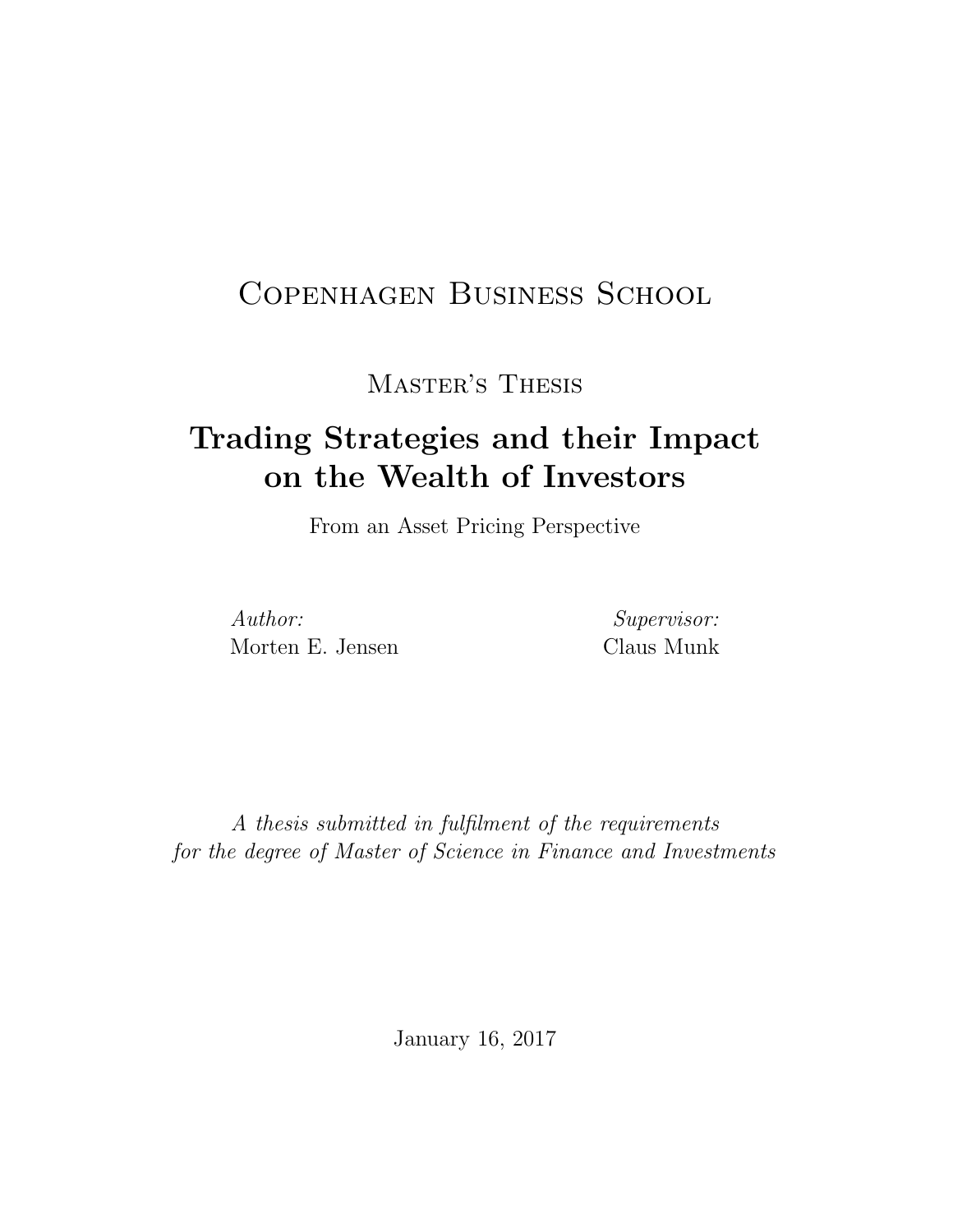#### Abstract

In this thesis a model will be developed to explain how a constrained economy works. The predictions of the model is that in a constrained economy: Securities with high beta values will earn a lower alpha than securities with low beta values. And this insight would lead to the next prediction that an investor would a positive expected return in a market-neutral self-financed portfolio that bets against the beta by shorting a portfolio of large beta securities to finance a portfolio of small beta securities.

The empirical test showed that the predictions were correct. Both Sharpe ratio and alpha had an inverse relationship with the beta of a portfolio. The constructed BAB factor portfolios earned both positive returns and abnormal returns.

The rational investor would have invested all her wealth plus her possible margin in the BAB78 portfolio and earned an monthly alpha of 1.78%. Her construction of this BAB78 portfolio would be to short a delevered beta-weighted portfolio of the 78 securities with the largest betas to finance a levered beta-weighted portfolio of the 78 securities with the smallest betas.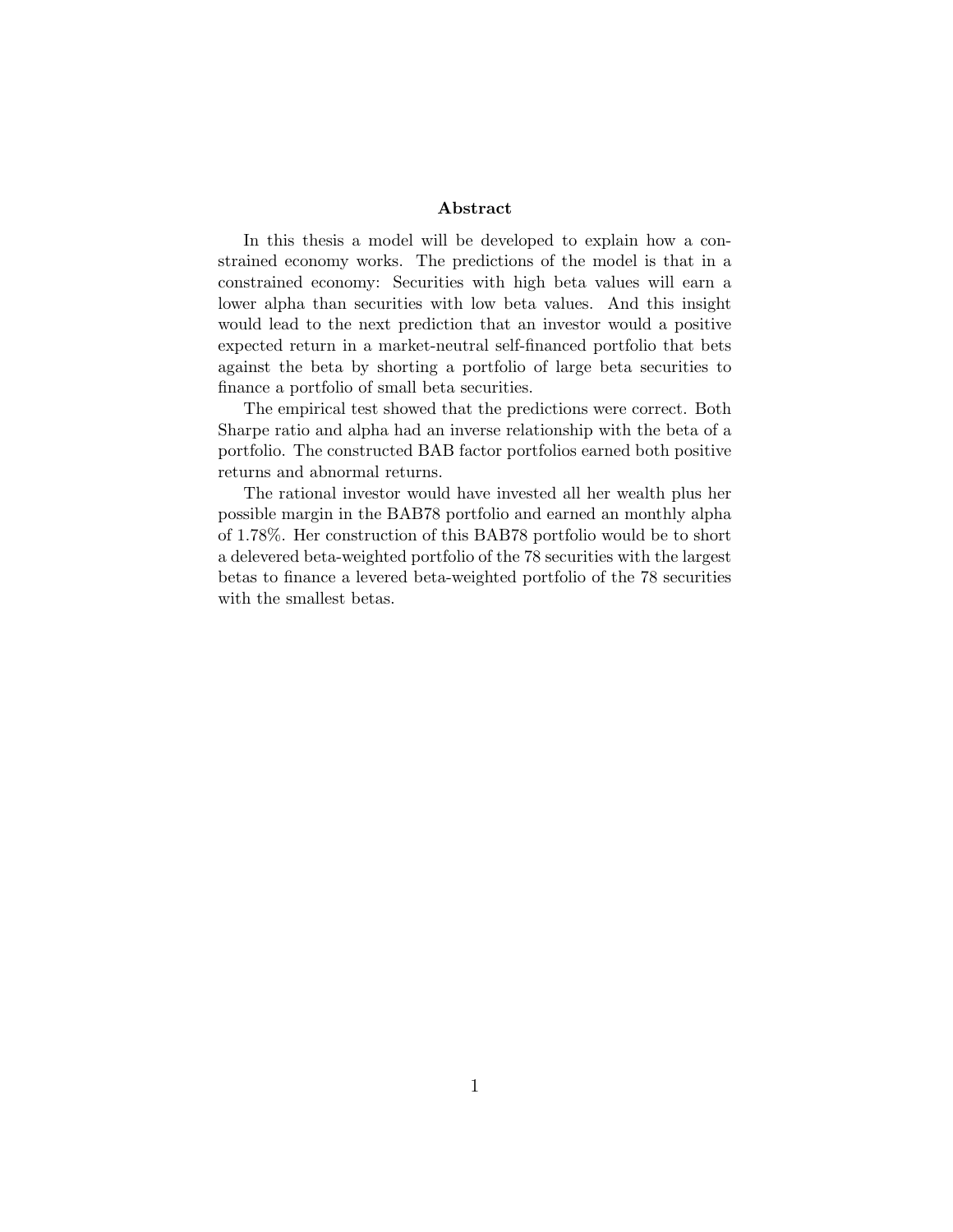# Contents

| 1              | Introduction                                                                                                                                                                                                                                                                                                         | 4                                                                    |
|----------------|----------------------------------------------------------------------------------------------------------------------------------------------------------------------------------------------------------------------------------------------------------------------------------------------------------------------|----------------------------------------------------------------------|
| $\overline{2}$ | Problem statement and delimitation<br>2.1<br>2.2<br>2.3                                                                                                                                                                                                                                                              | $\overline{5}$<br>$\overline{5}$<br>$\overline{5}$<br>$\overline{5}$ |
| 3              | Structure of the thesis                                                                                                                                                                                                                                                                                              | 6                                                                    |
| 4              | Literature review<br>Markowitz's Portfolio Selection<br>4.1<br>Tobin's Liquidity Preference as Behaviour Towards Risk<br>4.2<br>4.3<br>Capital Market Equilibrium with Restricted Borrowing<br>4.4<br>Multifactor Explanations of Asset Pricing Anomalies<br>4.5<br>On Persistence in Mutual Fund Performance<br>4.6 | $\boldsymbol{6}$<br>$6\phantom{.}6$<br>8<br>8<br>12<br>16<br>17      |
| $\overline{5}$ | Theory and quantitative analysis<br>Model of the economy in the thesis $\ldots \ldots \ldots \ldots \ldots$<br>5.1<br>5.2<br>Results from the derivation<br>5.2.1<br>.<br>Derivation of the return of the BAB factor $\dots \dots \dots$<br>5.3<br>5.3.1                                                             | 19<br>19<br>20<br>24<br>25<br>27                                     |
| 6              | Data<br>6.1<br>Data selection of stock data $\ldots \ldots \ldots \ldots \ldots$<br>6.1.1<br>Perfecting the data-set $\dots \dots \dots \dots \dots \dots \dots$<br>6.1.2<br>6.1.3<br>6.2<br>Market data and factor portfolios                                                                                       | 28<br>28<br>28<br>30<br>31<br>32                                     |
| $\overline{7}$ | Methodology<br>7.1<br>7.2<br>Generation of Portfolios<br>Equally weighted portfolios<br>7.2.1<br>Betting against beta factor portfolios<br>7.2.2                                                                                                                                                                     | 32<br>32<br>33<br>34<br>35                                           |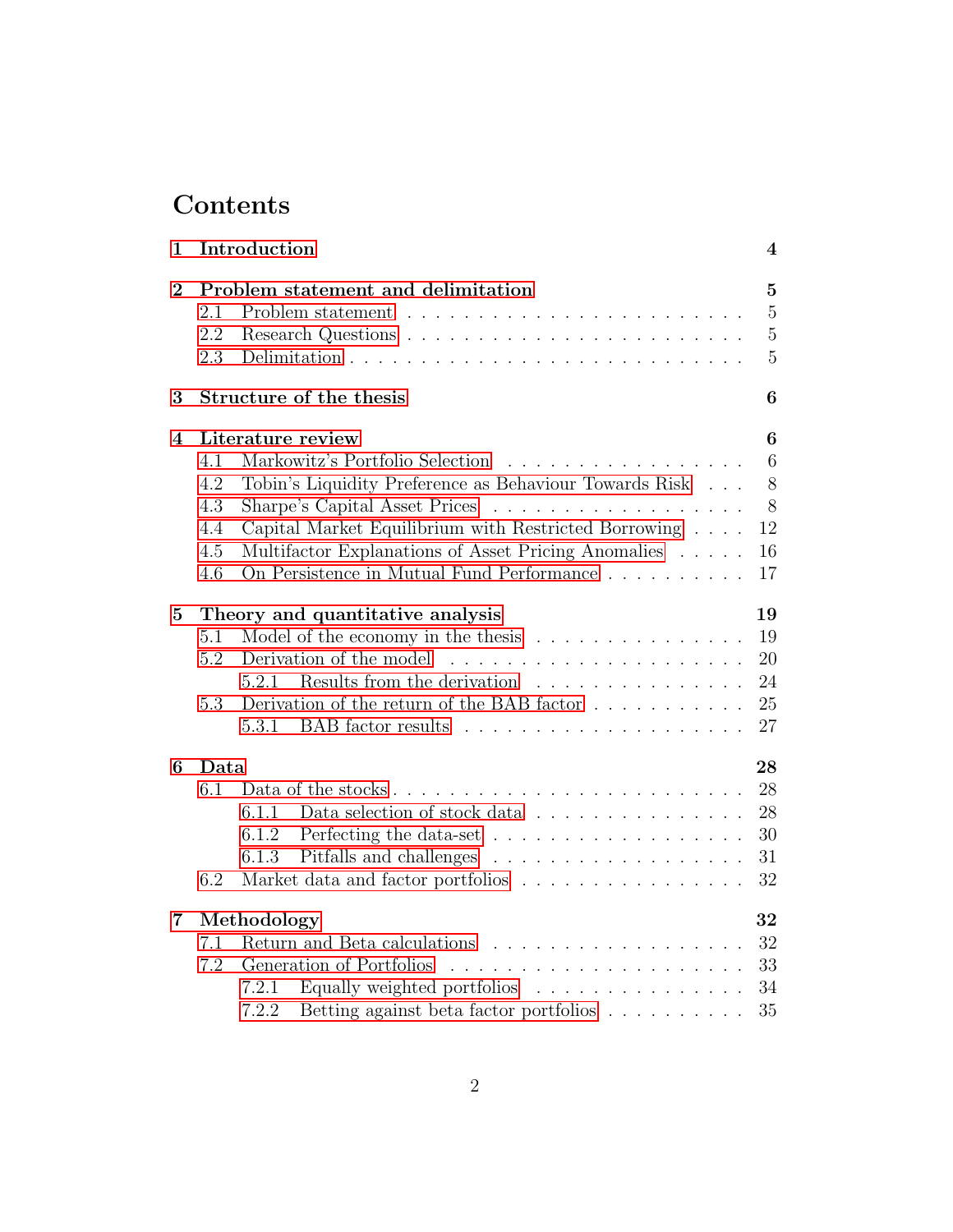| 8 Analysis & Empirical Results                                                    | 39 |
|-----------------------------------------------------------------------------------|----|
| 8.1 The primary result of the regressions $\ldots \ldots \ldots \ldots \ldots$ 39 |    |
| 9 Conclusion                                                                      | 43 |
| 10 Limitations & Future Research                                                  | 44 |
|                                                                                   |    |
|                                                                                   |    |
| 11 Bibliography                                                                   | 45 |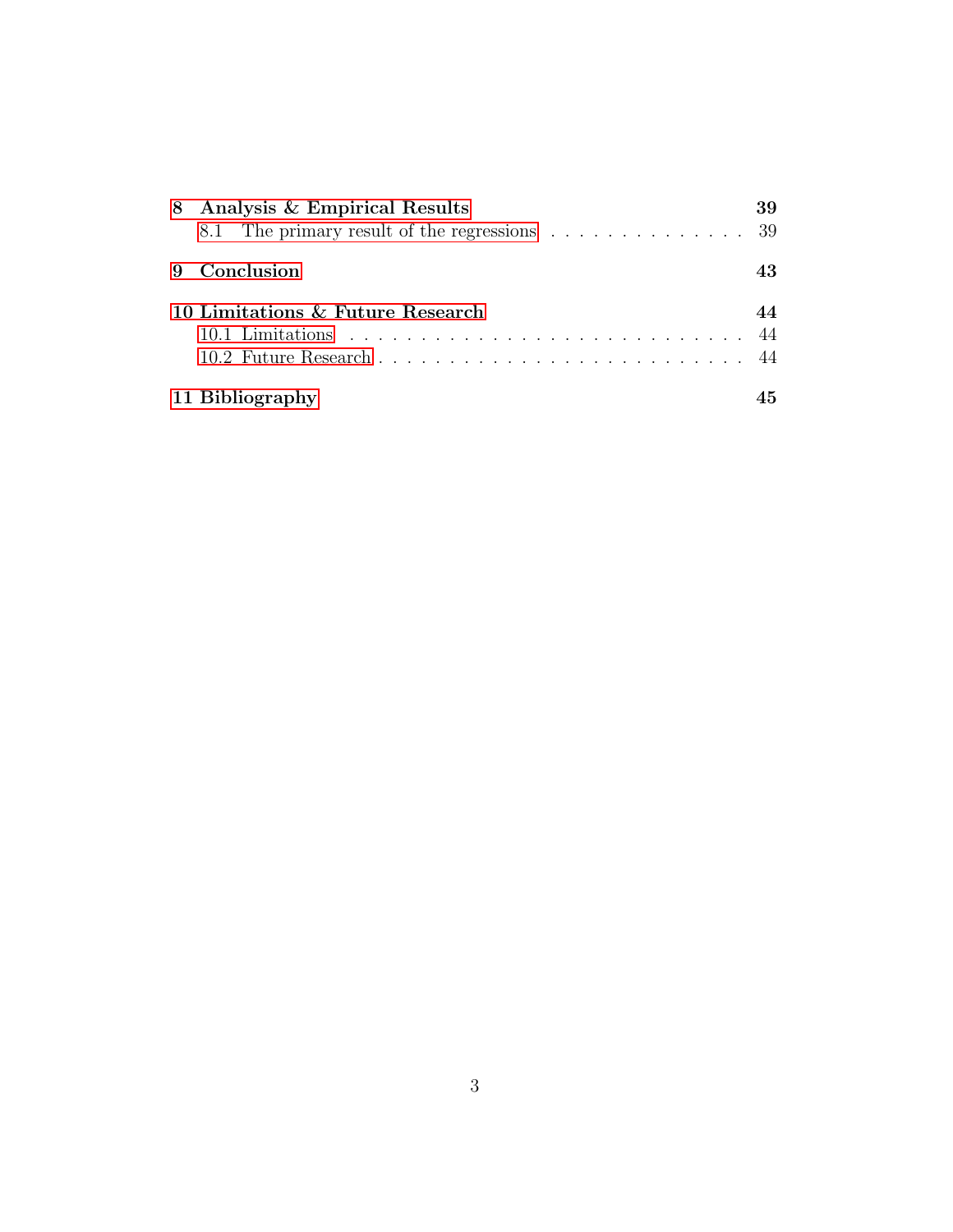# <span id="page-4-0"></span>1 Introduction

Capital markets as they are understood in modern finance will need a pricing of risk. As long as risk is poorly priced as in the CAPM framework because of the lack the true market portfolio, which can never be found. It will be possible for portfolio managers to earn an abnormal return if they construct a portfolio that captures an anomaly that's not already covered by one of the existing models to price risk. The idea in this thesis is to investigate the profitability of the trading strategy called "Betting against beta" introduced by Frazzini and Pedersen.

As an investor, one is interested in earning the highest Sharpe ratio, which is excess return per unit of risk, which can then be leveraged or de-leveraged to fit the investor's appetite for risk, which is measured her risk aversion. if it is assumed that it is impossible earn a positive alpha, But this assumption is jeopardized by the fact it can only assumed that all positive alpha trading is gone if both the market is efficient and risk is pricing correctly by a model widely used by all investors.

We can only assume by any certainty that the market is efficient because of the fact that highly competitive market will be a market where prices are set by the market.

It is interesting for all real world investors, if it is the case that there is a systematic anomaly, which can generate an abnormal return, i.e. an alpha, in most common asset pricing model, like the CAPM and the Fama French three factor model.

In thesis a theoretical model will be used to predict what the restrictions on their use of leverage would do to the securities in the equilibrium. Furthermore what implications this would have on the investment strategies that different more or less constrained investors would utilise.

The predictions of the model would then be tested on empirical data from the american equity market.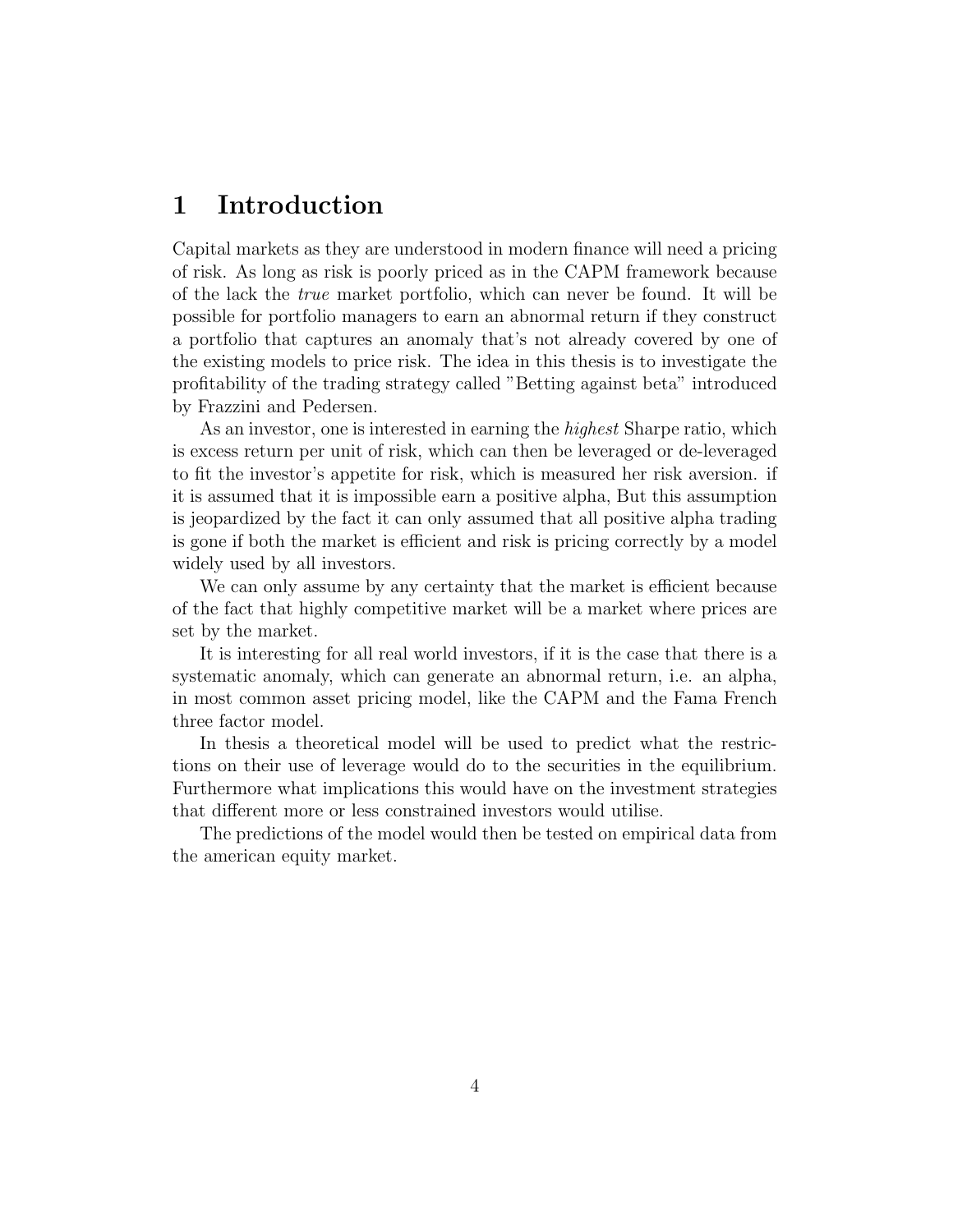# <span id="page-5-0"></span>2 Problem statement and delimitation

The introduction results in the following problem statement.

### <span id="page-5-1"></span>2.1 Problem statement

How can you utilise a Betting against Beta (BAB) trading strategy to get a positive abnormal return on your investment?

### <span id="page-5-2"></span>2.2 Research Questions

- 1. What implications does the leverage constraints of some agents have on the economy?
- 2. What is the theoretical prediction of the model for BAB factor portfolio?
- 3. Does empirical analysis fit the theoretical predictions?

### <span id="page-5-3"></span>2.3 Delimitation

In the empirical study all securities and assets which are *not* equities will be excluded. Furthermore all equities, which are not american NYSE traded equities, are also excluded.

Furthermore all equities which are not american will be excluded as well. Reasoning behind this is that in the alpha analysis for each portfolio the data library of Kenneth French will be used instead of the AQR data library. The idea is to be able to replicate the results in [\[4\]](#page-45-1) by Frazzini and Pedersen, so it seems to be a better idea to use original data than their date. There are also discrepancies in the two data-sets, which are for the author of this thesis unexplained.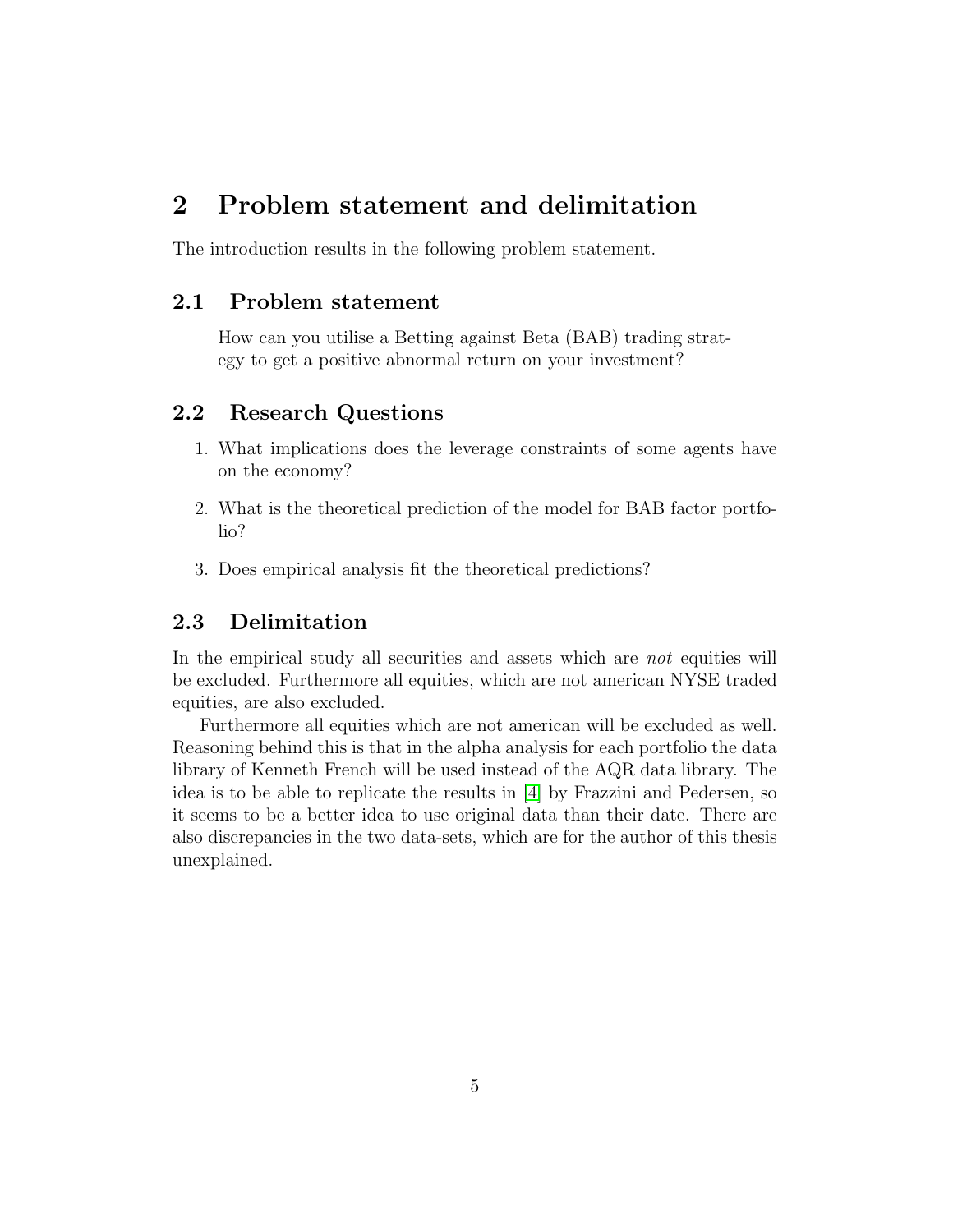# <span id="page-6-0"></span>3 Structure of the thesis

# <span id="page-6-1"></span>4 Literature review

This literature review is supposed to take the reader through the subject of modern portfolio theory from the very beginning of the subject to the point of this thesis.

### <span id="page-6-2"></span>4.1 Markowitz's Portfolio Selection

The natural place to start is in Harry Markowitz's Portfolio Selection [\[7\]](#page-45-2). Markowitz states that there are two stages to portfolio selection. A portfolio manager would have to use experience and observation to form beliefs about the future and performance of available assets. As in Markowitz's paper the thesis will not focus on the first stage but it will instead focus on the second stage, which is the portfolio choice. As defined in Markowitz's paper will apply the rule for investors that they see expected return as a desirable thing and on the other hand see the variance of an asset's return as an undesirable thing. Markowitz also presents the idea about diversification in the portfolio choice as a superior form of investment behaviour.

Even more important Markowitz introduces the expected returns-variance of returns  $(E-V)$  rule, which says that an investor will try to maximize expected return while minimizing the variance of the portfolio. Already in this paper it is argued that you cannot both have the highest expected return and the lowest variance of returns at the same. So the investor will have to make a trade-off, where she either lowers her expected return or accepts a higher level of variance in her portfolio, which she will then be compensated for with a higher expected return.

Markowitz introduces the elementary mathematical statistics two concepts for a random variable,  $Y: E$  for expected value of the random variable, and V for the variance of the random variable.

The expected value of the random variable:

$$
E=p_1y_1+p_2y_2+\ldots+p_Ny_N
$$

, where E is the expected value of the random variable,  $p_1$  is the probability of the first value occurring, and  $y_1$  is the value of random variable if state occurs.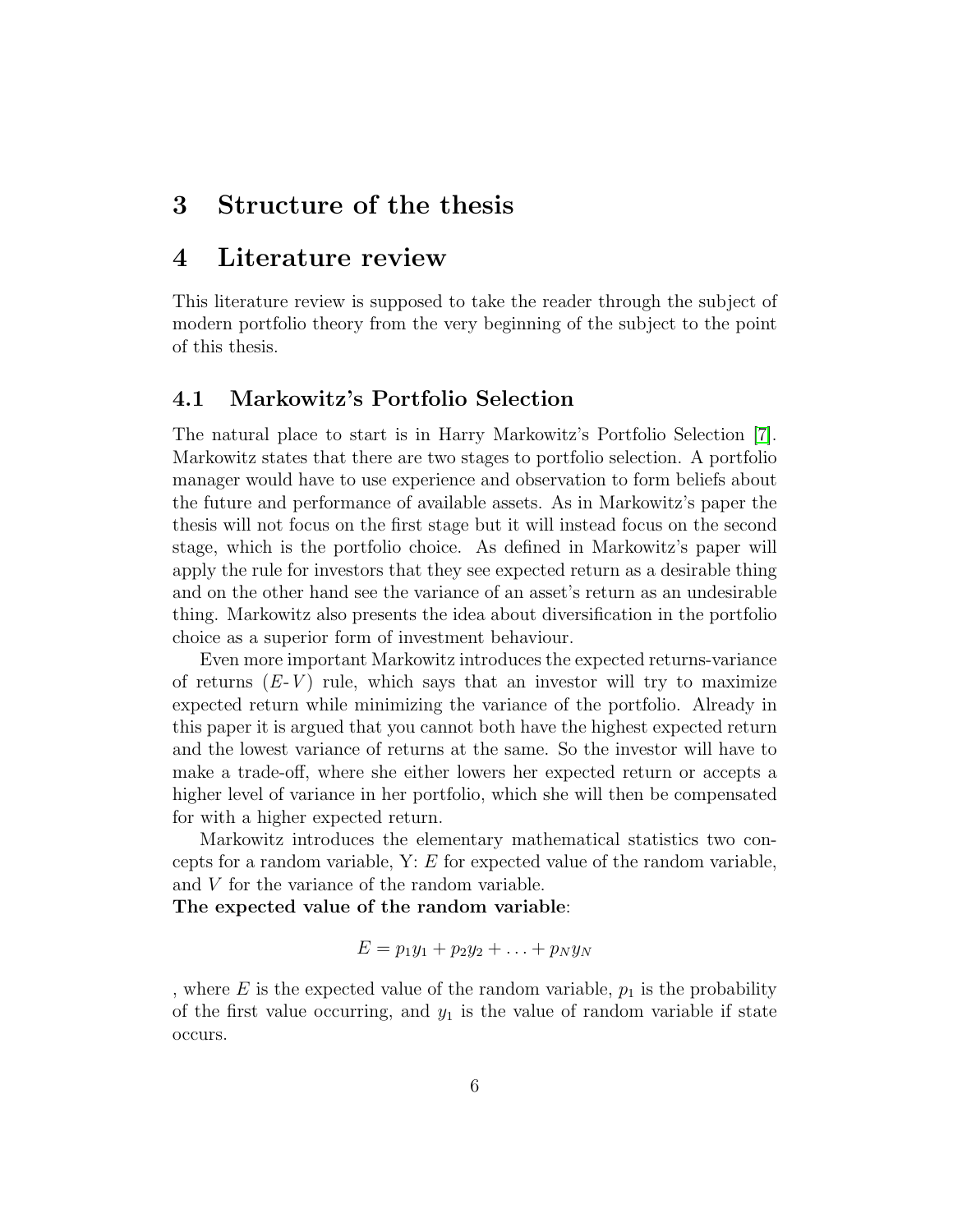The variance of the random variable Y was defined to be. The variance of the random variable:

$$
V = p_1(y_1E)^2 + p_2(y_2 - E)^2 + \ldots + p_N(y_N - E)^2
$$

, where V is the variance,  $p_N$  is the probability of the N state,  $y_N$  is value of the random variable in the  $N$  state, and  $E$  is the expected value of the random variable.

Then Markowitz went onto define the variance of a portfolio, which *must* be expressed as a sum of terms of the covariances of all the returns in the portfolio. Therefore he showed the covariance between to assets' returns: The covariance between the return of asset 1 and return of the asset 2:

$$
\sigma_{12} = E([R_1 - E(R_1)][R_2 - E(R_2)])
$$

, where  $sigma_{12}$  is the covariance between the two assets,  $R_1$  is the return of asset 1, and  $E(R_1)$  is the expected return of asset 1.

Thereafter Markowitz introduced the connection between covariance and correlation.

### The covariance as a function of the correlation:

$$
\sigma_{ij} = \rho_{ij}\sigma_i\sigma_j
$$

, where  $\sigma_{ij}$  is covariance between the return for asset i and the return for asset j,  $\rho_{ij}$  is the correlation between the return for asset i and the return for asset  $j$ , and  $\sigma_i$  is the standard deviation of the return for asset i.

Markowitz then continues to exclude short sales from his analysis. A short sale is where you borrow an asset to sale it then to later on repurchase the asset and deliver it back, if the asset has fallen in value between the sale and the repurchase the short seller will have made a profit.

After those preliminary steps Markowitz continues explain the E-V -rule graphically. Fig. 1 in  $[7]$  shows a circle in a  $(E, V)$ -plane, where the south eastern part is highlighted because that's where the  $E-V$ -rule displays the efficient E,V combinations that investors, following the rule, would invest in.

Markowitz then comments that two conditions, at least, must be satisfied before the mentioned above efficient surface would be used in practice. First investors must desire to act according to the E-V-rule described above. Second it must be possible to arrive to reasonable  $\mu_i$  and  $\sigma_{ij}$ . The second condition is the one, which this thesis is trying to address. Much later than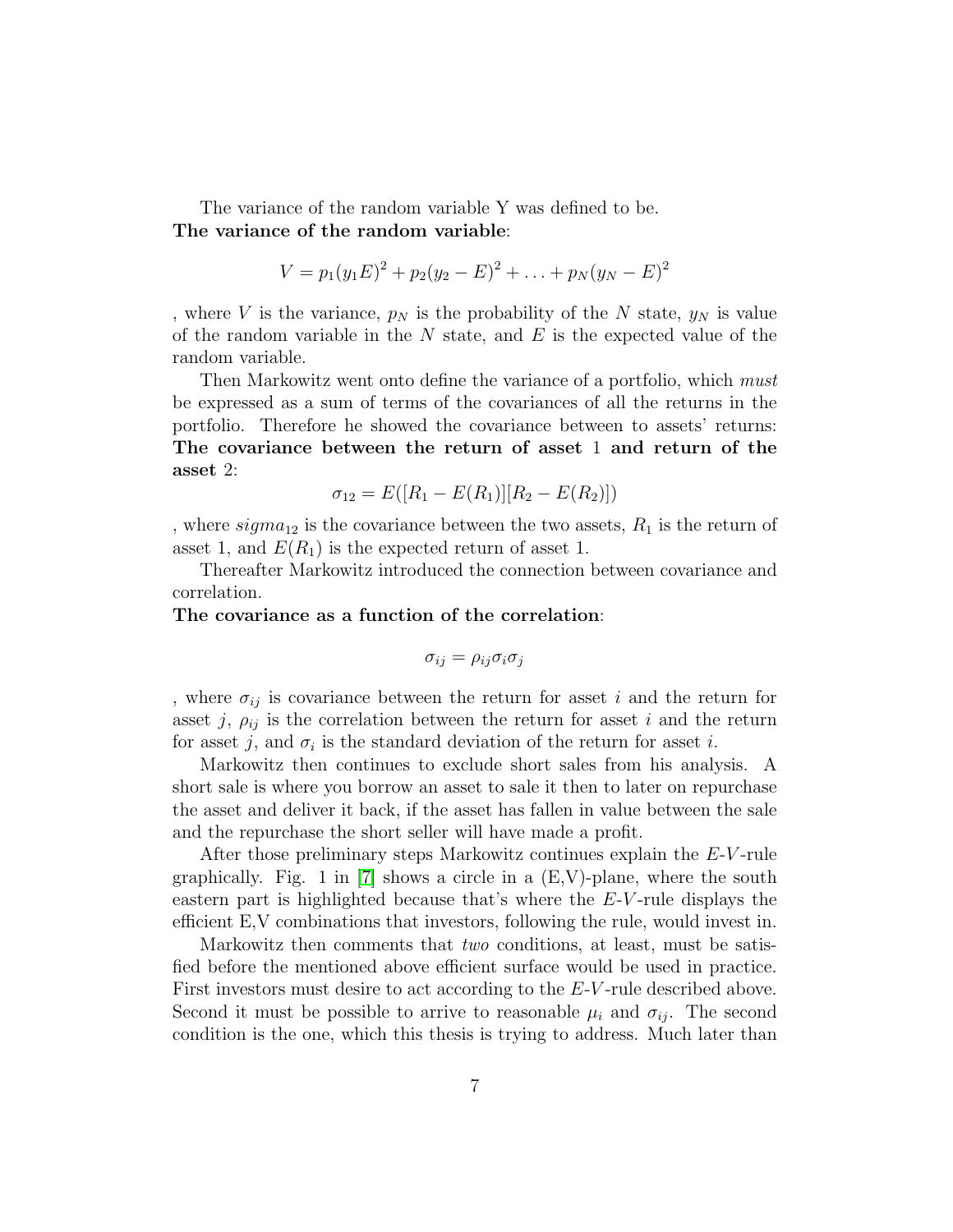Markowitz academia has countless times tried to value assets in terms of risk-adjusted returns.

Finally Markowitz used a three assets' example to show relationship between variance, expected return, and efficient portfolios in fig. 2 in [\[7\]](#page-45-2). In the middle of the isovariance curves the point  $x$  is the portfolio with *lowest* variance. From that point the isovariance curves extends out, from point  $x$ there is drawn a line through the isovariance curves where the isomean line tangent the isovariance curve. The line represents the efficient portfolio, the line continues from point  $d$  to  $b$ . On the axis the figure had the weights in asset  $X_1$  and asset  $X_2$ .

Markowitz also points out the importance of a clever view on diversification. He points out the importance of lower covariance between the portfolio and the assets used to diversify risk. He also points out that not all parts of the variance is diversifiable.

### <span id="page-8-0"></span>4.2 Tobin's Liquidity Preference as Behaviour Towards Risk

A tiny but important addition was made by Tobin in [\[9\]](#page-45-3). Tobin wrote a paper mainly about the liquidity preference but in that paper he describe what would later become Tobin's separation theorem. See figure 3.6 in [\[9\]](#page-45-3) the E ray, which shows the expected return for an investor. As an investor wants to move along the E ray from the origin, she will at some point have exhausted her entire investment balance by investing the non-cash assets. It is here that Tobin's separation theorem tells the investor that she will hold the same proportionate composition of the non-cash assets at different points on the E ray. The only difference between the different points on the E ray is the amount of investment balance which is held as cash assets. Tobin comments, which has also been assumed since then, that this analysis is applicable as long as it is assumed that cash assets are risk-free.

### <span id="page-8-1"></span>4.3 Sharpe's Capital Asset Prices: A Theory of Market Equilibrium under Conditions of Risk

Sharpe in [\[8\]](#page-45-4) continues the development of modern portfolio theory. He states that the investor has to compensated for two different elements in investing: Time and risk. The price of time is the risk-free rate, which also why it is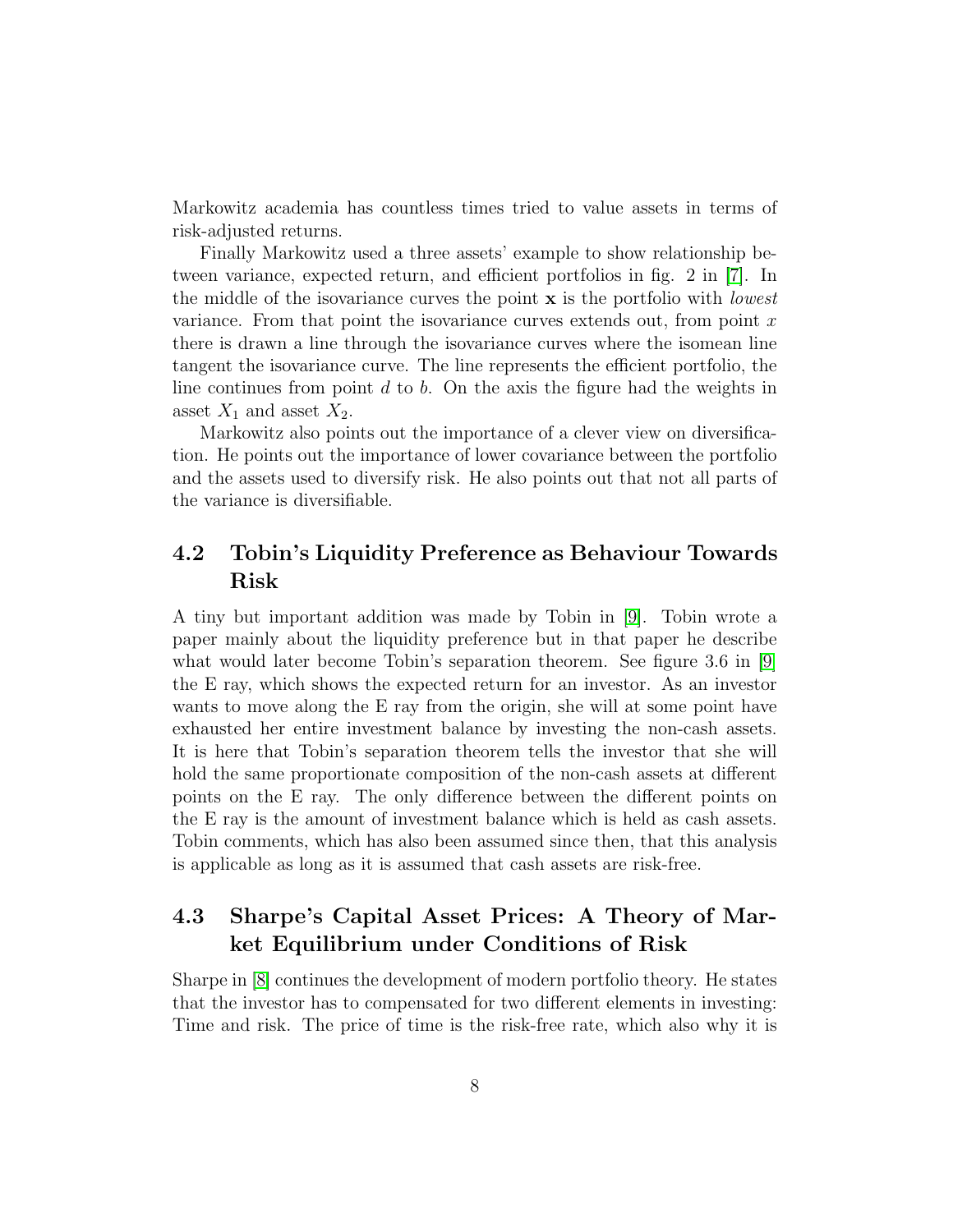used to discount risk-free projects in corporate finance. The investor will also have to be compensated for the amount of risk which she will be willing to bear. Sharpe builds on the idea of Markowitz when he presents us with the investment opportunity curve, which is that part of investment plane where the rational investor must lie. The investment opportunity plane is now called the efficient frontier. The efficient frontier consists of all the efficient portfolios in the economy as long as there is no risk-free asset.

Sharpe also shows the importance of correlation between assets in diversification in figure 3 in [\[8\]](#page-45-4). Lets assume as Sharpe did that the investor can either invest her wealth in plan  $A$  or in plan  $B$  or a combination of the two plans. As Markowitz already pointed out, the rational investor will be diversifying his investment into more rather than less assets. This will require that the investor invests in both plans, this will be produce the expected return of plan  $C$ ,  $E_{Rc}$ , which is a combination of plan A and plan B. The expected return of the investment plan  $C$ :

$$
E_{Rc} = \alpha E_{Ra} + (1 - \alpha)E_{Rb}
$$

, where  $E_{Rc}$  is the expected return of the plan  $C$ ,  $\alpha$  is the fraction of the investor's wealth in plan A, and  $(1 - \alpha)$  is the fraction of the investor's wealth in plan B.

For every expected return except the risk-free return there is a variance and hence a standard deviation. The standard deviation of combined investment plan  $C$  is given by the standard deviation of the two plans and their correlation.

The standard deviation of the investment plan  $C$ :

$$
\sigma_{Rc} = \sqrt{\alpha^2 \sigma_{Ra}^2 + (1 - \alpha)^2 \sigma_{Rb}^2 + 2r_{ab}\alpha(1 - \alpha)\sigma_{Ra}\sigma Rb}
$$

, where  $\sigma_{Rc}$  is the standard deviation of the investment plan C, everything in the square root is the variance of the investment plan  $C$ , and  $r_{ab}$  is the correlation coefficient between plan A and plan B. The correlation coefficient is always in the range between −1 and 1, Sharpe notes that is the usual case that's the correlation coefficient between two assets are in the range between 0 to 1.

In figure 3 in [\[8\]](#page-45-4) shows a correlation lower than perfect positive correlation  $(+1)$  will give a diversification effect. He remarks that an even lower, or a negative, correlation will increase the U-shape of the locus and thereby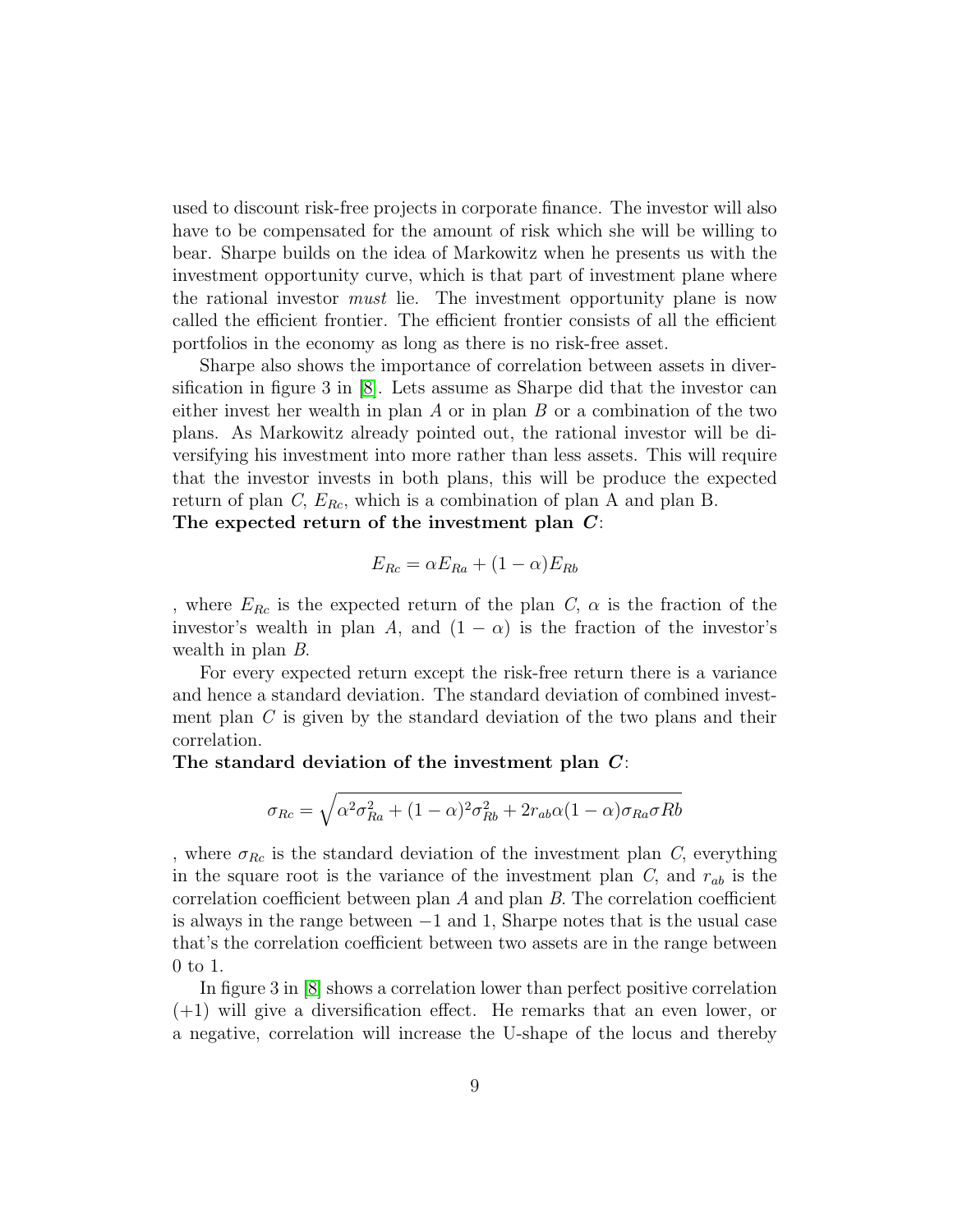give the investor a stronger diversification effect, which results in a lower standard deviation for a given combination of two assets, while not hurting the expected return of the combination of the two.

Sharpe then continues to introduce a pure rate interest,  $P$ , which will be called the risk-free rate from now on. Since the risk-free rate is risk-free, it has a  $\sigma$  of zero. This has no implications on the formula for the expected return of a combination of the risk-free asset and a portfolio of risky assets, but it has an implication on the standard deviation of the combined portfolio consisting of the risk-free asset,  $P$ , and the portfolio of risky assets,  $A$ .

Standard deviation of a portfolio of the risk-free asset and a risky portfolio:

$$
\sigma_{Rc} = (1 - \alpha)\sigma_{Ra}
$$

, where  $\sigma_{Rc}$  is the standard deviation of the combined portfolio,  $\alpha$  is the fraction of wealth invested in the risk-free asset, P, and  $\sigma_{Ra}$  is standard deviation of the risky portfolio.

Sharpe then shows that efficient frontier has become a straight line, PZ, which he calls the *Capital Market Line* in figure 4 in  $[8]$ . As long as both lending and borrowing is possible, the investor can achieve all combinations on the  $PZ$  line. It is important to point out that all of those combinations are dominant to all other combination in terms of either risk, return or rarely also both.

To find the PZ-line one must first optimum combination of risky assets, which is assumed to be unique. This unique combination is marked at point  $\phi$  in figure 4 in [\[8\]](#page-45-4). It can be seen that PZ-line is the tangent at the point  $\phi$ to investment opportunity curve. Therefore this unique combination of risky assets has been called the tangency portfolio ever since.

Sharpe now invokes a few assumptions, so he can derive an equilibrium in the capital market:

- 1. A common pure interest rate: All investors can lend and borrow at equal terms.
- 2. Homogeneous investor expectations: All investors have the same expectations of expected return, variance, and correlation for available securities.

Sharpe points out that those assumptions are unrealistic and restrictive, but he then comments in [\[8\]](#page-45-4):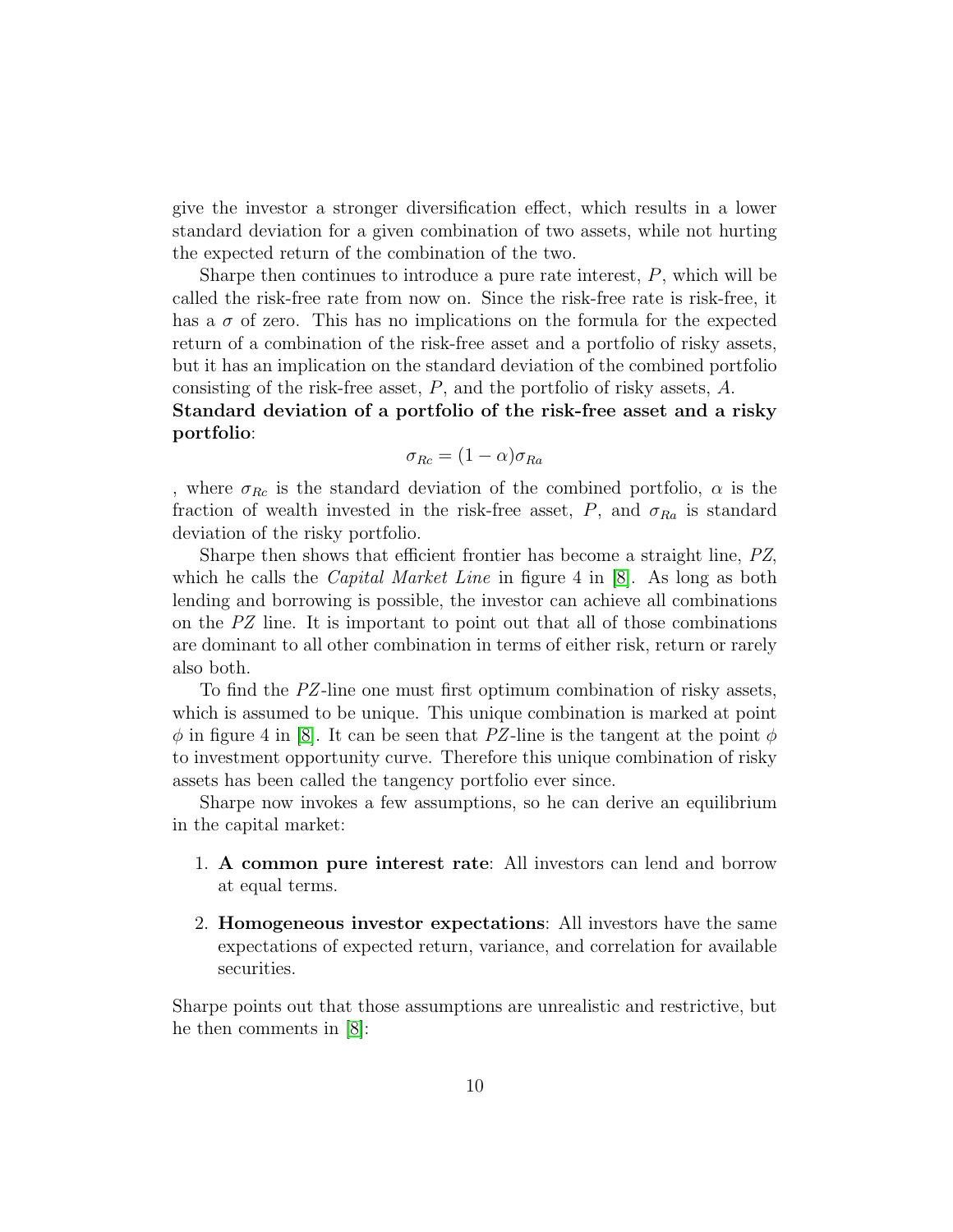However, since the proper test of a theory is not the realism of its assumptions but the acceptability of its implications.

Under those assumptions Sharpe derive an equilibrium where *all* assets have to be a part of the tangency portfolio. Because all investors will attempt to purchase the assets in the combination  $\phi$ , therefore all prices of the assets will have to be revised. Assets which are a part of the combination  $\phi$  will see an increase in price, because of the inverse relation between prices and expected returns the expected returns of those assets will fall. While assets which are not in the desired combination will see an decrease in price hence the expected return of those assets will raise, until they are again desired and will therefore be a part of the desired combination.

When the prices are in equilibrium, all investors can again choose a portfolio on the PZ-line which fit their risk aversion. So investors with a high degree of risk aversion will have a fraction of their wealth invested in risk-free asset and the rest of their wealth invested in the unique tangency portfolio. On the other hand investors with a much lower degree of risk aversion will borrow at pure interest rate to invest a greater amount of money than their wealth in the unique tangency.

With the assumptions and behaviour of investors Sharpe concluded that this was a key to the relationship between systematic risk and the prices of capital assets. PZ-line (later the CML) showed the relationship between the systematic risk of asset and its expected return. The difference between the asset's total risk and the systematic risk measured by the PZ-line was the idiosyncratic risk of that asset, which can easily be diversified away by holding a portfolio instead of this single asset alone.

Sharpe concludes that an asset's expected return will have linear relationship with the responsiveness of unique portfolio, which has to a synonym for the entire economy, because all assets will be a part of the unique portfolio. The risk from an asset which has no correlation with the swings in economic activity can be avoided, while the systematic risk of asset that is the risk which is correlated to the economic activity can not be avoided, unless the investor only invest in the risk-free asset.

In this literature review William Sharpe's paper was chosen over John Lintner's paper, because of its narrower scope and simpler explanations. Sharpe's paper is superior to Lintner's by reasoning gained from the words of Albert Einstein: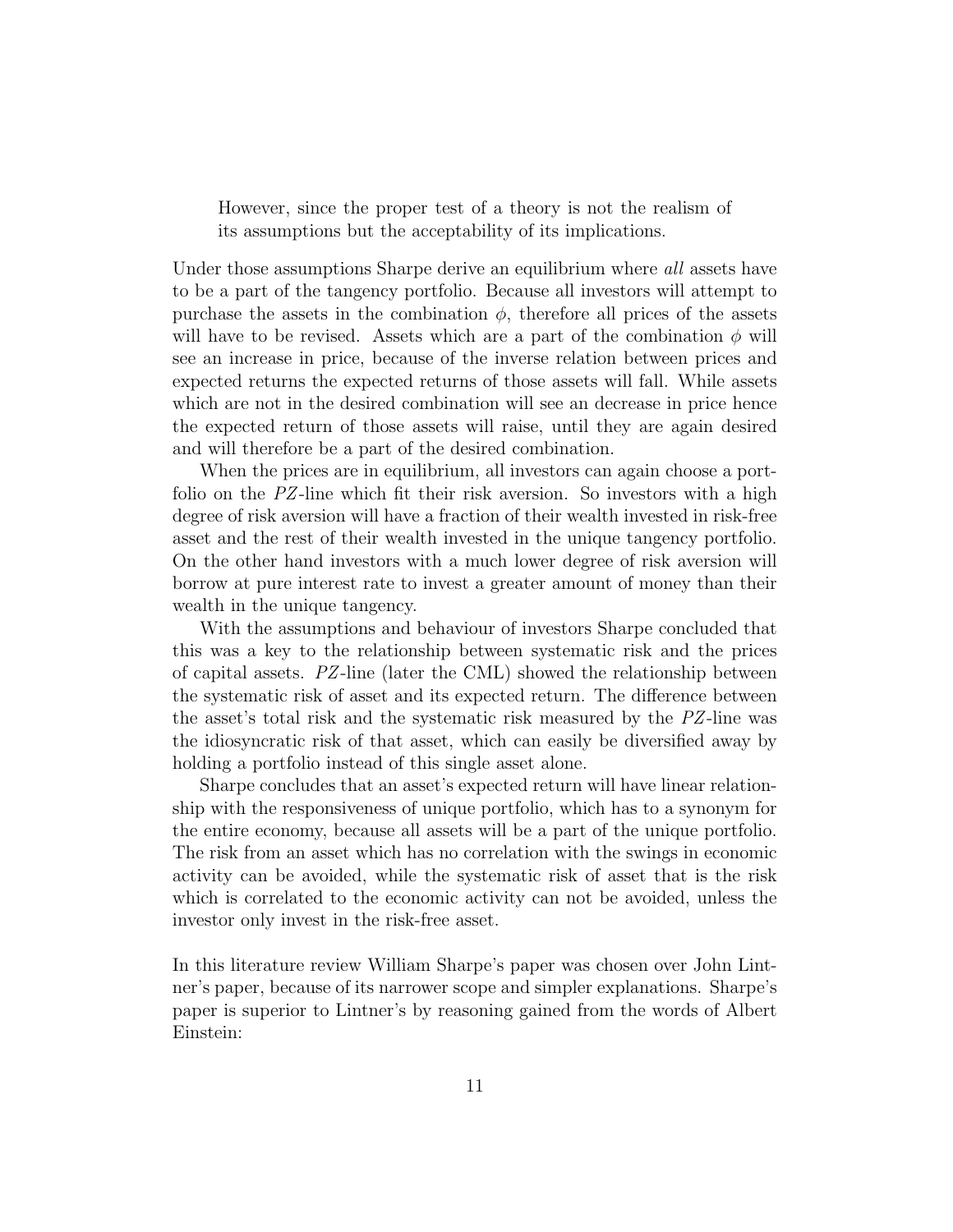If you can't explain it simply, you don't understand it well enough.

### <span id="page-12-0"></span>4.4 Black's Capital Market Equilibrium with Restricted Borrowing

Next up is [\[1\]](#page-45-5). The paper focuses on the effect on equilibrium and therefore the prices in equilibrium when there are restrictions on borrowing.

Before modifying the Capital Asset Pricing Model (*CAPM*) with the changed assumption. Black states how the discount rate for an asset in equilibrium is found:

### Capital Asset Pricing Model formula:

$$
E(\tilde{R}_i) = R_f + \beta_i [E(\tilde{R}_m) - R_f]
$$

, where  $E(\tilde{R}_i)$  is the expected rate of return for asset *i*, which will be used to discount the further cash flows from the asset,  $R_f$  is the risk-free rate of return,  $\beta_i$  is the market sensitivity of the asset,  $E(\tilde{R}_m) - R_f$  is the risk premium of the market portfolio, and  $\beta_i[E(\tilde{R}_m) - R_f]$  is the risk premium of the asset. Therefore the more sensitivity the asset has to the market, the higher its risk premium has to be, so it compensates the investors for the risk they are bearing. The market sensitivity for asset i is defined as  $\beta_i$ : The market sensitivity of asset *i*:

$$
\beta_i = \frac{cov(\tilde{R}_i, \tilde{R}_m)}{var(\tilde{R}_m)}
$$

, where  $cov(\tilde{R}_i, \tilde{R}_m)$  is the covariance between asset i and the market portfolio, and  $var(R_m)$  is the variance of the market portfolio.

This equilibrium condition needs a risk-free asset, i.e. a bond issued by an entity which has no risk of default. Black continues to develop an equilibrium without a risk-free asset. He derives that the expected return of an asset is still a linear function of its beta:

The expected rate of return in an only risky assets' world:

$$
E(\tilde{R}_i) = E(\tilde{R}_z) + \beta_i [E(\tilde{R}_m) - E(\tilde{R}_z)]
$$

, where  $E(\tilde{R}_z)$  is the expected rate of return for the zero-beta minimumvariance portfolio. The idea behind this is also the idea that it is used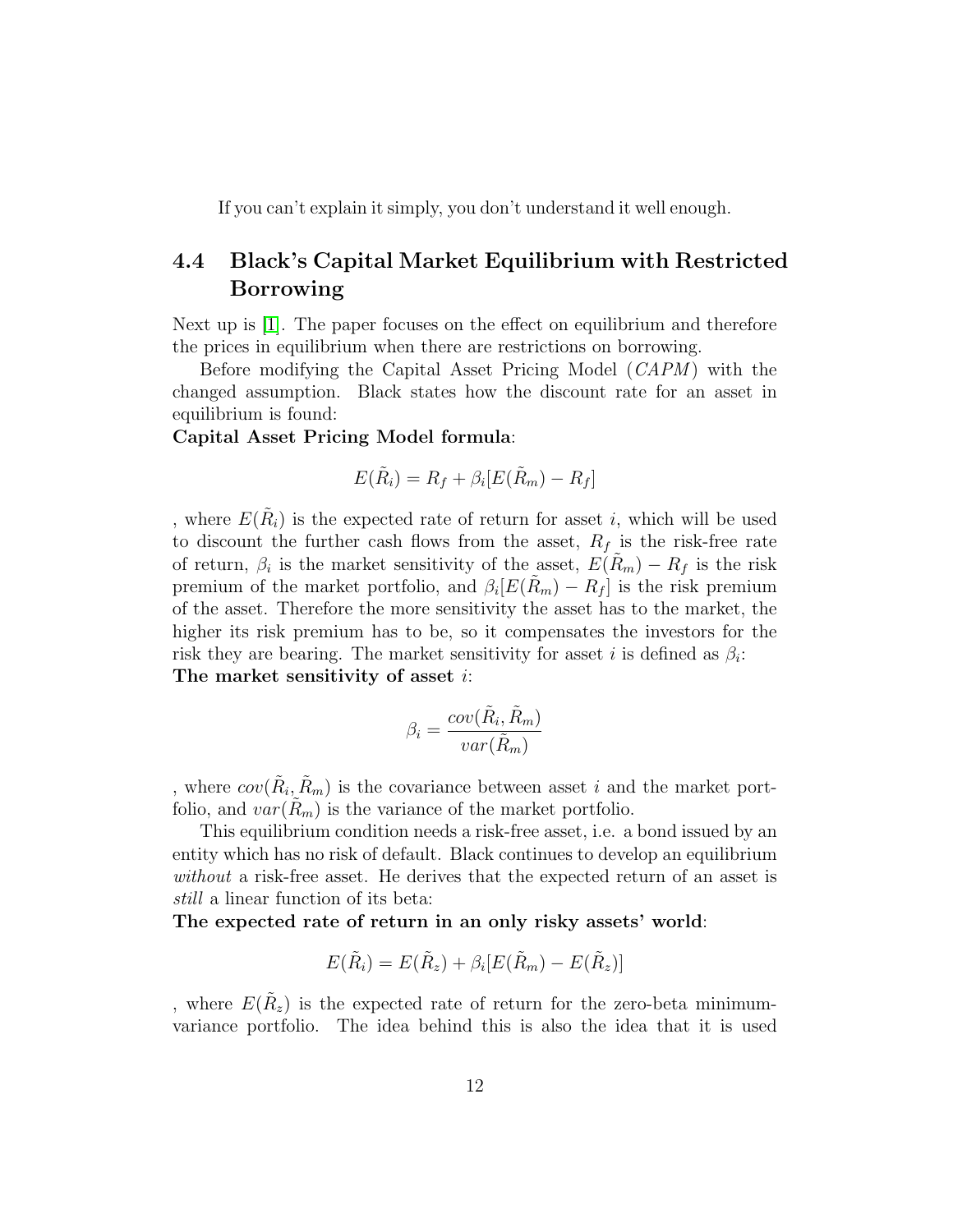to draw the efficient frontier without a risk-free asset in a common meanvariance analysis, where we know that the efficient frontier of risky assets consists of portfolios of a long position in the tangency portfolio and a short position in the minimum-variance portfolio, z.

If it then assumed that the tangency portfolio is the choice of all rational investors, hence it is the tangency portfolio is the market portfolio. It can be seen that in a world with only risky assets, all portfolios are a weighted combination of the minimum-variance portfolio, z, and the market portfolio,  $m$ .

Black then continues to derive the equilibrium with a risk-free asset, but where borrowing in this asset is prohibited. All other positions in risky assets are still allowed. Now the restricted set of efficient portfolios has two parts, where one part is a portfolio called  $t$ , which consists a combination of  $z, m$  and the risk-free asset, and the second part is a combination of the market portfolio,  $m$ , and the minimum-variance portfolio,  $z$ . Black then shows us some important properties of the portfolios,  $z$  and  $m$ , while writing the weights in the different portfolios and assets like this: The weight in the market portfolio as  $w_{km}$ , the weight in the minimum-variance portfolio as  $w_{kz}$ , and the weight in the risk-free asset as  $w_{kf}$ . Assuming that the market portfolio and the minimum-variance portfolio are independent, and therefore has a correlation of zero. The expected rate of return and variance for the efficient  $k$  portfolio is as following:

The expected rate of return for the k portfolio:

$$
E(\tilde{R}_k) = w_{km} E(\tilde{R}_m) + w_{kz} E(\tilde{R}_z) + w_{kf} R_f
$$

, where  $E(\tilde{R}_k)$  is the expected return for k portfolio. That can be said to be a weighted average of the two portfolios and the risk-free asset.

The variance of the return for the k portfolio:

$$
var(\tilde{R}_k) = w_{km}^2 var(\tilde{R}_m) + w_{kz}^2 var(\tilde{R}_z)
$$

,  $var(\tilde{R}_k)$  is the variance of the k portfolio seen as the squared weighted average of the variance of the market portfolio and the minimum-variance portfolio. The last part of the variance formula disappears due to the correlation between the minimum-variance - and the market portfolio being zero.

The weights of the different portfolios and the risk-free assets have to satisfy the following conditions:

$$
w_{km} + w_{kz} + w_{kf} = 1
$$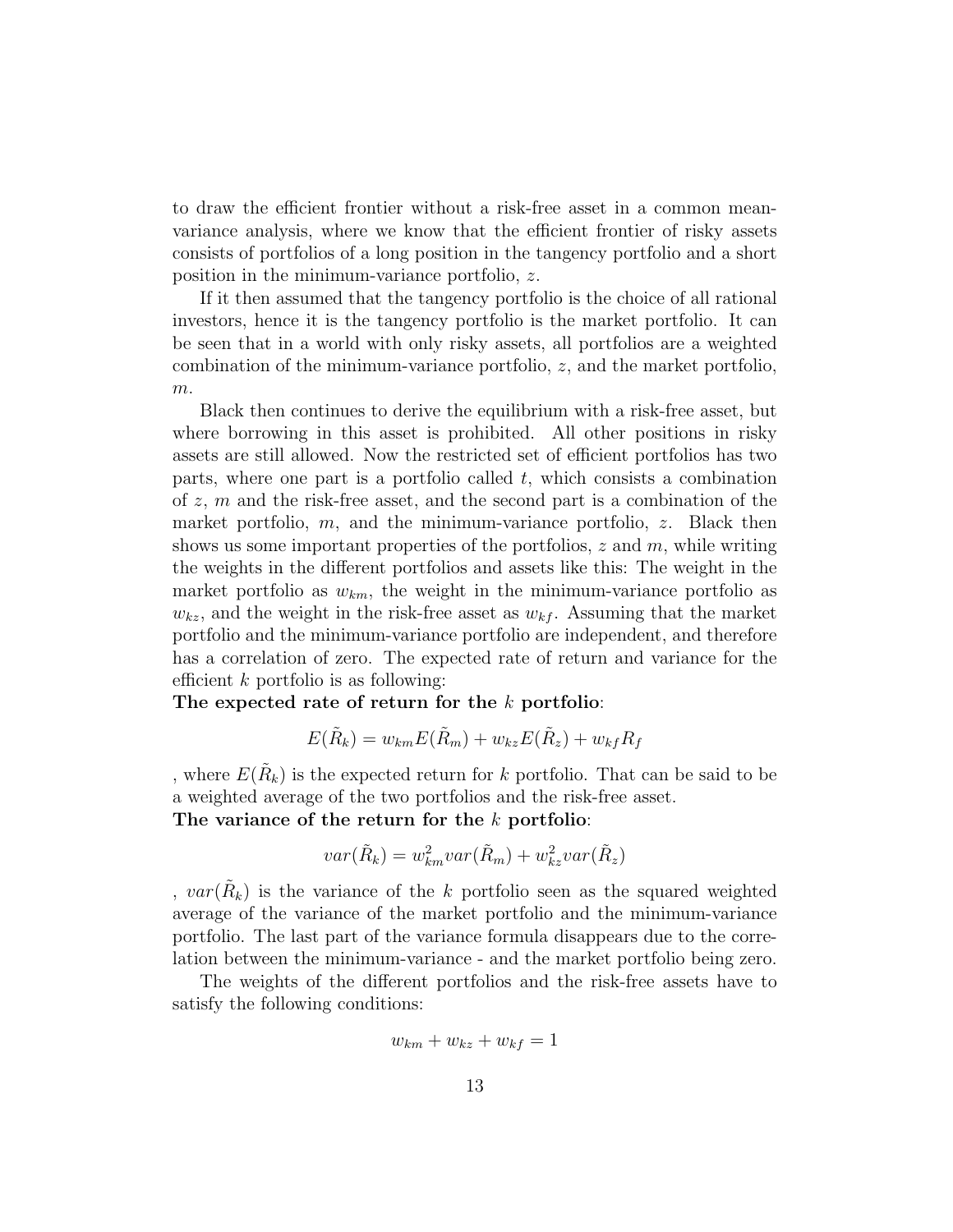The sum of the weights have to sum to one, which means the efficient portfolio k of the investor choosing will exhaust her entire investment account.

$$
w_{kf} \geq 0
$$

The last condition shows that the investor cannot borrow in the risk-free asset.

Even though the minimum-variance portfolio has a beta of zero, it still bear variance. Therefore the following condition also have to be satisfied to avoid arbitrage:

$$
R_f < E(\tilde{R}_z) < E(\tilde{R}_m)
$$

If this condition is broken, the k portfolio is not efficient due to the fact that risk-free asset carries less risk than the minimum-variance portfolio, which means that the risk-free asset has to earn a lower expected rate of return than the minimum-variance portfolio.

A k portfolio consisting of the risk-free asset and the t portfolio must maximize Sharpe ratio, which is the slope of the Capital Market Line. The Sharpe ratio for the  $k$  portfolio is the risk premium of the  $k$  divided by the volatility of the k portfolio:

$$
\text{Sharpe ratio}_k = \frac{E(\tilde{R}_k - R_f)}{\sigma(\tilde{R}_k - R_f)}
$$

, where  $E(\tilde{R}_k - R_f)$  is the risk premium of the  $k^{\text{th}}$  portfolio, and  $\sigma(\tilde{R}_k - R_f)$ is the same as  $\sigma(\tilde{R}_k)$ , which is the volatility of the  $k^{\text{th}}$  portfolio.

When the investor is restricted in her borrowing, this will result in two efficient portfolios instead of one. In the range from the risk-free asset to market portfolio, the least risky efficient portfolio will be dominant. It will consist of a mixture of the risky portfolio,  $t<sup>1</sup>$  $t<sup>1</sup>$  $t<sup>1</sup>$ , and the risk-free asset. The second and most risky efficient portfolio consist, as in a world with no risk-free asset, of a the minimum-variance portfolio and the market portfolio<sup>[2](#page-14-1)</sup>. If the expected return of the minimum-variance portfolio is larger than the risk-free rate, there will still be a linear relationship between a security's expected return and its beta.

<span id="page-14-1"></span><span id="page-14-0"></span> $1<sup>t</sup> = \text{tangency portfolio}$ 

<sup>2</sup>The market portfolio is the equal to the tangency portfolio according to the CAPM assumptions.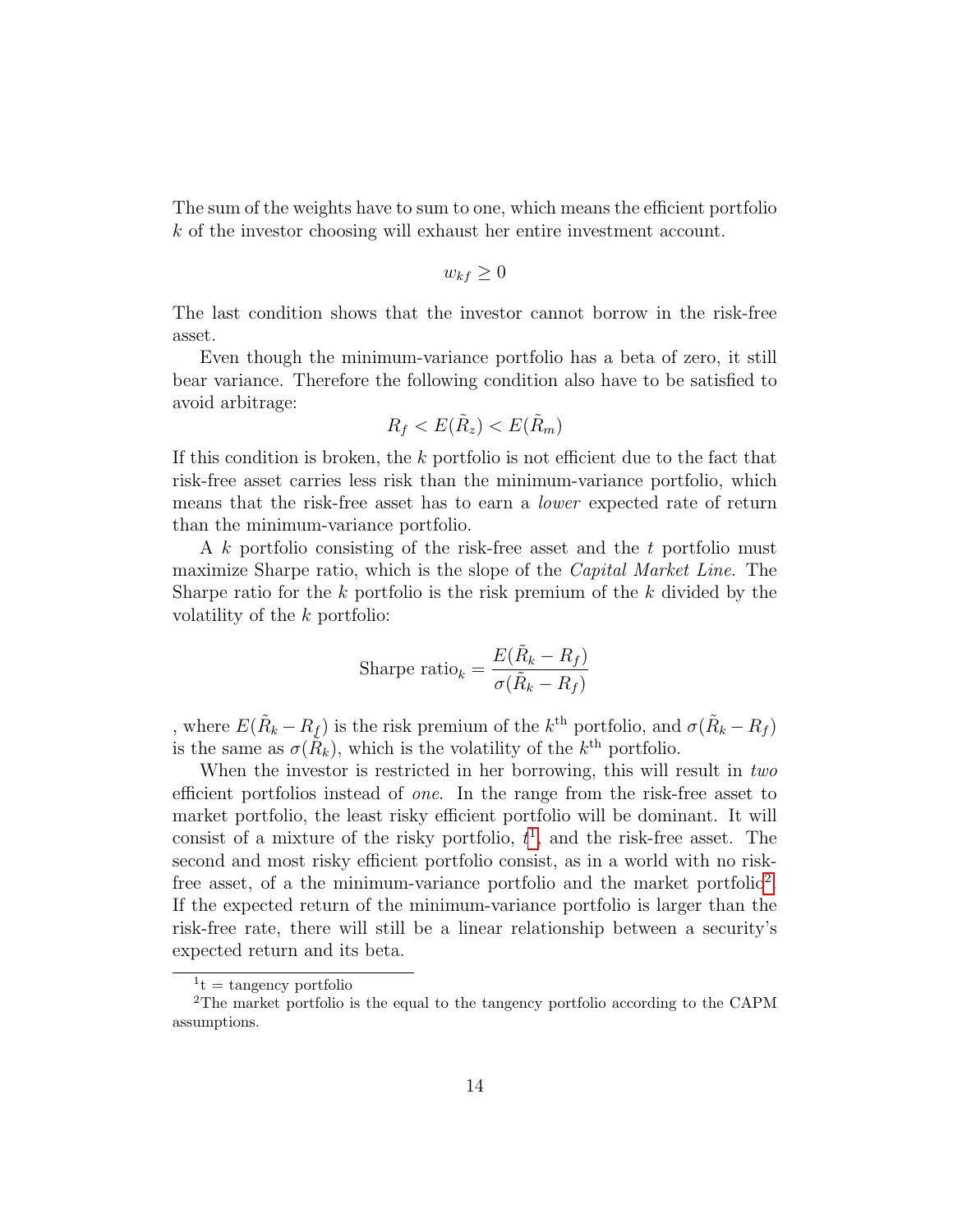The linear relationship between the expected return and the beta will be, when borrowing is restricted, a line with a breaking point. Before the breaking point the slope of the line will be steeper, while after the breaking point the slope will be more flat.

This is important for this thesis, because in a world where different investors have different borrowing restrictions. The investors without restrictions can use leverage to a portfolio with a higher Sharpe ratio than the investors whom faces borrowing restrictions.

Up to this point the focus has been on the development of mean-variance analysis and the Capital Asset Pricing Model. An asset's expected return in the CAPM framework explained its beta, which is the sensitivity of the asset to the market portfolio. In the CAPM framework the required return of an asset, r, has to be equal to its expected return,  $E(R)$ . If they are equal to each other, the abnormal return,  $\alpha$ , is zero. In other words a security is only priced correctly it its alpha is zero.

Alpha for asset  $i$ :

$$
\alpha_i = E(r_i) - r_i
$$

In case the expected return is higher than the required return, the asset is undervalued by the market, hence it will give the investor a higher return than its beta would suggest. The market will when it realizes that there is a positive alpha, and it will hurry to buy the asset and because of the constant supply, the price of the asset will raise until it is again priced correctly, which results in an alpha of zero.

If an asset is overvalued by the market, it will yield a negative alpha. The market will then sell the asset, until its price is again in equilibrium, i.e. the alpha of the asset is zero.

All assets, which are priced correctly, and the market portfolio will lie on the Security Market Line (SML) in the  $(\beta, E(R))$ -plane. A positive alpha will lie *above* the SML, while a negative alpha will lie *below* the SML. This leads to the research in anomalies which cannot be explained by the CAPM.

In the two next paragraphs the literature review will focus on the two of the most important models to explain the return anomalies which can be seen when the CAPM is used to explain returns for assets.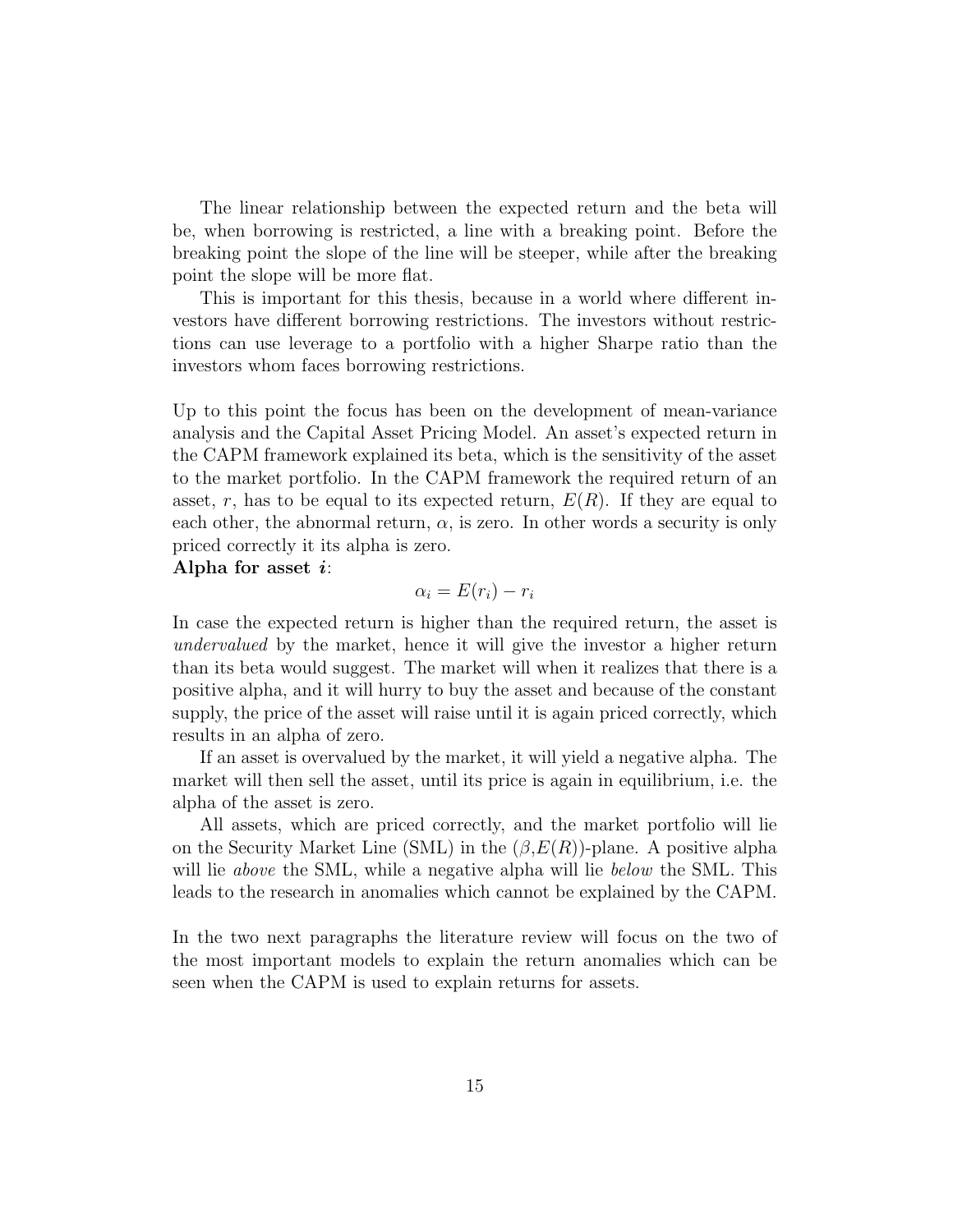### <span id="page-16-0"></span>4.5 Multifactor Explanations of Asset Pricing Anomalies

First Fama and French's work in [\[3\]](#page-45-6) shows how to explain the anomalies in returns by adding more explaining factors to the single factor model of CAPM. The idea is that a model with more factors can capture the some of the average-return anomalies of the CAPM. Fama and French showed that many of those anomalies could be captured if there was added *two* factors to the model:

- 1. The Small Minus Big (SMB) portfolio. This portfolio construction is based on the market capitalization of all stocks. In the creation of the SMB portfolio the investor would have to rank all stocks according to their market capitalization. Then two portfolios would be formed: One with all the smaller stocks and one with larger stocks, now the investor would short the portfolio with larger stocks to finance a long position in the stocks with smaller stocks. This concept of financing one portfolio with another short position is called self-financed portfolios. The sum of the portfolio weights in a self-financed portfolio is zero and not one as the normal portfolios. This is also the reason why the return of the factors are expressed in expected return and not in expected excess return.
- 2. The High Minus Low (HML) portfolio. This portfolio construction is based on the book-to-market ratio of all stocks. In the creation of the HML portfolio the investor would have to rank all stocks according to their book-to-market ratios. Then two portfolios would be formed: One consisting of stocks with the higher book-to-market ratios called  $H$ , and one consisting of stocks with the lower book-to-market ratios called L. The L portfolio would then be shorted to finance the H portfolio, and like the SMB construction this portfolio construction would also be a self-financed portfolio. And therefore its return in the model is a *return* and not an *excess return*<sup>[3](#page-16-1)</sup>.

Now when the factors are explained, the description of the model can be continued. The Fama French multifactor model explains the excess return of a portfolio  $i$  as following.

<span id="page-16-1"></span> ${}^{3}$ Because a portfolio with a total weight of zero does not earn the risk-free rate.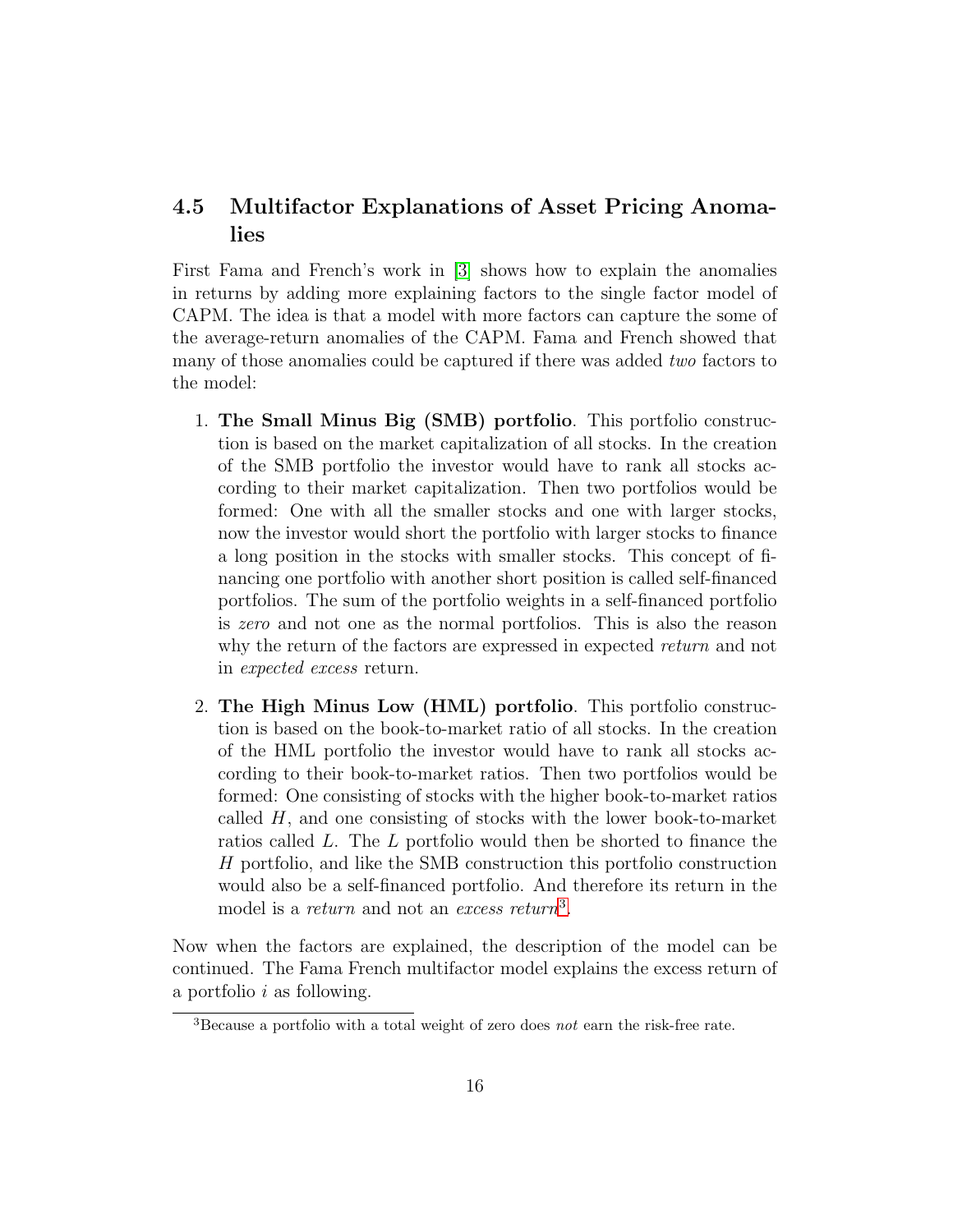Expected excess return of portfolio i:

$$
E(R_i) - R_f = b_i[E(R_M) - R_f + s_i E(SMB) + h_i E(HML)]
$$

, where  $E(R_i) - R_f$  is the excess return of portfolio i,  $b_i$  is the factor sensitivity of portfolio *i* to the market,  $E(R_M) - R - f$  is the risk premium of the market,  $s_i$  is the factor sensitivity of the portfolio i to the SMB portfolio,  $E(SMB)$ is the expected return of the SMB portfolio,  $h_i$  is the factor sensitivity of the portfolio i to the HML portfolio, and  $E(HML)$  is the expected return of the HML portfolio.

The Fama French model, like the CAPM model, be used to derive the alphas of the different portfolios in this thesis. While in the derivation of the alphas in the CAPM is done by a simple linear time series regression of the excess return of the tested portfolio on the excess return of the market portfolio. The derivation of the alpha in the Fama French three factor model is done by multiple time series linear regression where the excess return of the tested portfolio is regressed on the excess return of the market portfolio, the expected return of the SMB portfolio, and the expected return of the HML portfolio. In algebraically terms the regression is presented like this in  $|3|$ :

$$
R_i - R_f = \alpha_i + b_i(R_m - R_f) + s_i \text{SMB} + h_i \text{HML} + \varepsilon_i
$$

From the time series regression the alpha can be derived:

$$
\alpha_i = R_i - R_f - b_i(R_m - R_f) - s_i\text{SMB} - h_i\text{HML} - \varepsilon_i
$$

, where  $\alpha_i$  is the abnormal return of the  $i^{\text{th}}$  portfolio in the Fama French three factor model.

### <span id="page-17-0"></span>4.6 Carhart's On Persistence in Mutual Fund Performance

In [\[2\]](#page-45-7) Carhart explains mutual fund returns by different models. He introduces a four factor model, which is built upon the Fama French three factor model that was presented in the paragraph above. To the three factor model Carhart adds the additional factor created by Jegadeesh and Titman in [\[5\]](#page-45-8). This factor explains the return gained from a time series momentum strategy, where the investor observes the market for a period of time after the observation period she then creates a portfolio consisting of the winners, which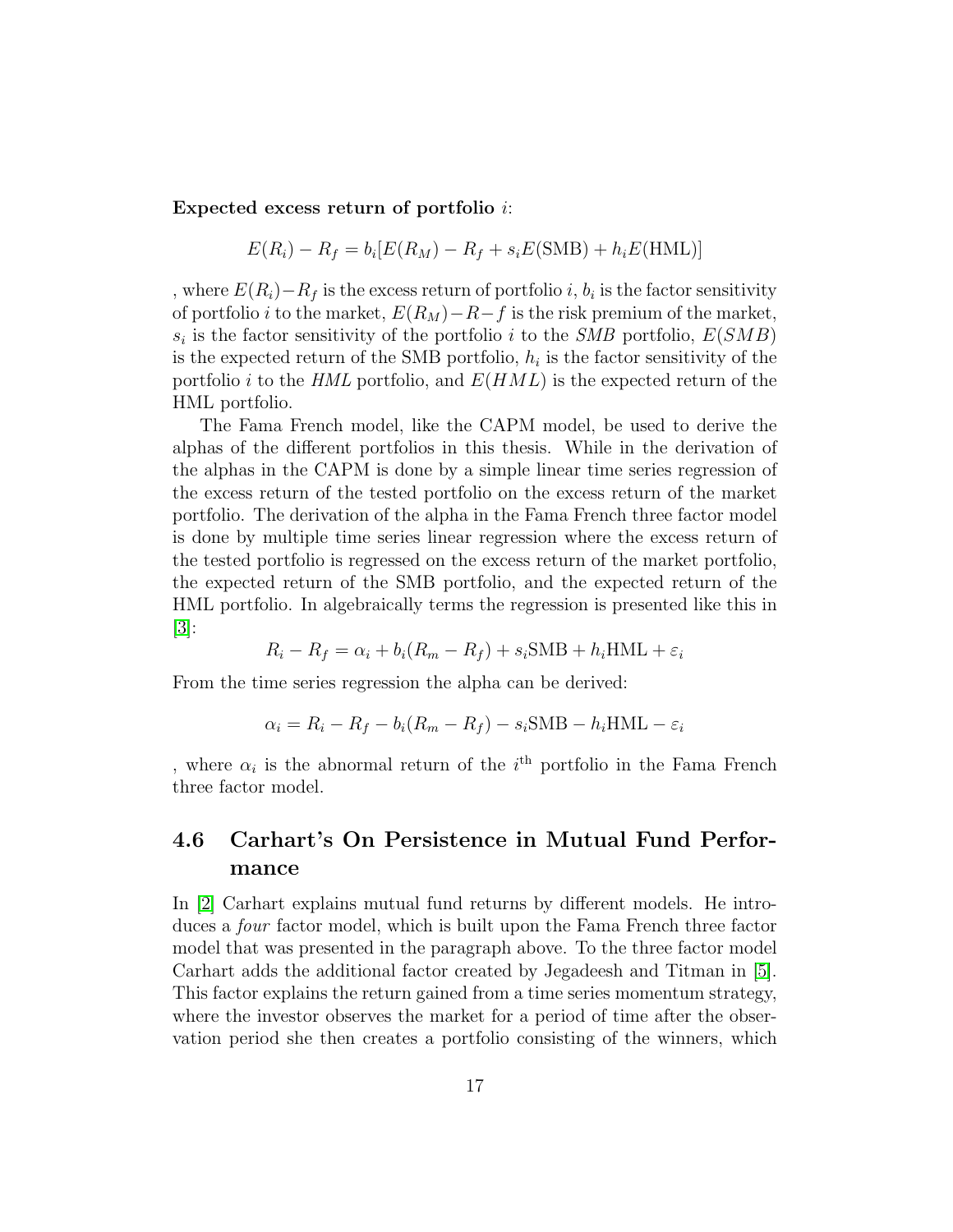are the stocks with highest returns, and an another portfolio consisting of the losers, which are the stocks with lowest returns.

Carhart explains that the four risk factors can be interpreted as four different investment strategies. This point is important for this thesis, because in the development of asset pricing models one will often find that the new explanatory variables are often possible to trade through an investment strategy. Back to Carhart's interpretations of the four factors seen as trading strategies:

- 1. The CAPM part: It can be seen as a trading strategy where you trade high beta - versus low beta stocks.
- 2. The SMB part: It can be seen as a trading strategy where you trade small stocks versus large stocks measured in market capitalization.
- 3. The HML part: It can be seen as a trading strategy where you trade value stocks versus growth stocks.
- 4. The Momentum part: It can be seen as a trading strategy where you trade past winners versus past losers.

In the use of four factor model Carhart uses following notation for the excess return for  $i^{\text{th}}$  portfolio at time t.

# Carhart's four factor model:

$$
r_{it} = \alpha_{iT} + b_{iT} \text{RMRF}_t + s_{iT} \text{SMB}_t + h_{iT} \text{HML}_t + p_{iT} \text{PR1} \text{YR}_t + e_{it}
$$

⇒

$$
\alpha_{iT} = r_{it} - b_{iT} \text{RMRF}_t - s_{iT} \text{SMB}_t - h_{iT} \text{HML}_t - p_{iT} \text{PR1} \text{YR}_t - \varepsilon_{it}
$$

The alpha of four factor will be excess return of the portfolio  $i$  subtracted the sum of the product of returns<sup>[4](#page-18-0)</sup> and their factor loadings for the  $i<sup>th</sup>$  portfolio, and the residual,  $\varepsilon_{it}$ .

The alpha for each of the models will be used later in the thesis to describe the performance of the constructed portfolios. The purpose of this literature review has accomplished.

<span id="page-18-0"></span><sup>4</sup>Excess return for the market factor and the return for each of the three other factors.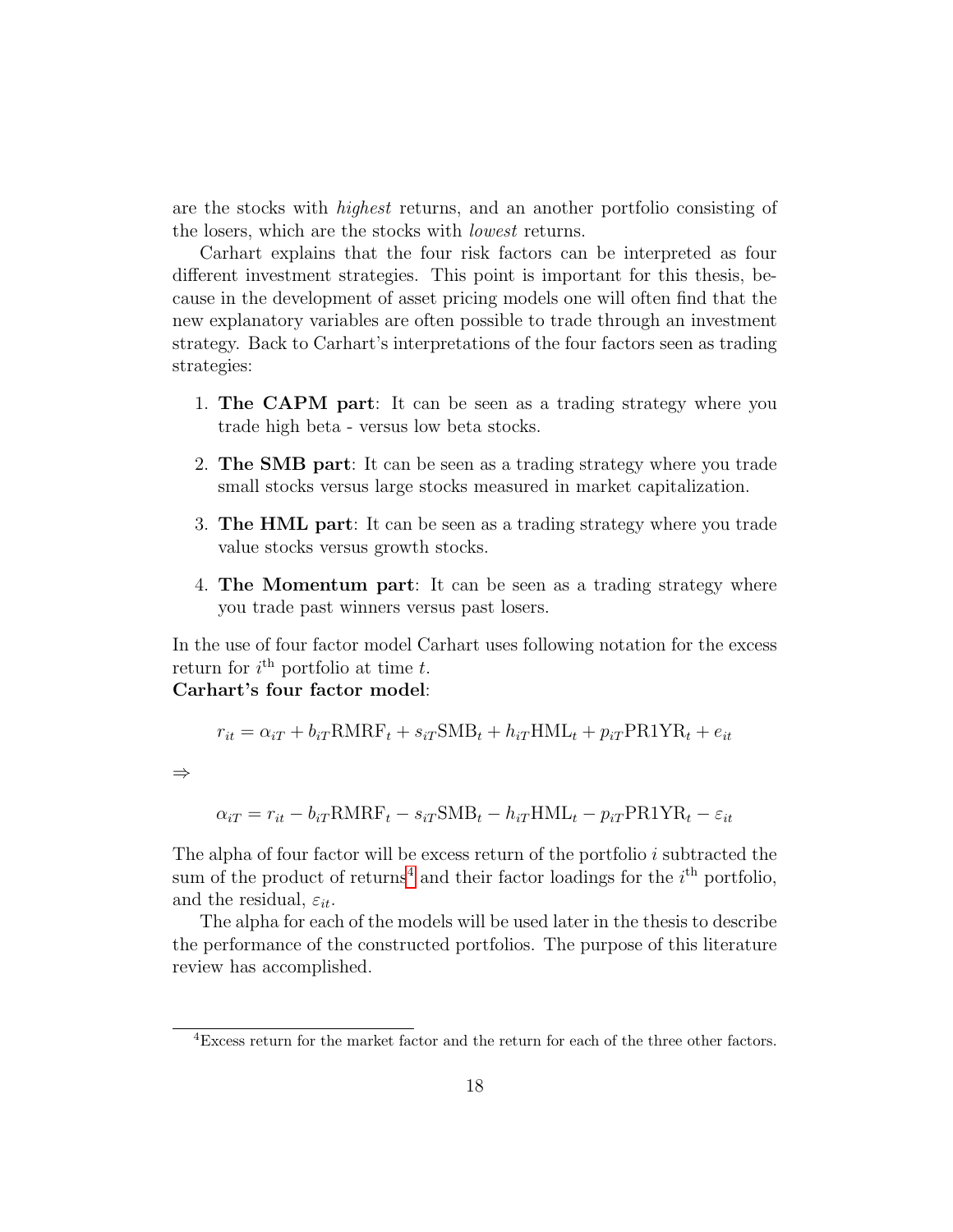# <span id="page-19-0"></span>5 Theory and quantitative analysis

### <span id="page-19-1"></span>5.1 Model of the economy in the thesis

In the thesis the considered economy will be a overlapping-generations one, where all agents live for two periods. In the first period of the agent's life she is called "young", while in her second period of the agent's life she will be called "old".

Every time period, t, there will be born a constant number of agents, I. All agents from  $i = 1$  to  $i = I$  is born with an amount of wealth,  $W_t^i$ . In the economy the agents trade securities to maximize their utility over their lifespan. The amount of traded securities is  $S$ , all of the securities pay a dividend,  $\delta_t^s$ , and each security has  $x^{*s}$  shares outstanding.

In every time period the agents which are young will invest in a portfolio consisting of  $x^i$  shares in the *i* securities and the remainder of the wealth will be held in the risk-free asset to the risk-free return. Their portfolio choice will be done, so it maximizes the "young" agent's utility.

Utility of the "young" agent:

$$
U_{\text{young}} = x'(E_t(P_{t+1} + \delta_{t+1}) - (1 + r^f)P_t) - \frac{\gamma^i}{2}x'\underline{\Sigma_t}x \tag{1}
$$

, where  $x'$  is the transposed column vector with the shares in each of the securities,  $P_t$  is the price column vector at time t,  $\gamma^i$  is a scalar consisting the risk aversion of the  $i<sup>th</sup>$  agent, and  $\Sigma_t$  is the variance-covariance matrix of  $P_{t+1} + \delta_{t+1}$  at time t. Each "young" agent is subject to this given portfolio constraint:

$$
m_t^i \sum_s x^s P_t^s \le W_t^i \tag{2}
$$

, where  $m_t^i$  is a scalar that controls the investor's ability or restriction to use leverage, e.g. if the scalar is one, the investor will not be able to leverage, therefore sum of the product of the amount of each share,  $x^s$ , and the price for each share,  $P^s$  must be equal to or less than the wealth of the investor at time t.

In the model the restriction can be even more harsh than that of no leverage, in the case of  $m_t^i$  is larger than 1 it means that the investor is required to hold some of her wealth in cash.

In the opposite case investors are allowed to use leverage, and in this case it is assumed that the investor will have to face a margin requirement. E.g.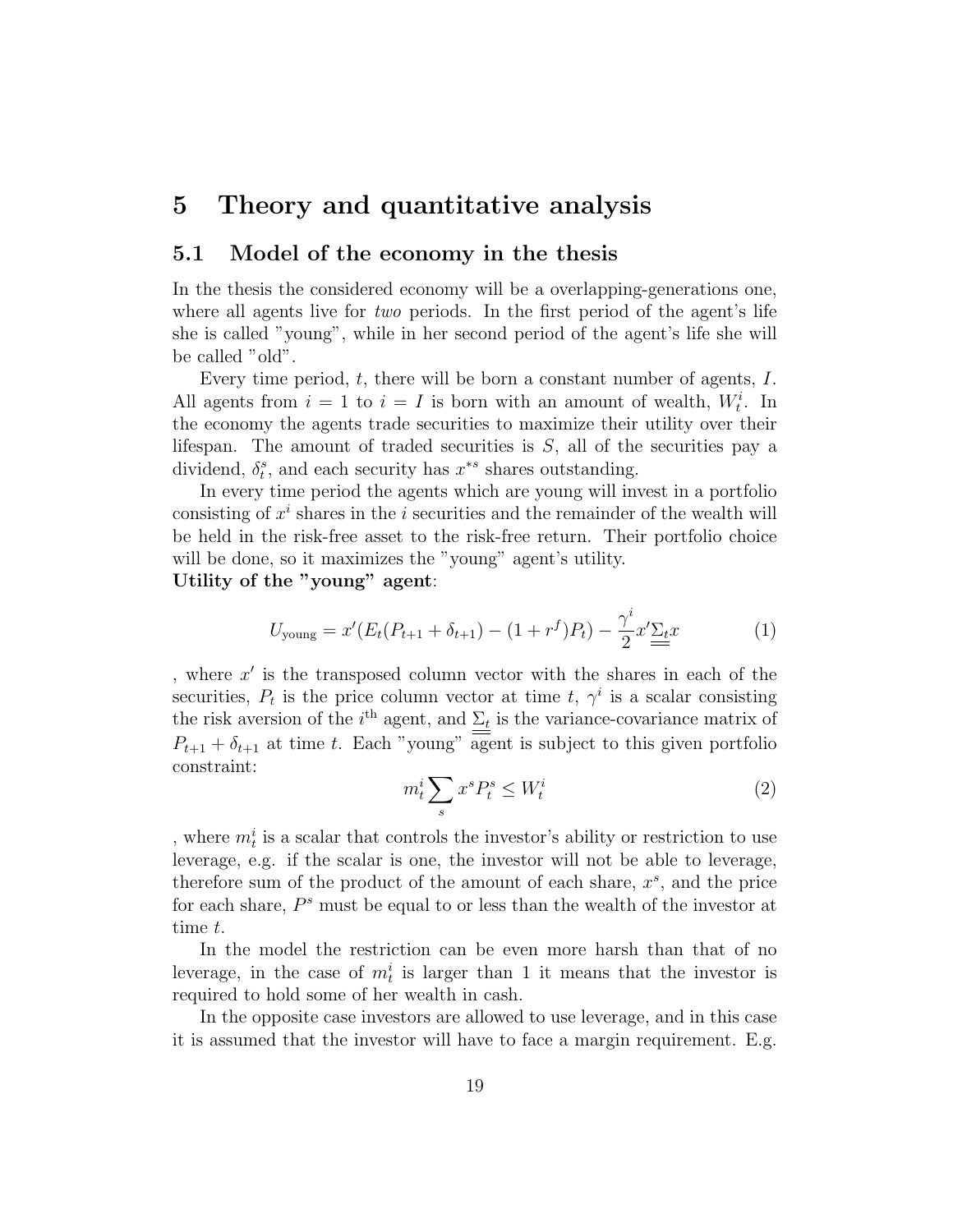an investor who is required to have margin requirement,  $m_t^i$ , of 20% would be able to invest the following amount to her current wealth,  $W_t^i$ :

$$
m_t^i = 0.2 \Rightarrow \frac{1}{0.2} \cdot W_t^i = 5 \cdot W_t^i
$$

So an investor who only faces a margin requirement of 20% will be able to invest five times her wealth in stocks when she is young.

### <span id="page-20-0"></span>5.2 Derivation of the model

It is now time to maximize  $i<sup>th</sup>$  agent's utility. For that the Lagrangian of her utility and her portfolio constraint has to be written:

$$
\mathcal{L} = x'(E_t(P_{t+1} + \delta_{t+1}) - (1+r^f)P_t) - \frac{\gamma^i}{2}x'\underline{\sum_t}x - \psi_t^i(x^i \cdot P_t - \frac{1}{m_t^i}W_t^i)
$$

, where  $\psi_t^i$  is lagrange multiplier for the  $i^{\text{th}}$  agent.

$$
\frac{\partial \mathcal{L}}{\partial x^i} = E_t(P_{t+1} + \delta_{t+1}) - (1 + r^f)P_t - \gamma^i \underline{\Sigma_t} x^i - \psi_t^i P_t = 0
$$

$$
E_t(P_{t+1} + \delta_{t+1}) - (1 + r^f + \psi_t^i)P_t - \gamma^i \underline{\Sigma_t} x^i = 0
$$

⇒

⇒

$$
\gamma^{i} \underline{\Sigma_{t}} x^{i} = E_{t}(P_{t+1} + \delta_{t+1}) - (1 + r^{f} + \psi_{t}^{i}) P_{t}
$$

⇒

$$
\gamma^i x^i = \underbrace{\Sigma_t^{-1}}(E_t(P_{t+1} + \delta_{t+1}) - (1 + r^f + \psi_t^i)P_t)
$$

⇒

$$
x^{i} = \frac{1}{\gamma^{i}} \sum_{t} \frac{1}{t} (E_{t}(P_{t+1} + \delta_{t+1}) - (1 + r^{f} + \psi_{t}^{i}) P_{t})
$$
(3)

The demand of  $i<sup>th</sup>$  agent for stocks has now been derived. As most of models in the literature review this is also an equilibrium model, which means that the economy is competitive hence total demand of all agents equals the supply of stocks.

Total demand of stocks equals total supply of stocks:

$$
\sum_{i} x^{i} = x^{*} \tag{4}
$$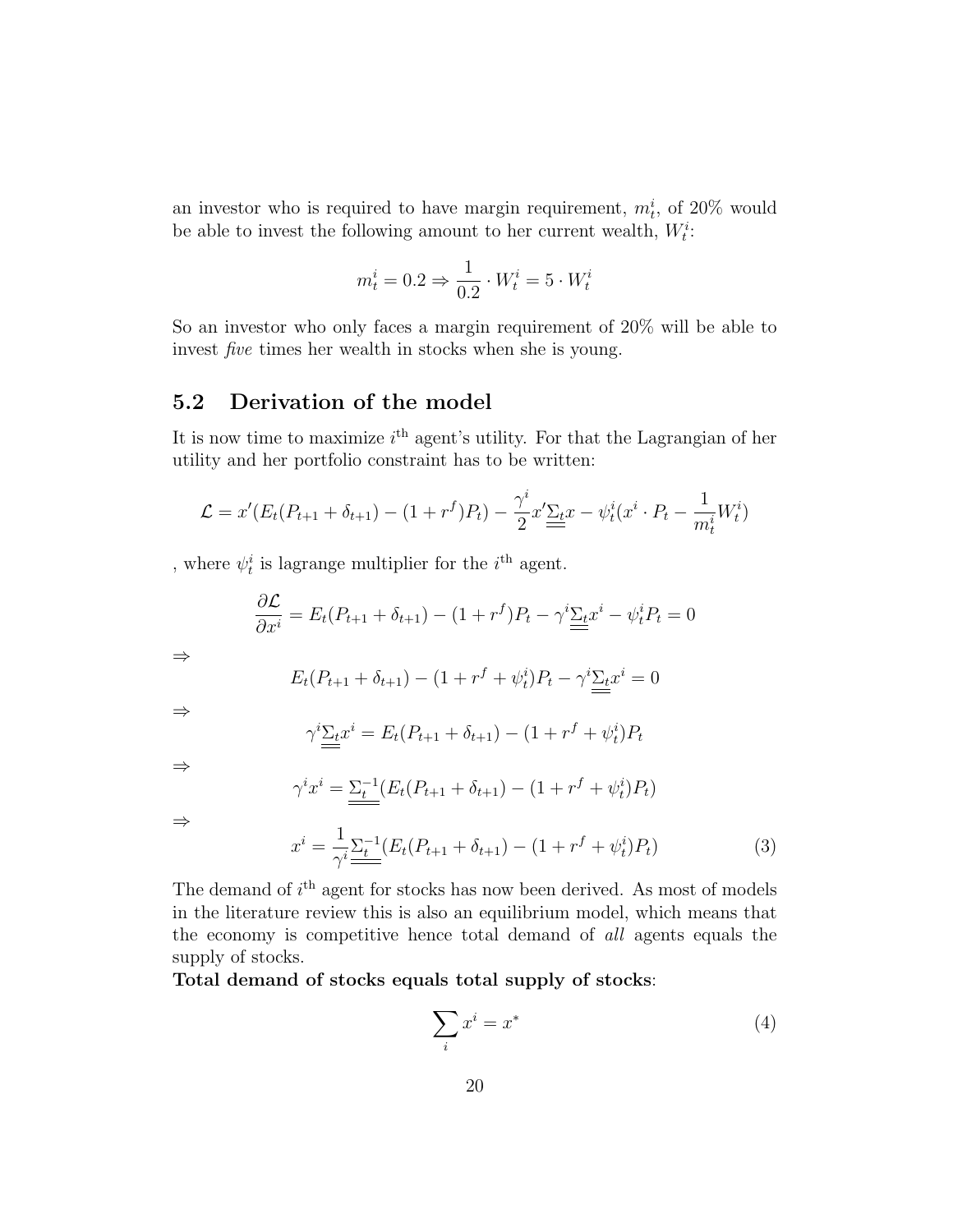Therefore we can sum over all the agents to get the total demand of stocks

$$
x^* = \frac{1}{\gamma} \sum_{t=1}^{t-1} (E_t(P_{t+1} + \delta_{t+1}) - (1 + r^f + \psi_t) P_t)
$$
(5)

In equilibrium the prices for all stocks can be derived:

$$
\gamma x^* = \underbrace{\Sigma_t^{-1}}_{\text{max}} (E_t (P_{t+1} + \delta_{t+1}) - (1 + r^f + \psi_t) P_t)
$$

⇒

$$
\gamma \underline{\Sigma_t} x^* = (E_t(P_{t+1} + \delta_{t+1}) - (1 + r^f + \psi_t) P_t)
$$

⇒

$$
(1 + r^f + \psi_t)P_t = E_t(P_{t+1} + \delta_{t+1}) - \gamma \underline{\Sigma_t} x^*
$$

⇒

$$
P_{t} = \frac{E_{t}(P_{t+1} + \delta_{t+1}) - \gamma \underline{\Sigma_{t}} x^{*}}{1 + r^{f} + \psi_{t}}
$$
(6)

From the equilibrium prices the expected returns for each security i,  $r_{t+1}^i$ , and the market  $M, r_{t+1}^M$ , can derived: The return for the  $i^{\text{th}}$  security:

$$
r_{t+1}^s = \frac{P_{t+1}^s + \delta_{t+1}^s}{P_t^s} - 1\tag{7}
$$

The derivation of the expected return for  $s<sup>th</sup>$  security can be undertaken:

$$
P_t^s = \frac{E_t(P_{t+1}^s + \delta_{t+1}^s) - \gamma \underline{\Sigma_t} x^*}{1 + r^f + \psi_t}
$$

⇒

$$
P_t^s(1 + r^f + \psi_t) = E_t(P_{t+1}^s + \delta_{t+1}^s) - \gamma \underline{\Sigma_t} x^*
$$

⇒

$$
1 + r^{f} + \psi_{t} = \frac{E_{t}(P_{t+1}^{s} + \delta_{t+1}^{s})}{P_{t}^{s}} - \gamma \frac{1}{P_{t}^{s}} e_{s}' \underline{\Sigma_{t}} x^{*}
$$

, where  $e'_s$  is a transposed column vector containing zeroes in all elements except for a 1 in the  $s<sup>th</sup>$  row. ⇒

$$
1 + r^{f} + \psi_{t} + \gamma \frac{1}{P_{t}^{s}} e_s' \underline{\Sigma_{t}} x^* = \frac{E_{t}(P_{t+1}^{s} + \delta_{t+1}^{s})}{P_{t}^{s}}
$$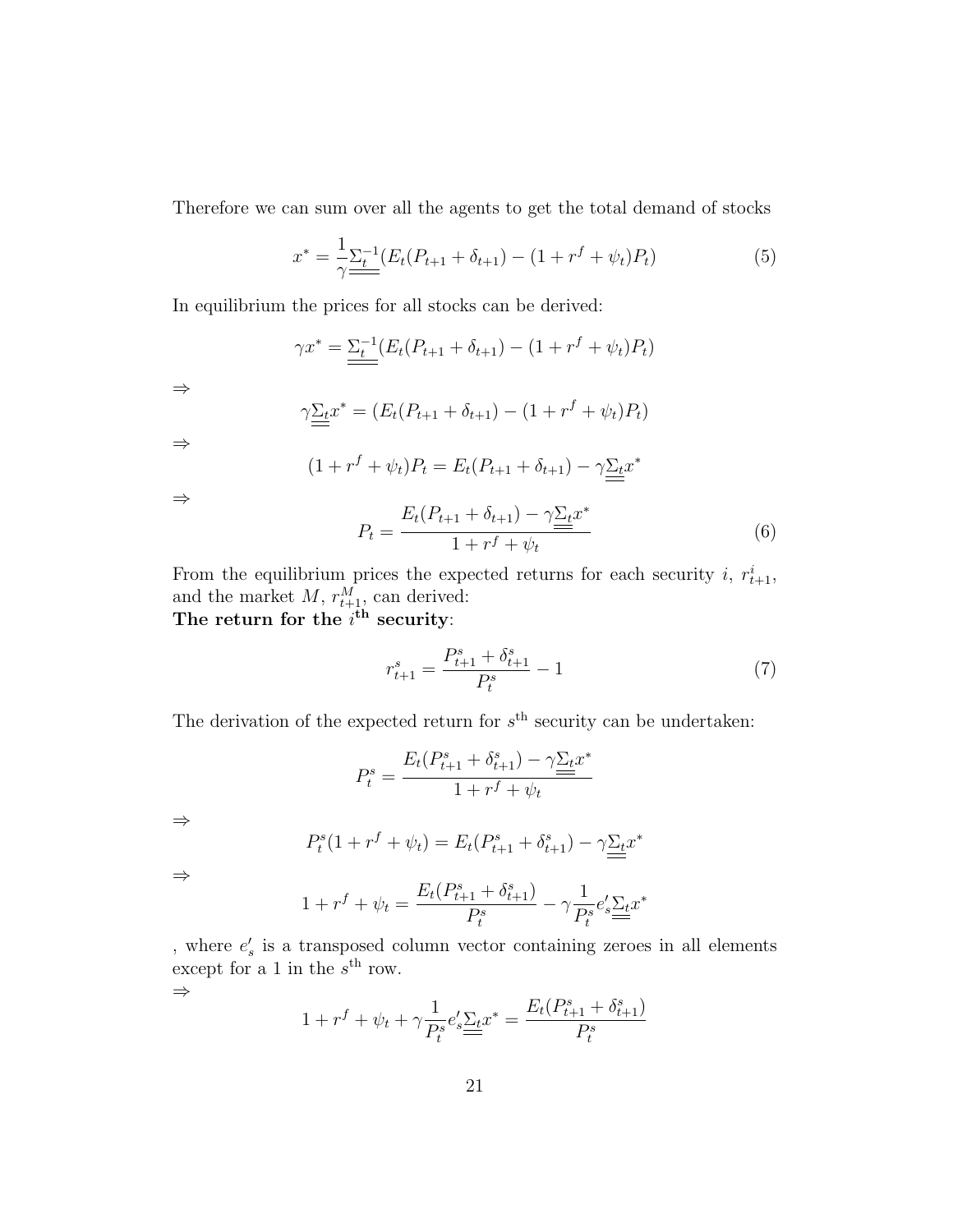⇒

$$
\frac{E_t(P_{t+1}^s+\delta_{t+1}^s)}{P_t^s}-1=r^f+\psi_t+\gamma\frac{1}{P_t^s}e_s'\underline{\Sigma_t}x^*
$$

Using equation  $(6)$ , the return for the security s has been derived:

$$
r_{t+1}^s = r^f + \psi_t + \gamma \frac{1}{P_t^s} e_s' \underline{\Sigma_t} x^*
$$
 (8)

Now the relationship between the return for security s and the market portfolio can be derived:

$$
E(r_{t+1}^s) = r^f + \psi_t + \gamma \frac{1}{P_t^s} e_s' \underline{\Sigma_t} x^*
$$

⇒

⇒

$$
E(r_{t+1}^s) = r^f + \psi_t + \gamma \frac{1}{P_t^s} cov_t(E_t(P_{t+1}^s + \delta_{t+1}^s), [E_t(P_{t+1}^s + \delta_{t+1}^s)]'x^*)
$$

 $E(r_{t+1}^s) = r^f + \psi_t + \gamma cov_t(r_{t+1}^s, r_{t+1}^M) P_t' x^*$ (9)

Using that the covariance between the returns of security  $s$  and returns of security s is variance of the returns of security s. It can be derived that the expected return of the market portfolio is.

The expected return of the market portfolio:

$$
E(r_{t+1}^M) = r^f + \psi_t + \gamma cov_t(r_{t+1}^M, r_{t+1}^M)P_t' x^*
$$

⇒

$$
E(r_{t+1}^M) = r^f + \psi_t + \gamma var_t(r_{t+1}^M) P'_t x^*
$$
\n(10)

 $t'x^*$ 

From this equation the risk premium,  $\lambda$ , can be derived:

$$
E(r_{t+1}^M)=r^f+\psi_t+\gamma var_t(r_{t+1}^M)P_t'x^*
$$

⇒

$$
\underbrace{E(r_{t+1}^M) - r^f - \psi_t}_{\lambda_t} = \gamma var_t(r_{t+1}^M) P_t^{\prime} x^*
$$

$$
\lambda_t = \gamma var_t(r_{t+1}^M)P
$$

⇒

⇒

$$
\gamma P_t' x^* = \frac{\lambda_t}{var_t(r_{t+1}^M)}\tag{11}
$$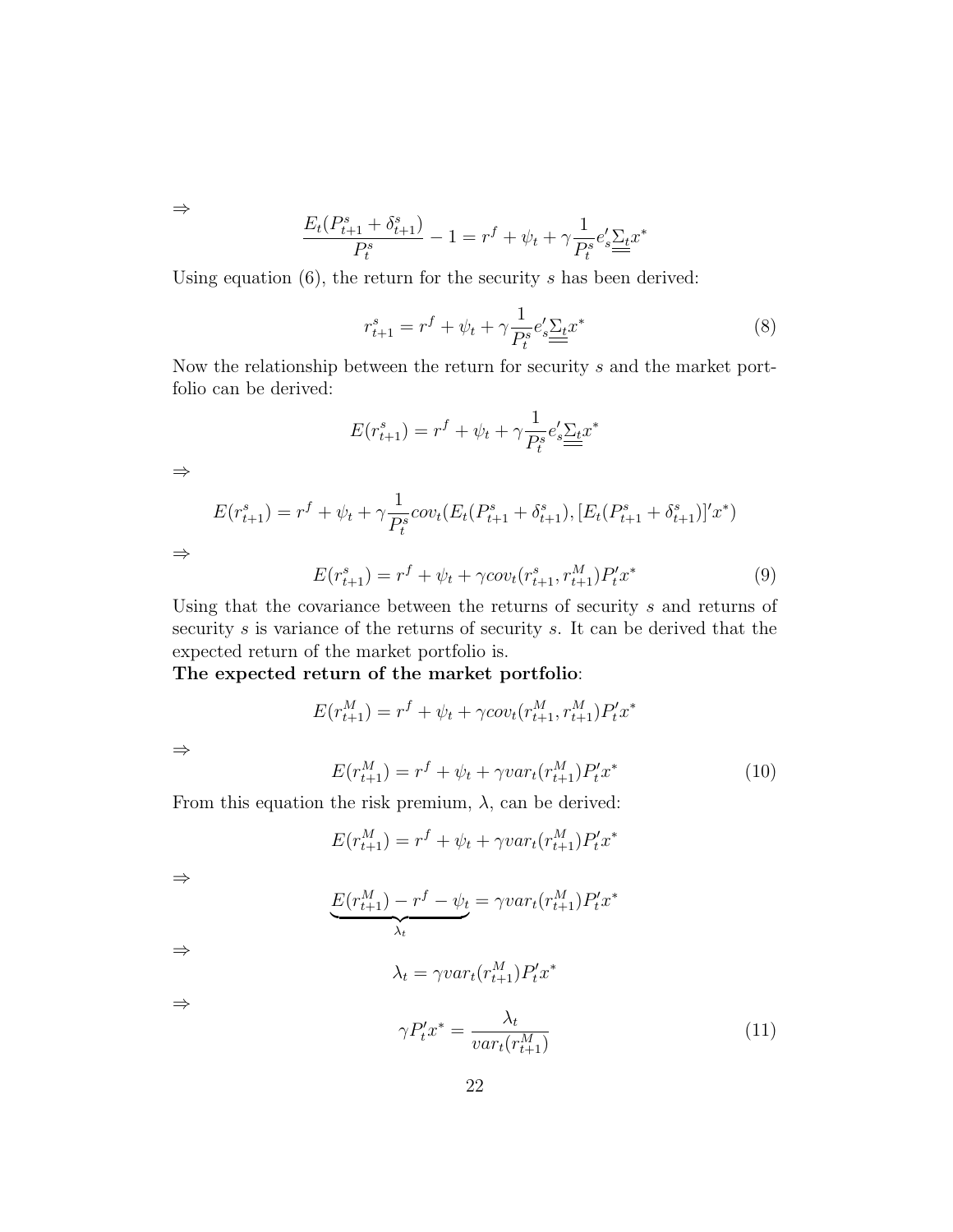The relationship between the aggregated risk aversion, transposed price vector, and the equilibrium quantity of stocks has been derived as a function of lambda, and the variance of the market portfolio.

From this the derivation of a relationship between the expected return of security s and its beta,  $\beta_s$ . As a start using equation (11) in equation (10):

$$
E(r_{t+1}^s) = r^f + \psi_t + \gamma cov_t(r_{t+1}^s, r_{t+1}^M)P_t' x^*
$$

⇒

⇒

$$
E(r_{t+1}^s) = r^f + \psi_t + cov_t(r_{t+1}^s, r_{t+1}^M) \cdot \frac{\lambda_t}{var_t(r_{t+1}^M)}
$$

Using the common definition of the beta at time  $t$  for security s showed in the literature review:

$$
\beta_t^s = \frac{cov_t(r_{t+1}^s, r_{t+1}^M)}{var_t(r_{t+1}^M)}
$$

$$
E(r_{t+1}^s) = r^f + \psi_t + \beta_t^s \lambda_t
$$
(12)

This expression of the expected return for security s can be rewritten as the excess return for security s as a function of the alpha of security, and the risk premium of the asset:

$$
E(r_{t+1}^s) = r^f + \psi_t + \beta_t^s \lambda_t
$$

⇒

$$
E(r_{t+1}^s) = r^f + \psi_t + \beta_t^s (E(r_{t+1}^M) - r^f - \psi_t)
$$

⇒

$$
E(r_{t+1}^s) - r^f = \psi_t + \beta_t^s (E(r_{t+1}^M) - r^f) - \beta_t^s \psi_t
$$

⇒

$$
E(r_{t+1}^s) - r^f = \psi_t - \beta_t^s \psi_t + \beta_t^s (E(r_{t+1}^M) - r^f)
$$

⇒

$$
E(r_{t+1}^s) - r^f = \underbrace{\psi_t(1 - \beta_t^s)}_{\text{the alpha of} \atop \text{the security } s} + \underbrace{\beta_t^s(E(r_{t+1}^M) - r^f)}_{\text{The asset's} \atop \text{risk premium}} \tag{13}
$$

From equation (13) it can be seen that the excess return<sup>[5](#page-23-0)</sup> for an asset has *positive* alpha,  $\alpha$ , when the beta,  $\beta$ , is equal or below *one*, while the alpha

<span id="page-23-0"></span><sup>&</sup>lt;sup>5</sup>The risk premium of a security  $=$  excess return of a security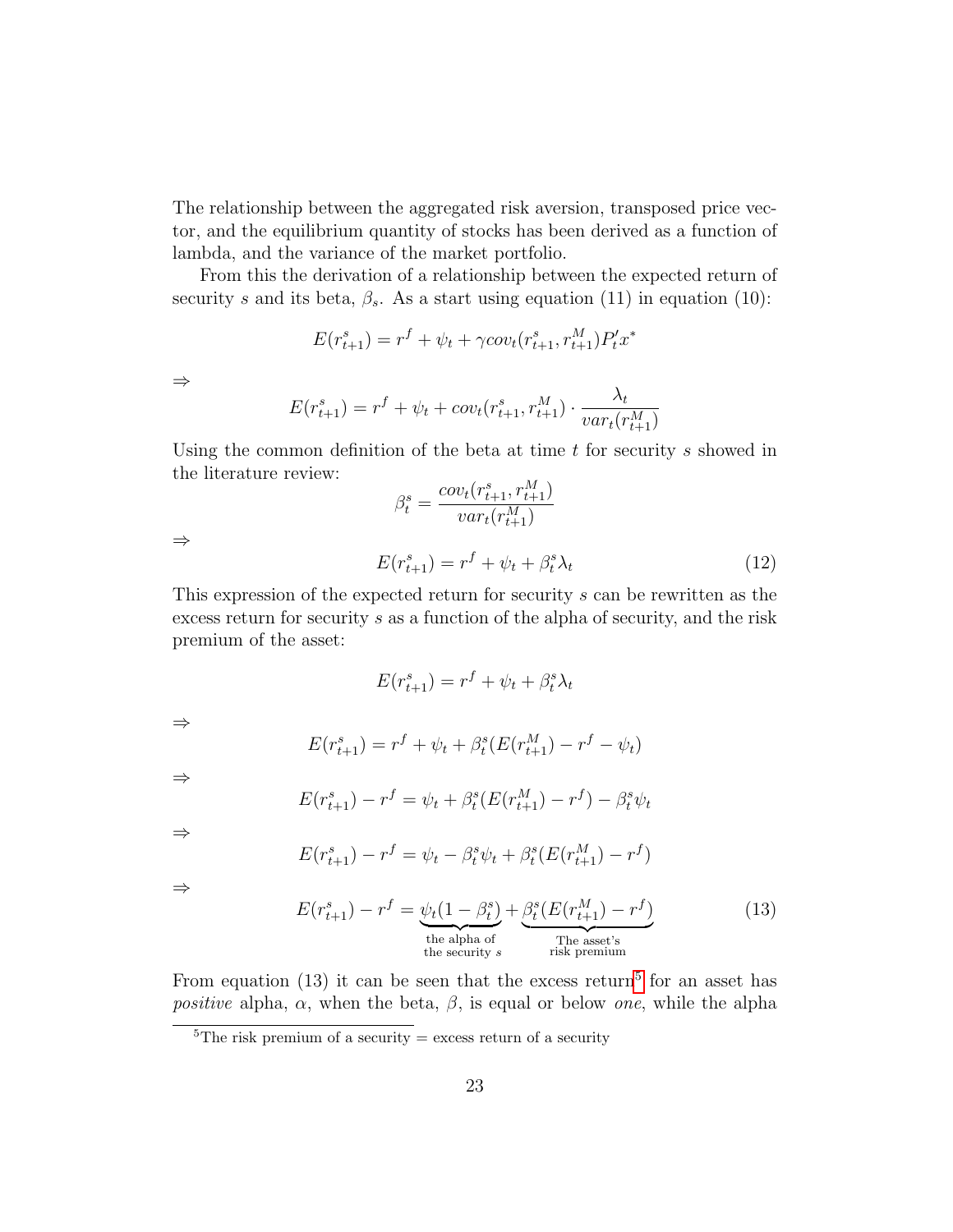of securities which are riskier than the market, that is a beta of one, have a *negative* alpha,  $\alpha$ .

The effect on the alpha is proportional to lagrange multiplier, which shows how constrained the economy is, i.e., the economy that's constrained will have the mentioned effects strengthen, while an economy where all investors are unconstrained will be an economy where CAPM holds.

### <span id="page-24-0"></span>5.2.1 Results from the derivation

In equilibrium the economy will have all securities earning an expected return as a function of the risk-free rate, the average weighted lagrange multiplier, and the beta-weighted risk premium of the market portfolio as seen in equation (12):

$$
E(r_{t+1}^s) = r^f + \psi_t + \beta_t^s \lambda_t \tag{14}
$$

, where the market risk premium,  $\lambda_t$ , is  $E(r_{t+1}^M) - r^f - \psi_t$ . The graphical representation of the Security Market Line in the economy can be written as following:

$$
E(r_{t+1}^s) = \underbrace{r^f + \psi_t}_{\text{the intercept}} + \beta_t^s \underbrace{(E(r_{t+1}^M) - r^f - \psi_t)}_{\text{the slope of SML}} \tag{15}
$$

, where it can be seen that the measure for the average level of constraint on the agents' funding in the economy,  $\psi_t$ , has a *positive* effect on the intercept of the SML and a negative effect on the slope of the SML. The reasoning behind this is as following:

- 1. For the slope of the Security Market Line: When the average agent is more constrained, the agent will wish to invest his limited wealth in assets with higher expected returns, i.e. assets with higher betas. Thereby the agents will lower the prices of high beta assets more than lower beta assets, therefore the  $-\beta_t^s \cdot \psi_t$ .
	- All agents are affected by the  $\psi_t$ , because it lowers the price of risk in the market for all agents, i.e. all agents will receive a lower expected return per unit of market risk taken on.
- 2. For the intercept of the Security Market Line: Because of the lower risk premium in market for all agents, and the lowered expected return on high beta securities, the unconstrained agents will wish to leverage their portfolios with zero-beta securities. When this group of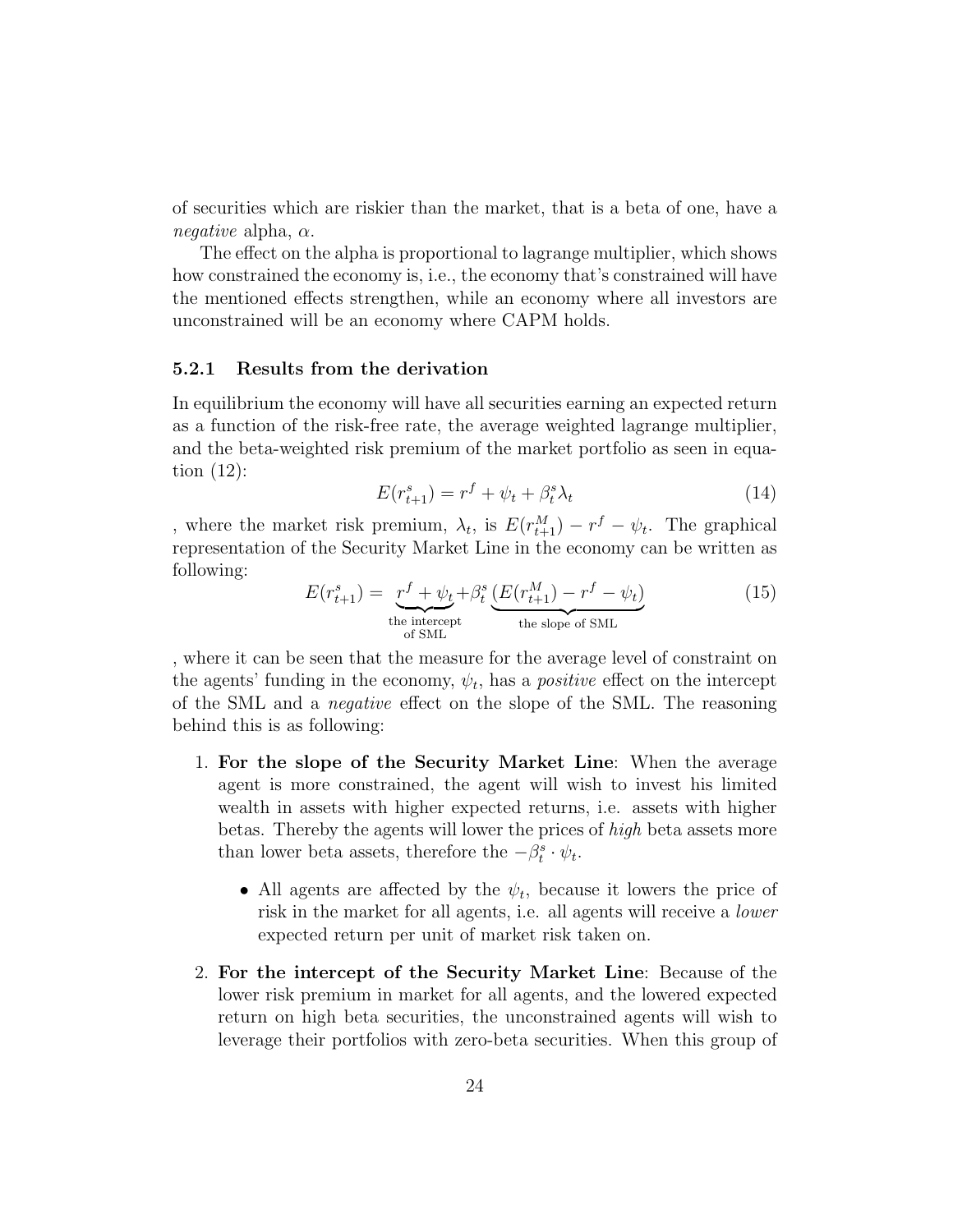agents does this enough, the effect will be that the zero-beta securities in those portfolios will gain correlation to each other. This positive correlation cannot seen as idiosyncratic, so the market will have to pay these agents a return for this, hence the slope is now  $r^f + \psi_t$ .

Both effects are increased (decreased) as the agents in the economy become more (less) constrained.

The two effects also changes the CAPM idea that the tangency portfolio is the market portfolio. In this economy the tangency portfolio is only held by agents that are unconstrained, because they can freely lever up the Sharpe ratio of the tangency portfolio,  $SR_{Tan}$ , but the constrained investors will want to invest riskier portfolios because of their constraint,  $\psi_t^i$ , so in equilibrium the market portfolio will earn a higher expected return than the tangency portfolio, but the market portfolio will yield a lower Sharpe ratio than the tangency portfolio.

The last effect of the constraints on funding and leverage is seen in the first part of the left side of equation (13):

$$
\alpha_s = \underbrace{\psi_t (1 - \beta_t^s)}_{\text{the alpha of} \atop \text{the security } s} \tag{16}
$$

It can be seen that the alpha is *higher* for securities with a *lower* beta than for high beta securities. The alpha equals the average weighted lagrange multiplier for the market or securities with a beta of one.

The theory just described above will be tested on the empirical data in the first part of the analysis.

### <span id="page-25-0"></span>5.3 Derivation of the return of the BAB factor

After the return of each security in the economy has been derived, it is now time to derive the expected return on the BAB factor portfolio. The expected return of the BAB factor portfolio was introduced in [\[4\]](#page-45-1) by Frazzini and Pedersen:

$$
E_t(r_{t+1}^{\text{BAB}}) = \frac{1}{\beta_t^L} (E_t(R_{t+1}^L) - r^f) - \frac{1}{\beta_t^H} (E_t(R_{t+1}^H) - r^f)
$$
(17)

, where  $\beta_t^L$  is the beta of the L portfolio, which is long in all assets *below* the median when sorted by beta values,  $E_t(R_{t+1}^L)$  is the expected return of L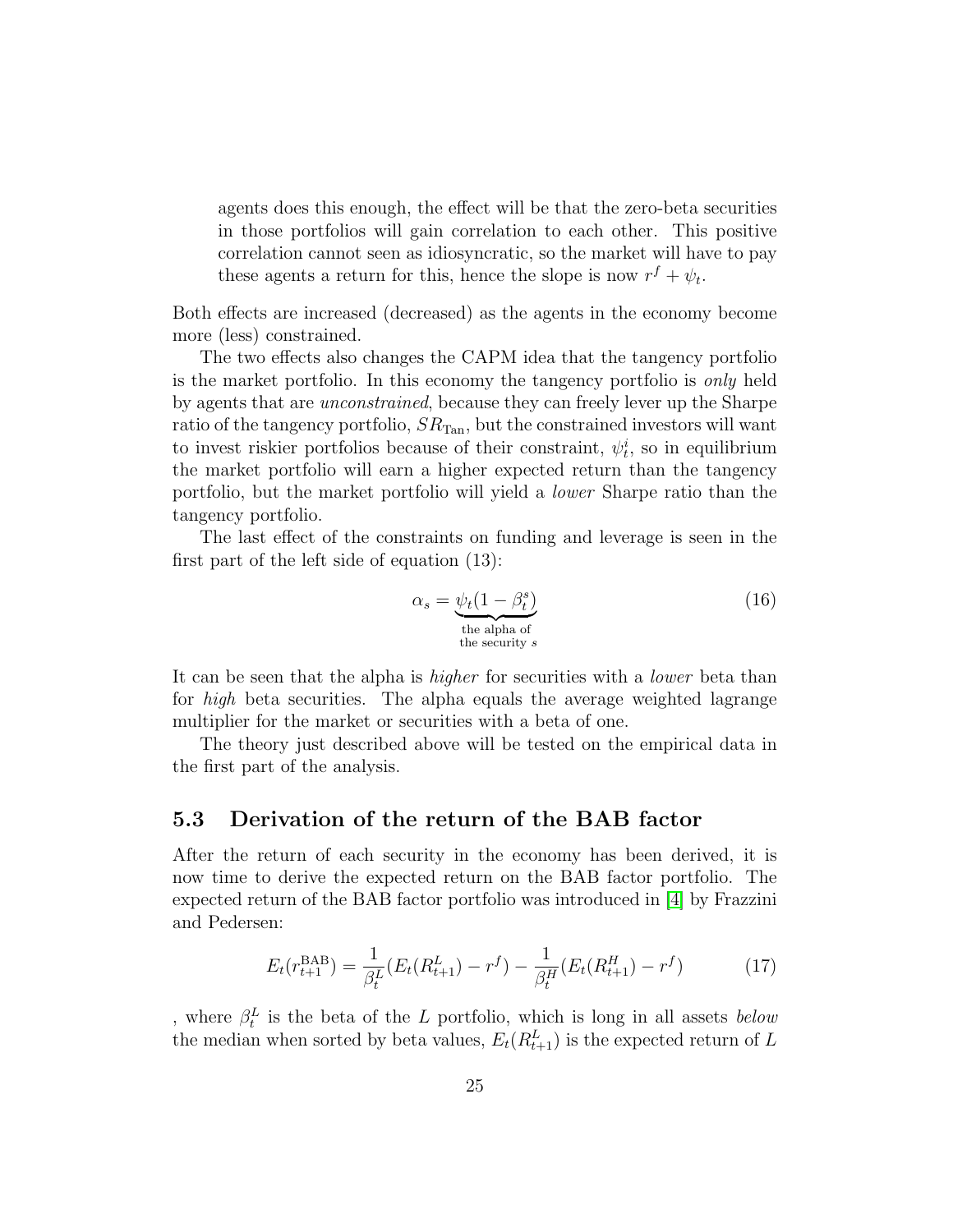portfolio in time  $t + 1$  at time  $t, \beta_t^H$  is the beta of the H portfolio, which is long in all assets *above* the median when sorted by beta values, and  $E_t(R_{t+1}^H)$ is the expected return of H portfolio in time  $t + 1$  at time t.

The derivation can start using the result for the expected return of security s in equation  $(12)$ :

$$
E(r_{t+1}^s) = r^f + \psi_t + \beta_t^s \lambda_t
$$
  

$$
E(r_{t+1}^s) - r^f = \psi_t + \beta_t^s \lambda_t
$$
 (18)

This equation expresses the excess return for security  $s. \Rightarrow$ 

$$
E_t(r_{t+1}^{BAB}) = \frac{1}{\beta_t^L} (E_t(R_{t+1}^L) - r^f) - \frac{1}{\beta_t^H} (E_t(R_{t+1}^H) - r^f)
$$

⇒

⇒

$$
E_t(r_{t+1}^{BAB}) = \frac{1}{\beta_t^L}(\psi_t + \beta_t^L \lambda_t) - \frac{1}{\beta_t^H}(\psi_t + \beta_t^H \lambda_t)
$$

Now the expected return of the BAB factor portfolio expressed as a function of the weighted average lagrange multiplier, the risk premium of the market portfolio, and the two beta values of the portfolios.

$$
E_t(r_{t+1}^{\text{BAB}}) = \frac{1}{\beta_t^L} \psi_t + \lambda_t - \frac{1}{\beta_t^H} \psi_t - \lambda_t
$$

⇒

$$
E_t(r_{t+1}^{\text{BAB}}) = \frac{1}{\beta_t^L} \psi_t - \frac{1}{\beta_t^H} \psi_t
$$

Now the expected return of the BAB factor portfolio is only a function of the weighted average lagrange multiplier, which represents the economy's funding tightness, and the betas of the two portfolios.

$$
E_t(r_{t+1}^{\text{BAB}}) = \frac{\beta_t^H}{\beta_t^H \beta_t^L} \psi_t - \frac{\beta_t^L}{\beta_t^H \beta_t^L} \psi_t
$$

⇒

$$
E_t(r_{t+1}^{BAB}) = \psi_t \cdot \left(\frac{\beta_t^H}{\beta_t^H \beta_t^L} - \frac{\beta_t^L}{\beta_t^H \beta_t^L}\right)
$$

$$
E_t(r_{t+1}^{BAB}) = \frac{\beta_t^H - \beta_t^L}{\beta_t^H \beta_t^L} \psi_t
$$

⇒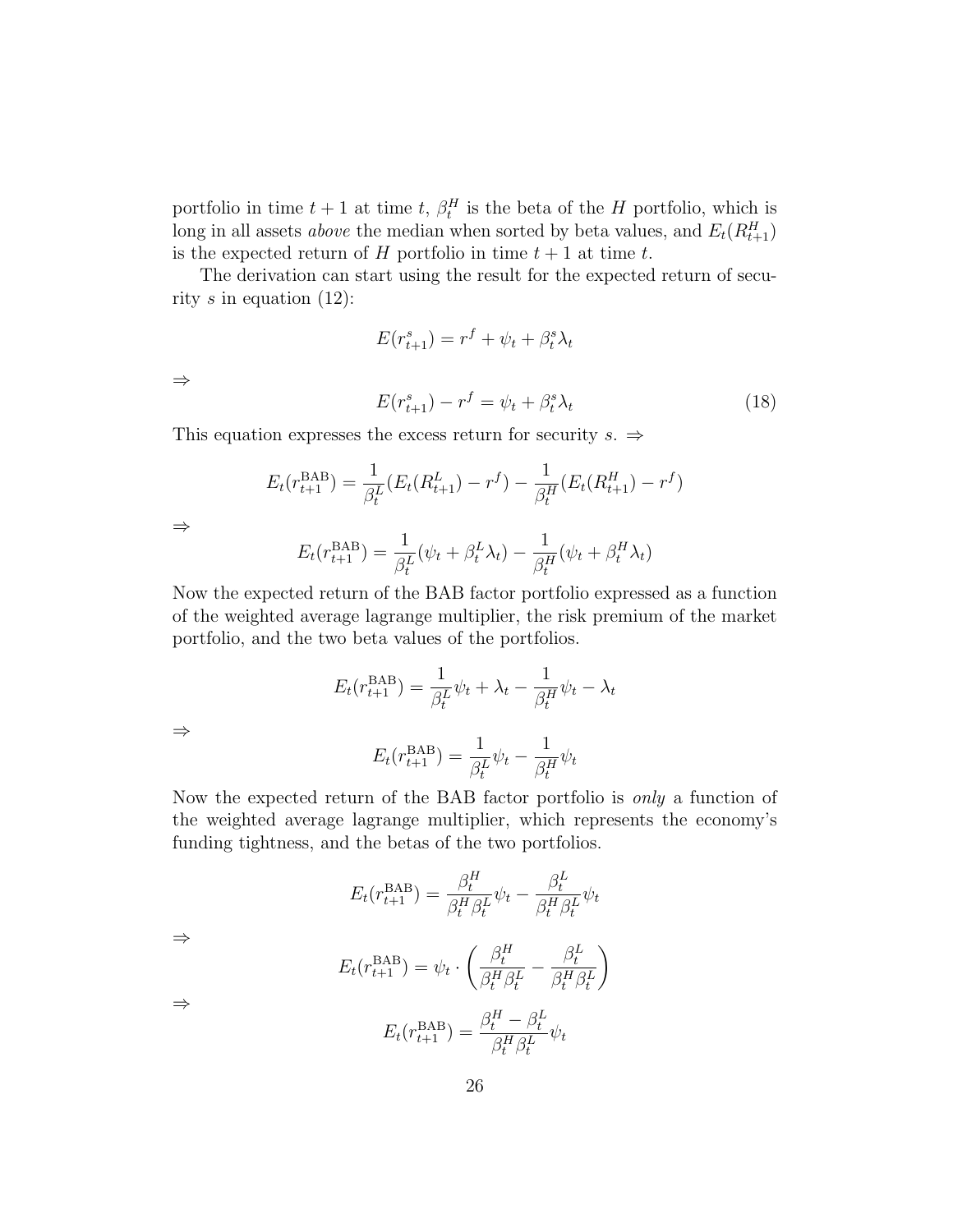Assuming that the weighted average multiplier is a strictly positive constant, and knowing that  $\beta_t^H > \beta_t^L$ . This leads to the finale equation in the derivation:

$$
E_t(r_{t+1}^{BAB}) = \frac{\beta_t^H - \beta_t^L}{\beta_t^H \beta_t^L} \psi_t \ge 0
$$
\n(19)

It can be seen that expected return of the BAB factor portfolio,  $E_t(r_{t+1}^{\text{BAB}})$ , is positive, and it is increasing, when the economy gets more constrained in terms of leverage, i.e. the weighted average of lagrange multiplier,  $\psi_t$ , increases. E.g.  $psi_t$  must have increased after the collapse of the investment bank, Lehman Brothers.

The expected return of the BAB factor portfolio also increases if the betaspread between the H - and L portfolio,  $\beta_t^H - \beta_t^L$ , at formation<sup>[6](#page-27-1)</sup> increases.

### <span id="page-27-0"></span>5.3.1 BAB factor results

In the theory the return of the BAB factor portfolio has be *positive*. This theory will be tested on the stock data-set in the empirical analysis.

According to CAPM and the other asset pricing models considered in the literature review, a positive expected return for a factor portfolio has some implications:

- 1. In terms of CAPM it means that the market portfolio is not efficient and therefore does not capture all systematic risk in the economy, because a market-neutral portfolio, i.e. a zero-beta portfolio, which is selffinanced, is supposed to earn an expected return of zero.
- 2. In terms of the multifactor models it means that BAB factor portfolio has to be included in the model, so the sum of the factor portfolios will capture all of the systematic risk and therefore be able to price all assets correctly according to their non-idiosyncratic risk exposure.

<span id="page-27-1"></span><sup>&</sup>lt;sup>6</sup>The beta spread at formation equals the ex-ante beta spread according to  $[4]$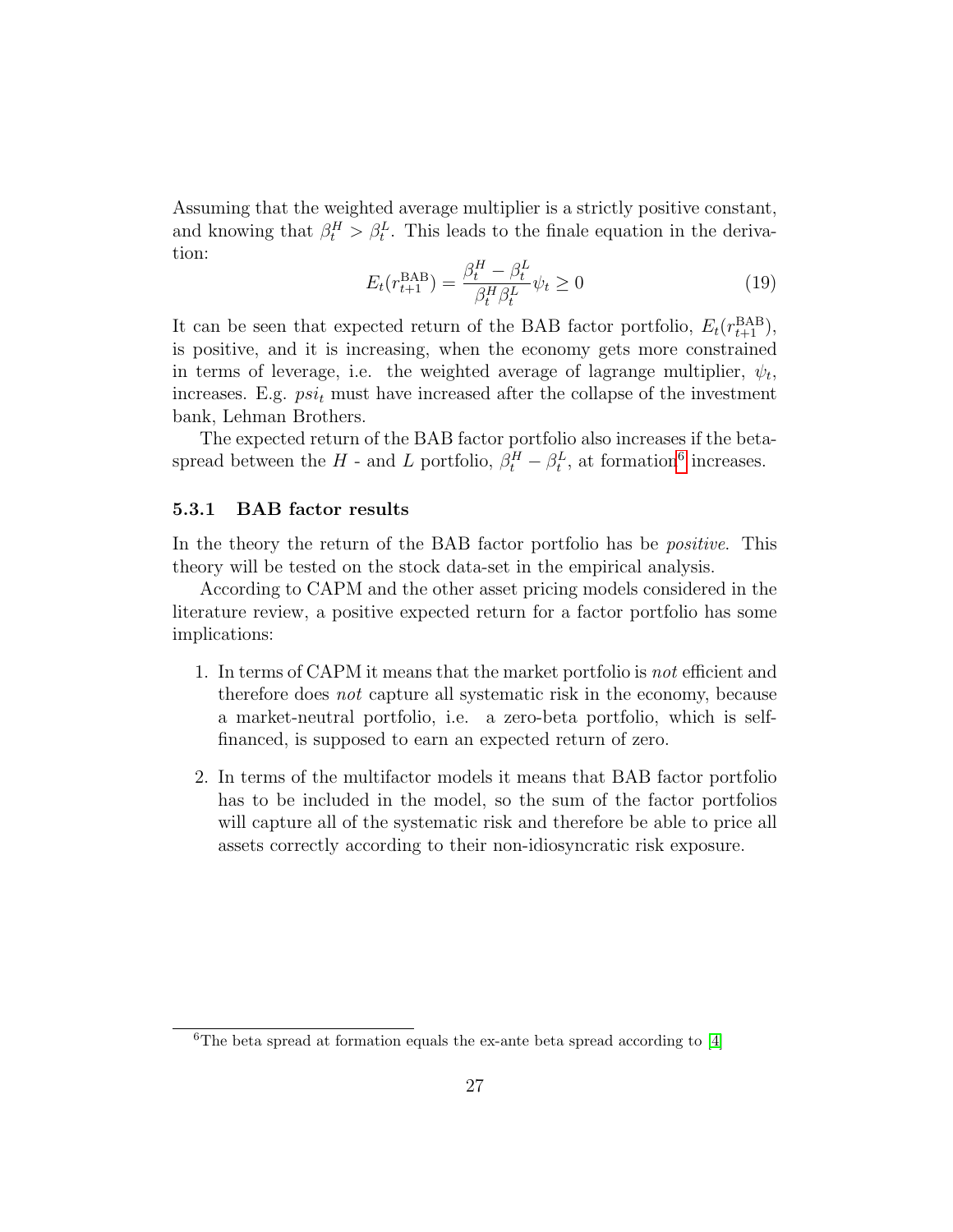# <span id="page-28-0"></span>6 Data

In this section the data-set and the methodology used in the empirical study will be explained, discussed, and reflected upon.

### <span id="page-28-1"></span>6.1 Data of the stocks

### <span id="page-28-2"></span>6.1.1 Data selection of stock data

The source for all stock data was chosen to be Thomson Reuters Datastream. The add-in for Microsoft Excel was then used. The criteria in the search for the stock data was as following:

- 1. Equities: In the delimitation all other securities and assets were excluded. So the main criteria in the search in Datastream is that the asset has to marked in the equities category.
- 2. New York Stock Exchange: The NYSE was chosen because it is bigger than NASDAQ, and it also made the process of obtaining the data *much* easier by excluding most non-american securities.

In hindsight it was probably a bad choice, because it limited the size of the data-set which led to a forced decision in choosing the interval of relevant stock returns, i.e. a larger data-set would have led to a larger freedom in the choice of the time series' length, and maybe a longer time series which would have given more precise beta values.

- 3. American Dollars: The prices of the chosen securities had to be quoted in american dollars.
- 4. American: The stocks had to be american to be included in the initial data-set gathered from Datastream.
- 5. Sectors:
	- Aerospace & Defense
	- Alternative Energy
	- Automobiles & Parts
	- Banks
	- Beverages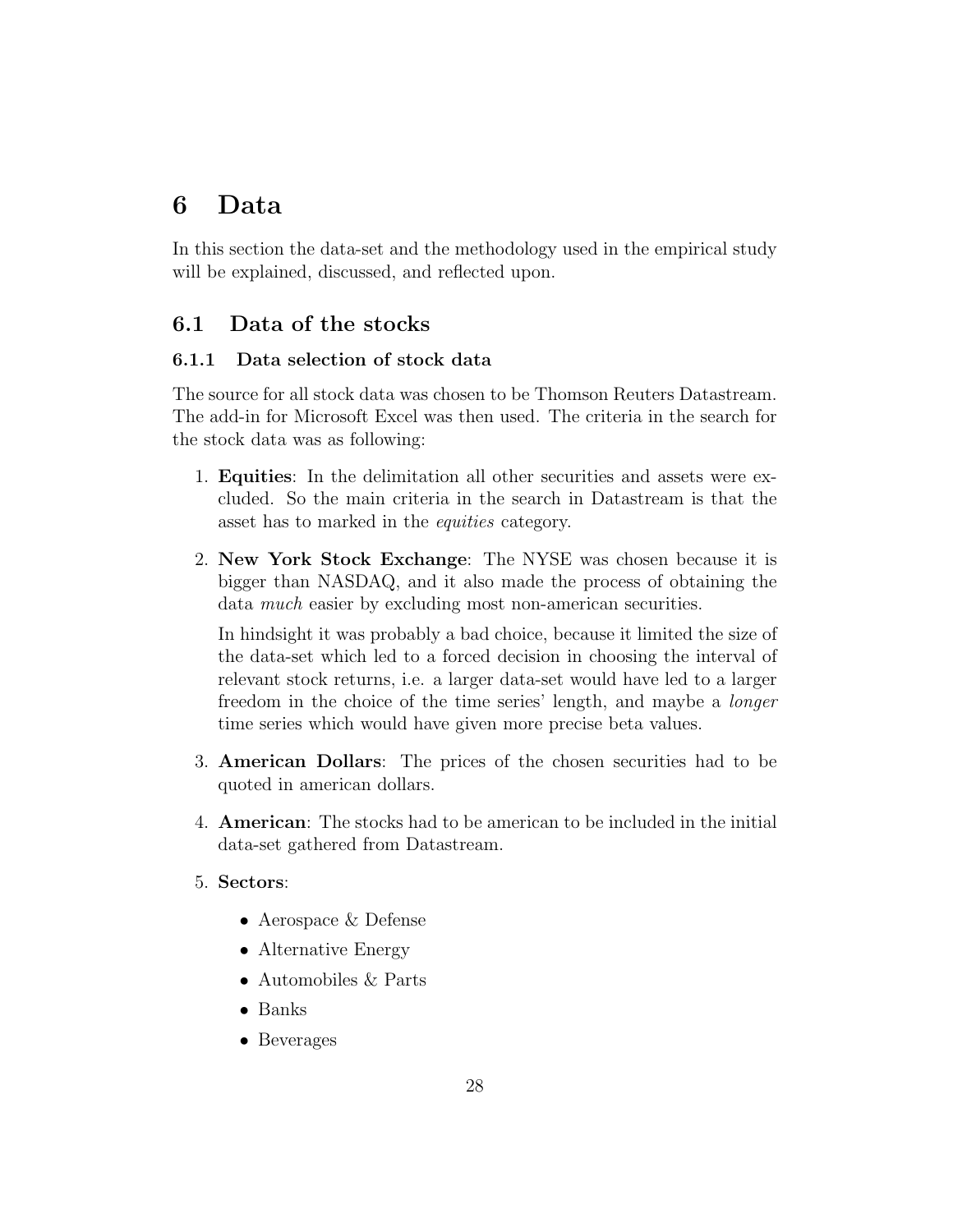- Chemicals
- Construction & Materials
- Electricity
- Electronic & Electrical Equipment
- Equity Investment Instruments but only the six of them, which were ranked as equities.
- Financial Services (Sector)
- Fixed Line Telecommunications
- Food & Drug Retailers
- Food Producers
- Forestry & Paper
- Gas, Water & Multiutilities
- General Industrials
- General Retailers
- Health Care Equipment & Services
- Household Goods & Home Construction
- Industrial Engineering
- Industrial Metals & Mining
- Industrial Transportation
- Leisure Goods
- Life Insurance
- Media
- Mining
- Mobile Telecommunications
- Nonlife Insurance
- Oil & Gas Producers
- Oil Equipment & Services
- Personal Goods
- Pharmaceuticals & Biotechnology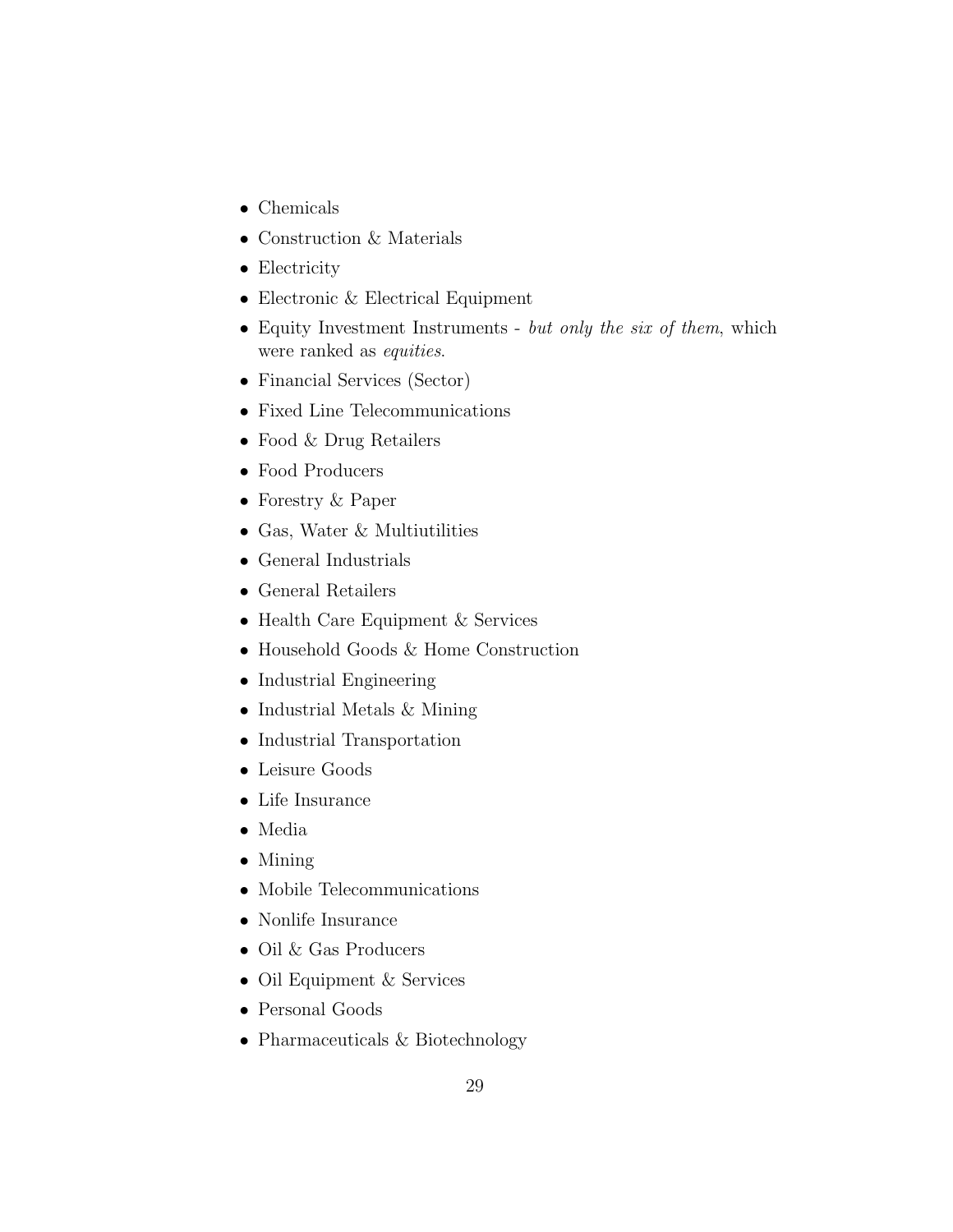- Real Estate Investments Trusts
- Software & Computer Services
- Support Services
- Technology Hardware & Equipment
- Tobacco
- Travel & Leisure
- Unclassified
- 6. Return Index, RI: All requested american equities would have to a RI to be included in the finale data-set.
- 7. The period of the initial data-set: The initial data-set was built from 01-01-1986 to 01-12-2016.

Excluded sectors were: Nonequity Investment Instruments and most of Equity Investment instruments.

From those criteria the request returned 1740 equities which were sup-posed to have a RI<sup>[7](#page-30-1)</sup>. 9 of the requested equities returned an  $\#ERROR$ , and another 10 returned no RI in the chosen time period. So before the adapting and perfecting the initial data-set to the needs of this thesis, it had maximum of 1721 securities in the last period, 01-12-2016. The amount of RI per month is decreasing as progressing backwards in time.

### <span id="page-30-0"></span>6.1.2 Perfecting the data-set

The principle in this perfection of the data-set is to get best possible amount of whole years of return.

The author decided to that the finale data-set would not any omitted cells. So first the beginning date was changed to 01-12-1996, because the lowest amount of RI values would then be 786, and fit perfectly to have 20 whole years of returns<sup>[8](#page-30-2)</sup>.

The data-set, at this time, had 1730 columns and 240 rows of returns (not RI values, more on the calculation of the returns from the RI values later). This data-set had 140990 blank (or omitted cells). The decision was to cut

<span id="page-30-2"></span><span id="page-30-1"></span> ${}^{7}RI =$  Return Index

<sup>8</sup>There would have to be a RI value more than the wished amount of returns in the end.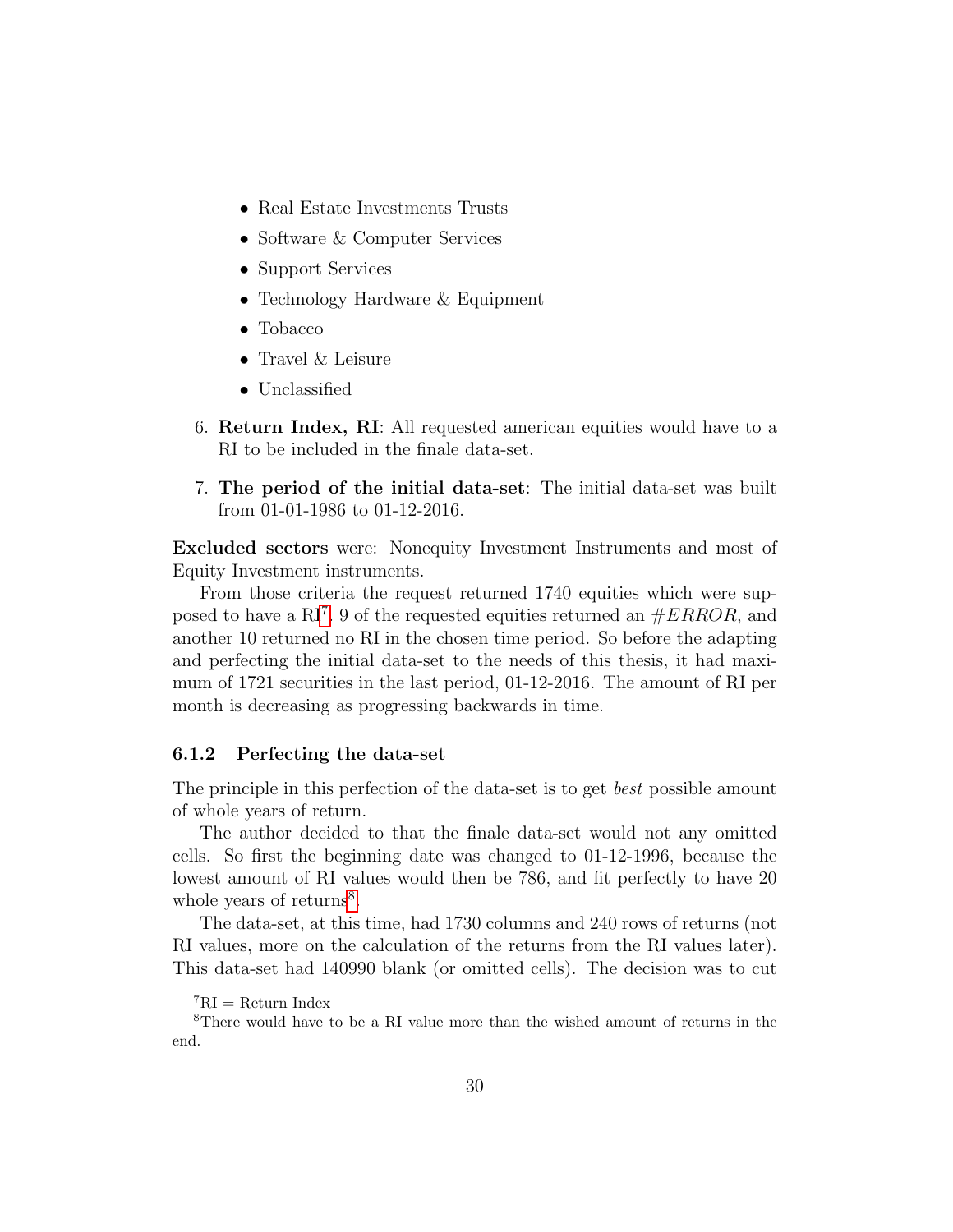all securities which did not have 240 returns from 01-01-1997 to 01-12-2016. This cut down the amount of securities from 1730 to 780.

The next problem was to make the beta regressions possible and hopefully return some beta values which made sense according to the literature of finance. The choice of market portfolio data (more on that later on) forced a change in the data-set. The data-set had, without the knowledge of the author, been calculated in a way where all of the returns in data-set were ultimo period while the market data-set was using primo period values, i.e., the value of the market data-set of 01-01-1997 was corresponding to the value in the stock data-set of 01-02-1997. This flaw gave abysmal beta values. After realizing the error the first value in the data-set was removed, and the data-set was moved a period backwards.

The chosen market data did not have a value in the 01-12-2016, so that value in stock data-set was also cut from the data-set. After all of these different actions the finale data-set was built without any omitted cells.

One last correction was needed, because the stock data-set had to be cut up into deciles. The decision was, after the first round of beta regressions, to cut the 6 lowest beta values' returns from the, then, finale data-set. A comment on this part, the beta values were very close to 0 (under 0.152), which the author would argue is unrealistic, and an error caused by the lacking size of the data-set of returns for those 6 securities.

#### <span id="page-31-0"></span>6.1.3 Pitfalls and challenges

The two largest pitfalls in the constructed finale data-set are:

#### 1. Survivorship bias

#### 2. The amount of observations

The first of the two pitfalls, survivorship bias, is prominent in my constructed data-set because of the wish to get a complete data-set without omitted returns.

The author admits that this pitfall could have been reduced *drastically* at the cost of making the quantitative work with data-set much more timeconsuming. Instead of cutting the returns, which had omitted return cells, the beta values could have been calculated from the return that existed, thereby making it possible to include securities which later on disappeared from the data-set, i.e. the market.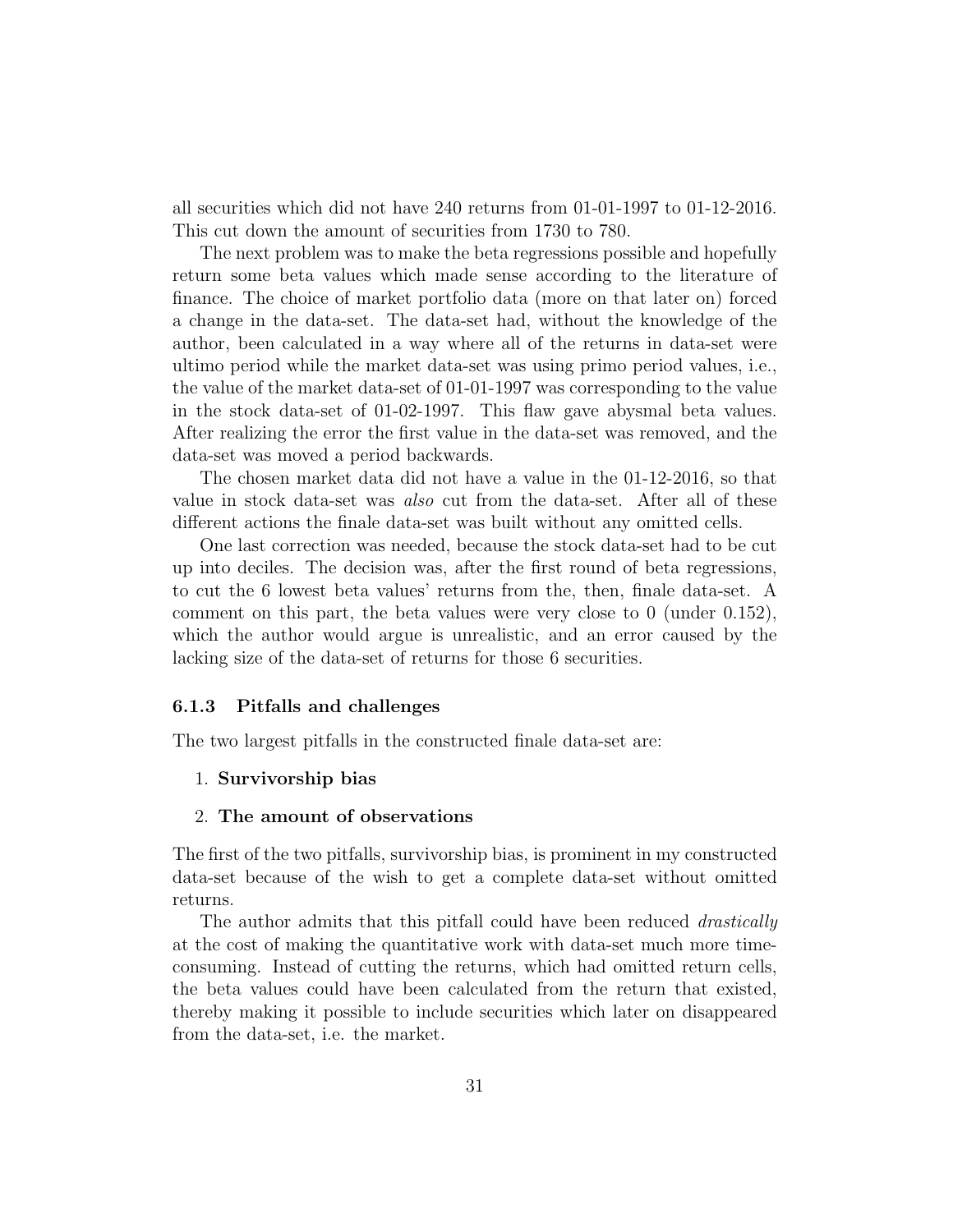The second of the two pitfalls, the amount of observations, is less prominent than the first pitfall, but it can still be argued that 238 observations as an input for a linear regression is very low.

This pitfall could have been avoiding partly by using the daily returns, but after an unsuccessful trials at getting daily returns for the period of time, because of the lacking strength of the computers at the library of CBS, this was abandoned to pursue more interesting parts of this thesis.

### <span id="page-32-0"></span>6.2 Market data and factor portfolios

While stock data was collected from Datastream, the monthly excess returns and the two factor portfolios' returns were collected from the data library of Kenneth French<sup>[9](#page-32-3)</sup>. The choice was between getting the data from data library of Kenneth French or the data library of the AQR Capital Management.

The author decided against using the data from AQR's data library, because of the wish to be able to derive similar conclusions from the original data, from the data library of Kenneth French, as the Frazzini and Pedersen did in  $[4]$ .

For the derivation of alpha in the Carhart four factor model, the momentum factor portfolio is also imported from the data library of Kenneth  $French<sup>10</sup>$  $French<sup>10</sup>$  $French<sup>10</sup>$ 

# <span id="page-32-1"></span>7 Methodology

### <span id="page-32-2"></span>7.1 Return and Beta calculations

In the construction of the stock data-set, the monthly returns were calculated from the RI (Return index) values from Thomson Reuters Datastream using the following formula:

$$
R_{it} = \frac{RI_{it} - RI_{it-1}}{RI_{it}}\tag{20}
$$

, where  $R_{it}$  is the return of security i at time i, and  $RI_{it}$  is the Return index value for security  $i$  at time  $t$ .

<span id="page-32-3"></span><sup>9</sup>The data for the market excess returns, SMB factor returns, and HML factor returns can be found here: [http://mba.tuck.dartmouth.edu/pages/faculty/ken.french/](http://mba.tuck.dartmouth.edu/pages/faculty/ken.french/Data_Library/f-f_factors.html) [Data\\_Library/f-f\\_factors.html](http://mba.tuck.dartmouth.edu/pages/faculty/ken.french/Data_Library/f-f_factors.html)

<span id="page-32-4"></span><sup>&</sup>lt;sup>10</sup>The monthly momentum factor portfolio can be found here:  $http://mba.tuck.$ [dartmouth.edu/pages/faculty/ken.french/Data\\_Library/det\\_mom\\_factor.html](http://mba.tuck.dartmouth.edu/pages/faculty/ken.french/Data_Library/det_mom_factor.html)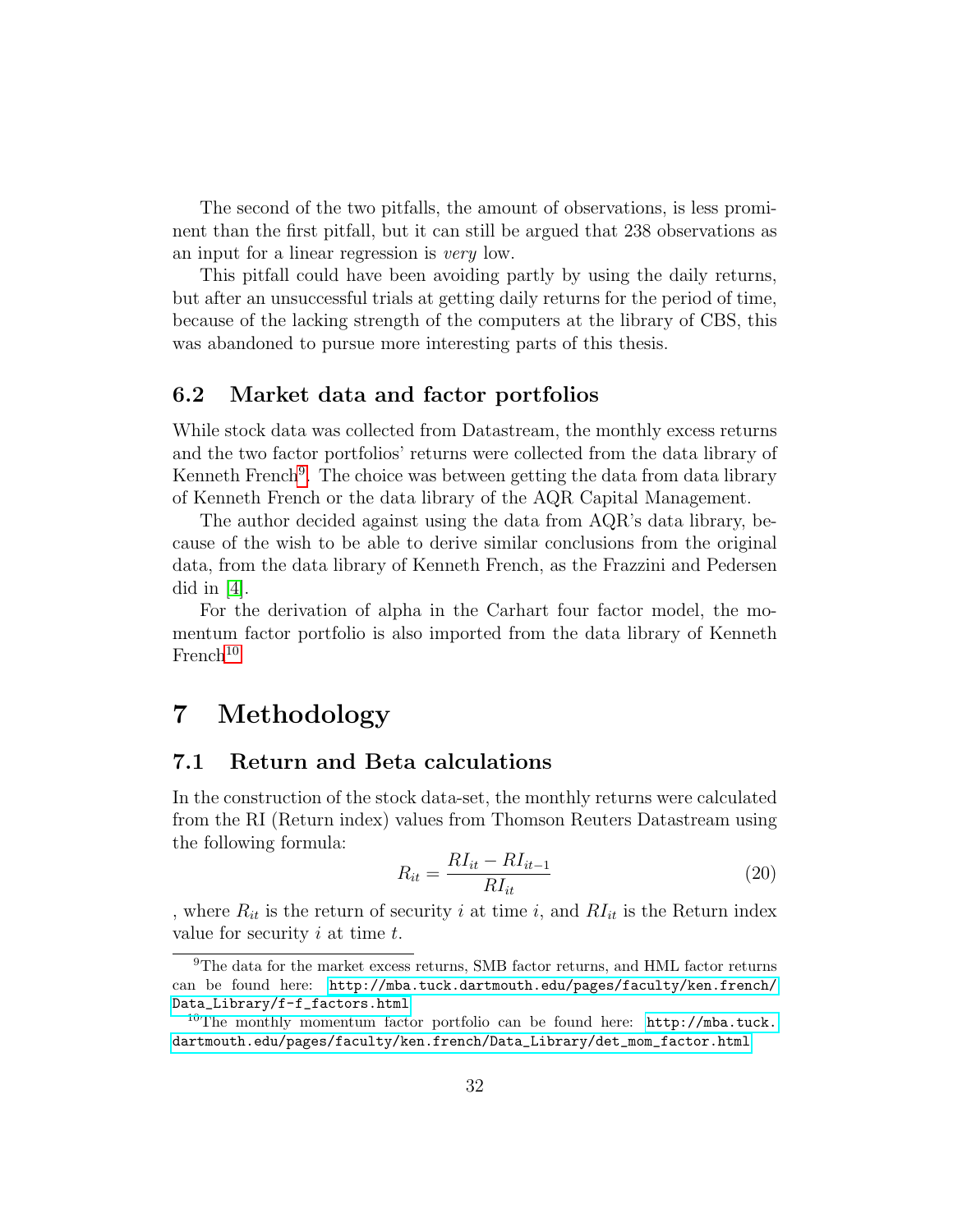Afterwards the finale data-set of stocks had to be converted from returns to excess returns by using the following formula:

$$
\text{Excess return}_{it} = R_{it} - r_t^f \tag{21}
$$

, where  $r_t^f$  $t_t$  is the monthly risk-free rate at time t.

The data-set of excess returns were used for the beta calculation for each of the equities. In the calculation of beta the excess return for security  $i$  was regressed on the market excess return using the following regression, which is presented and explained in the literature review:

$$
R_{it} - r_t^f = \alpha_i + \beta_i (R_{Mt} - r_t^f) + \epsilon_i \tag{22}
$$

, where  $R_{it} - r_t^f$  $_t^j$  is the excess return of security i at time t,  $\alpha_i$  is the monthly abnormal return of security *i*,  $\beta_i$  is the market sensitivity of security *i*,  $R_{Mt}$  –  $r_t^f$  $_t^t$  is the excess return of the market portfolio at time t, and  $\epsilon_i$  is the residual return, which cannot be explained by the market.

For simplicity a very unrealistic assumption was made, the assumption that each of the securities would have the same beta value for the entire period. The author admits that this assumption is far from perfect, but it has a nice implication that each of securities will remain in the portfolio which it was put into at portfolio formation before the very first observation. Therefore the trading cost of the 10 equally weighted portfolios will be lower than if the beta values were recalculated every time period with less and less observation.

Avoiding the recalculation of the beta values implied that the thesis will not have to worry about the beta values becoming more and more imprecise.

Because of the assumption the beta values were calculated for each security once. The beta values were ranging from 0.152 for Spire and General Mills to 2.646 for Kemet.

### <span id="page-33-0"></span>7.2 Generation of Portfolios

In the empirical part of this thesis the author decided upon generating 10 equally weighted portfolios, and 2 different types of BAB factor portfolios<sup>[11](#page-33-1)</sup>.

<span id="page-33-1"></span><sup>&</sup>lt;sup>11</sup>Betting against beta factor = BAB factor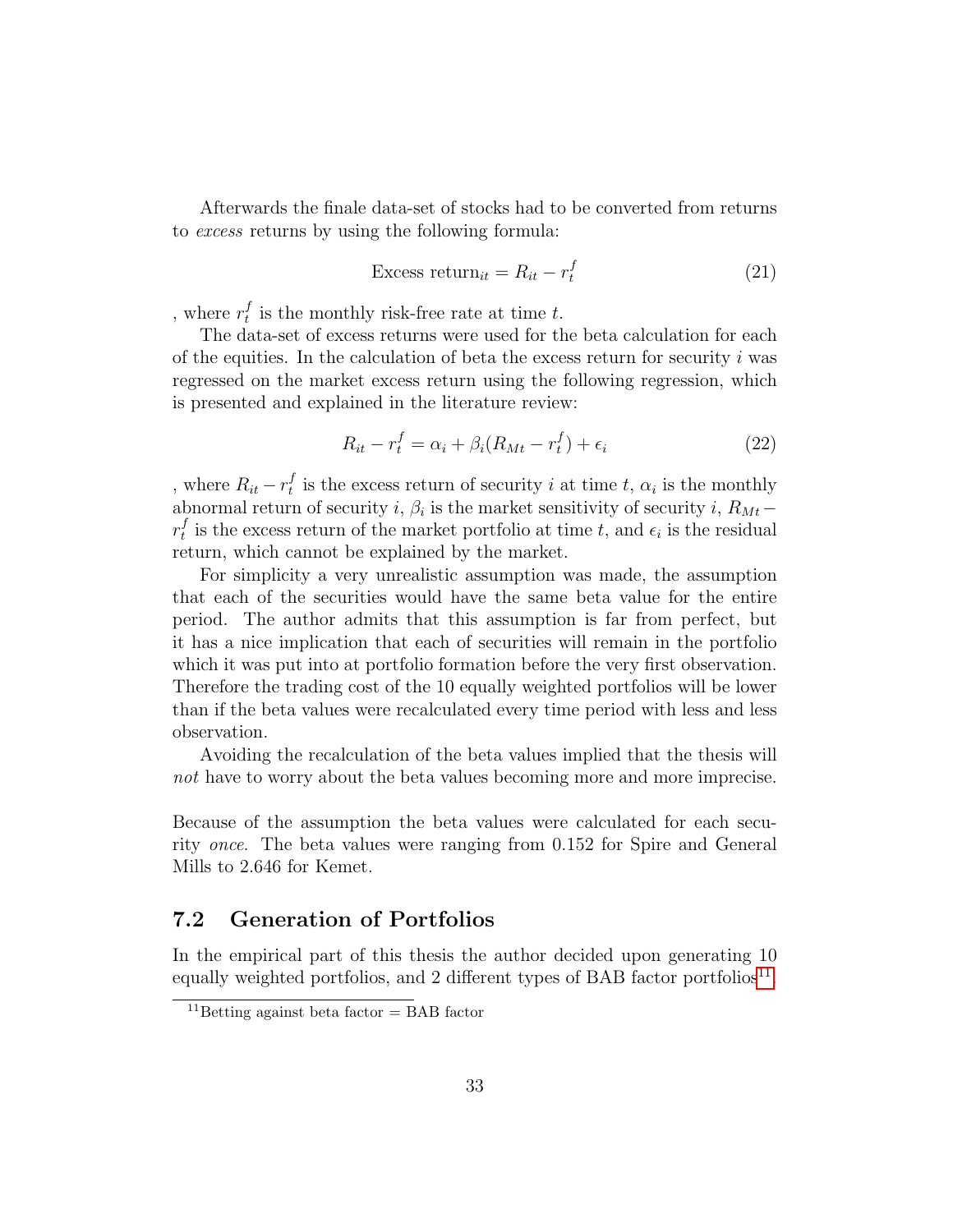### <span id="page-34-0"></span>7.2.1 Equally weighted portfolios

The securities were now ranked according to their beta values. Thereafter they were divided into 10 portfolio consisting of 78 securities each.

Then weight for each security in the equally weighted was calculated using this formula:

$$
\pi_i = \frac{1}{N} = \frac{1}{78} = 0.01282\tag{23}
$$

, where  $pi_i$  is the weight in security i, and N is the amount of securities in each of the equally weighted portfolios.

After that the weighted excess return for each security i at each time period t was calculated.

All the weighted excess returns were placed in a matrix, that we call  $\mathbf{A}$ , where the columns represented time in months from 1 to  $T$  and the rows represented the ranked excess returns of the securities from 1 to I.

$$
\mathbf{A} = \begin{bmatrix} \pi_1 E(R_{11}) - r_f^1 & \pi_1 E(R_{12}) - r_f^2 & \dots & \pi_1 E(R_{1T}) - r_f^T \\ \pi_2 E(R_{21}) - r_f^1 & \pi_2 E(R_{22}) - r_f^2 & \dots & \pi_2 E(R_{2T}) - r_f^T \\ \vdots & \vdots & \ddots & \vdots \\ \pi_I E(R_{I1}) - r_f^1 & \pi_I E(R_{I2}) - r_f^2 & \dots & \pi_I E(R_{IT}) - r_f^T \end{bmatrix}
$$

For each of the 10 portfolios it was now possible to create smaller matrix with 78 rows and T columns, where T was 238, called  $\mathbf{B}_x$ , where x ranged from 1 to 10 of the equally weighted portfolios.

The sum of the each column would the excess return of the portfolio  $x$  at the time  $t$  using the following formula:

$$
R_{xt} - r_f^t = \sum \pi_i(R_{it}) - r_f^t
$$

, where  $R_{xt} - r_f^t$  is excess return of  $x^{\text{th}}$  portfolio at time t.

Those row vectors could now be transposed into column vectors, where it would be used to calculate different measures for each of the portfolios:

### 1. Excess average monthly return of the portfolio  $x$ :

$$
E(R_x) - r_f = \frac{1}{T} \sum_{t=1}^{T} \pi_i(R_{it}) - r_f^t
$$

, where  $E(R_x) - r_f$  is the excess average return of the portfolio x, and T is the number of time periods in the data-sets.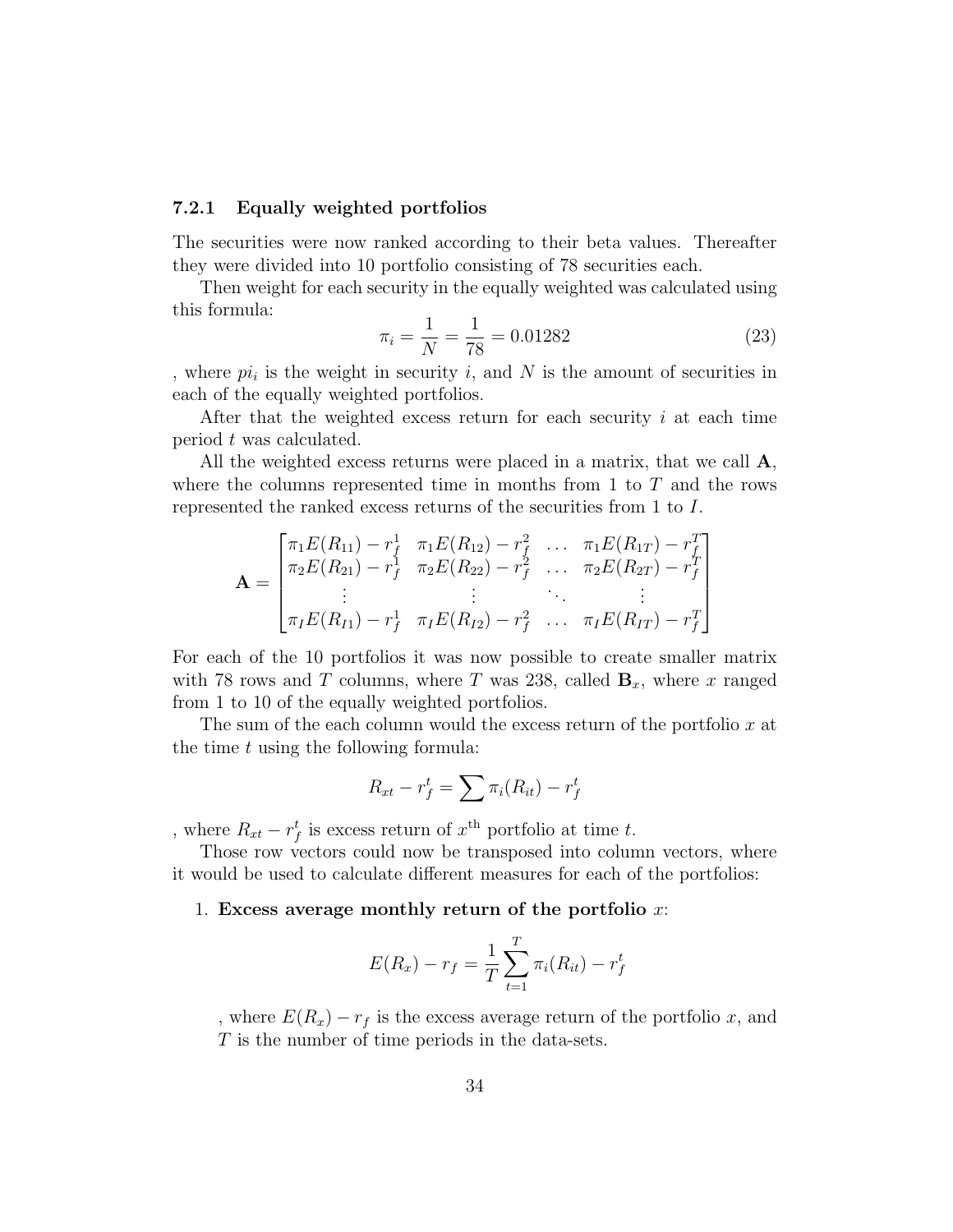#### 2. The monthly variance of excess return of the portfolio  $x$ .

$$
var(E(R_x) - r_f) = \frac{1}{T - 1} \sum_{t=1}^{T} [\pi_i(R_{it}) - r_f^t - (E(R_x) - r_f)]^2
$$

From the variance the monthly standard deviation of the excess return of portfolio x was derived:

3. The monthly standard deviation of excess return,  $\sigma_{E(R_x) - r_f}$ :

$$
\sigma_{E(R_x)-r_f} = \sqrt{var(E(R_x)-r_f)}
$$

#### 4. Yearly variables

• Yearly excess return:

$$
[E(R_x) - r_f]^{\text{yearly}} = 12 \cdot [E(R_x) - r_f]
$$

The yearly excess return is the monthly excess return multiplied by 12.

• Yearly standard deviation,  $\sigma_{E(R_1)}^{\text{Yearly}}$ Yearly<br> $E(R_x)-r_f$ <sup>:</sup>

$$
\sigma_{E(R_x)-r_f}^{\text{Yearly}} = \sqrt{12} \cdot \sigma_{E(R_x)-r_f}
$$

5. The yearly reward to risk measure, Sharpe ratio, for the portfolio x:

$$
SR_x^{\text{Yearly}} = \frac{[E(R_x) - r_f]^{\text{yearly}}}{\sigma_{E(R_x) - r_f}^{\text{Yearly}}}
$$
\n(24)

As presented in the literature review, the rational investor will wish the largest Sharpe ratio, unless she is constrained on her leverage.

### <span id="page-35-0"></span>7.2.2 Betting against beta factor portfolios

The author decided to create two different BAB factor portfolios, where the second imitates the one in [\[4\]](#page-45-1), and the first one will be more like a trading strategy for the reason that consists of only 78 stocks and not 780.

Both BAB portfolios are created the same way, the only difference is their size and therefore also their weights in the different stocks. First part of the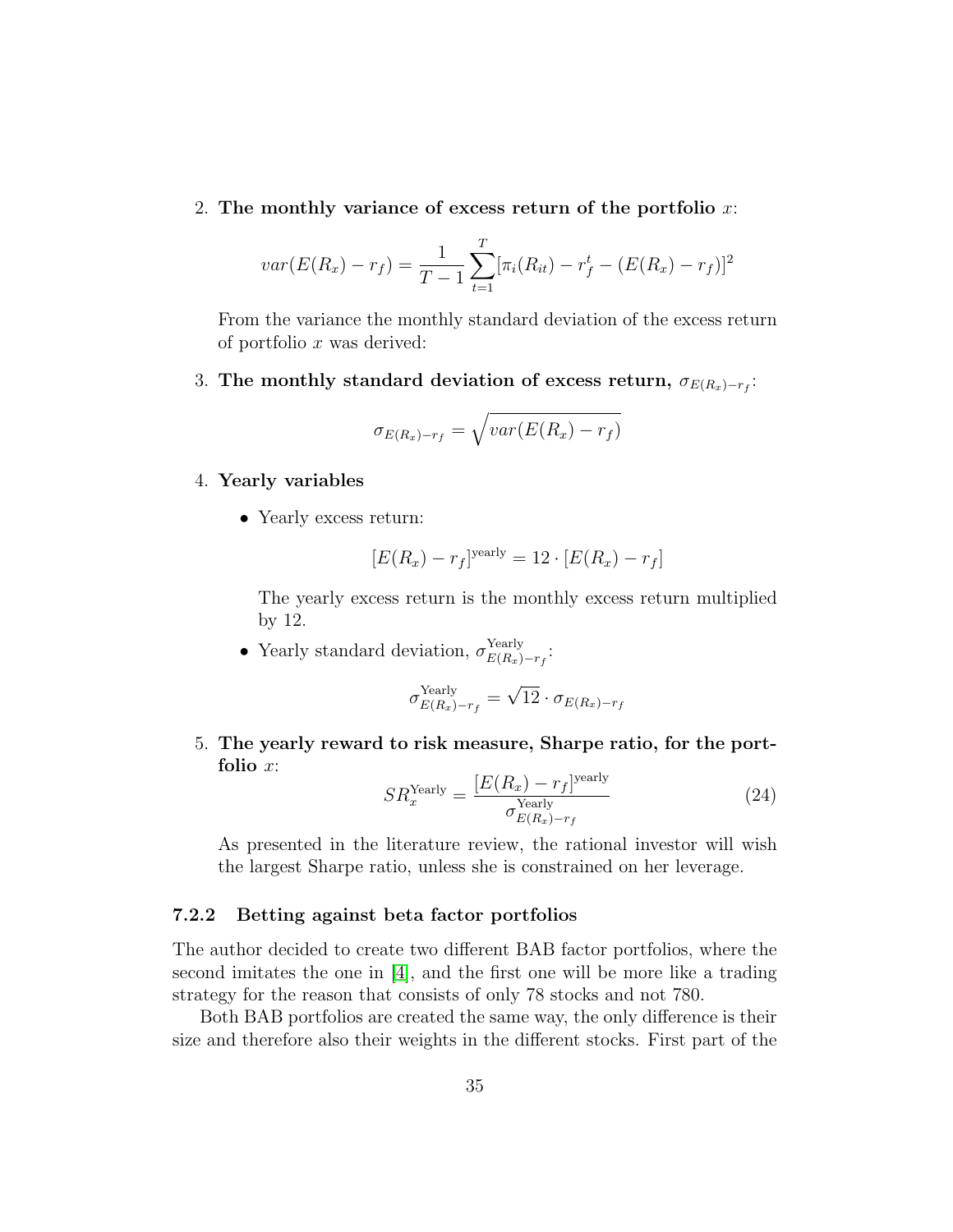construction is, the same as in the equally weighted portfolio, to rank the different according to their beta value.

The first and smaller one will go long in the decile of stocks with *lowest* beta values, and go short in the decile of stocks with highest beta values. While the second will separate the entire stock data-set into two, and then short the half with the higher beta values and go long in the half with lower beta values.

The long portfolio are called L for low beta portfolios. As both L portfolios are formed the same way, the smaller one can be used as an example to explain both of them at the same time.

After the ranking of the stocks by beta, it is needed to calculate the average beta for L portfolio:

$$
\beta_L^{\text{average}} = \frac{\sum_{i=1}^{N} \beta_i}{N}
$$

, where  $N$  is number of stocks in the chosen portfolio.

The same approach is used for the  $H$  portfolios which are the high beta portfolios.

|                          |       | L-variant H-variant |
|--------------------------|-------|---------------------|
| Portfolio with $N = 78$  | 0.317 | 1.874               |
| Portfolio with $N = 780$ | 0.637 | 1.359               |

Table 1: Average betas for the four BAB portfolios

Next step for L portfolios is to calculate the unadjusted weight, which is done by this approach:

$$
\pi_i^{\text{unadjusted in L}} = \frac{\beta_L^{\text{average}}}{\beta_i} \tag{25}
$$

The opposite approach is used for the  $H$  portfolios:

$$
\pi_i^{\rm unadjusted\ in\ H} = \frac{\beta_i}{\beta_H^{\rm average}}
$$

This approach gives a larger weight to a security with a lower (higher) beta in the  $L(H)$  portfolio.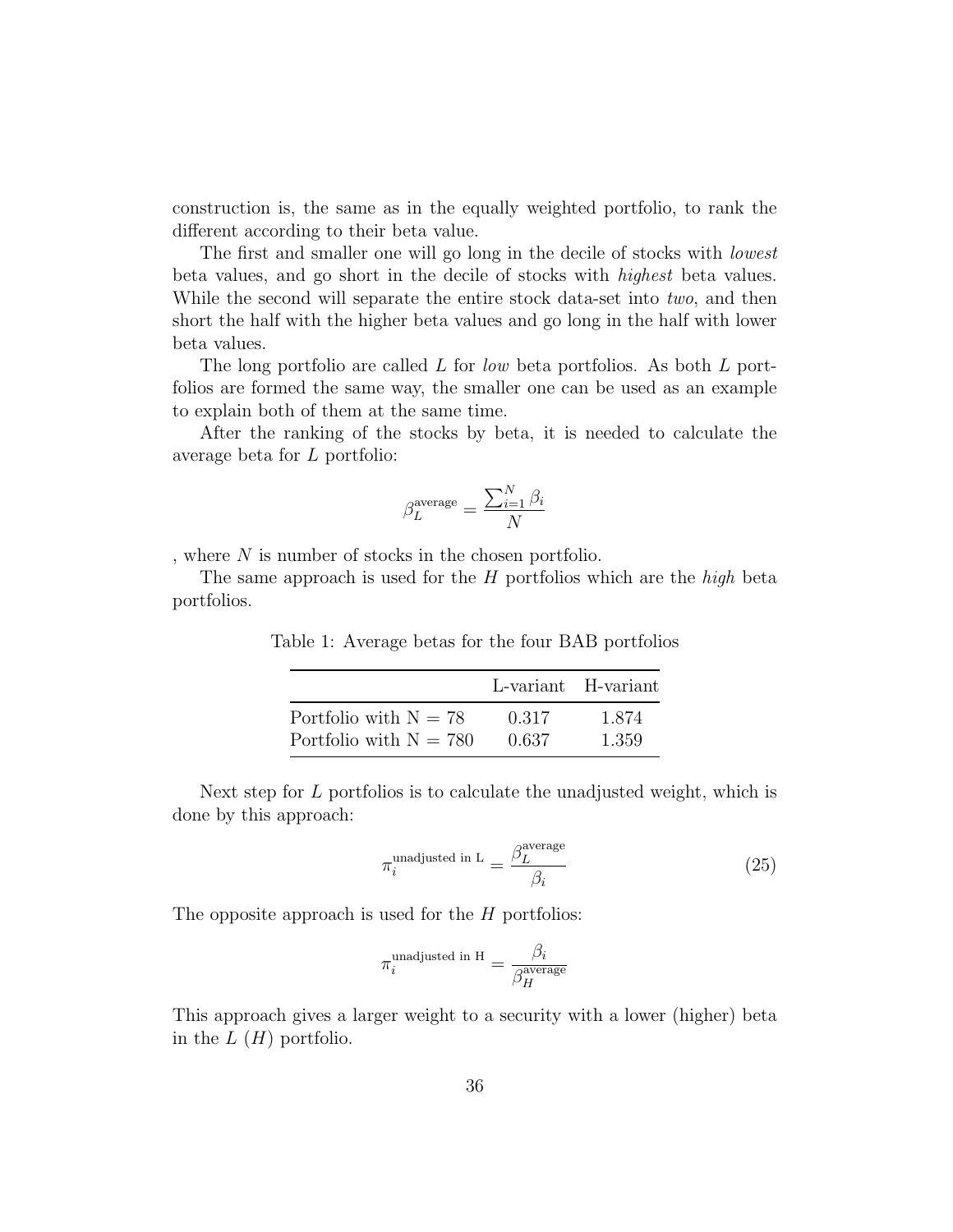The real weights in both portfolios are derived from the unadjusted weights by the following approach, e.g. for a security in the L portfolio:

$$
\pi_i^L = \frac{\pi_i^{\text{unadjusted in L}}}{\sum \pi_i^{\text{unadjusted in L}}}
$$

This approach makes sure that the weights sum up to 1.

The beta of the portfolio is now being calculated, and this beta deviates from the average, because the portfolio is not equally weighted:

$$
\beta_L = \sum \beta_i \pi_i^L
$$

It can be seen that beta of the portfolio is a weighted average of the beta of the securities within the portfolio. The same approach is used for the H portfolios.

The beta values for all the  $L$  and  $H$  portfolios can be seen in the next table: It can be seen that the smaller one is more extreme in both cases.

Table 2: The weighted betas of the four portfolios

|                          |       | L-variant H-variant |
|--------------------------|-------|---------------------|
| Portfolio with $N = 78$  | 0.294 | 1.902               |
| Portfolio with $N = 780$ | 0.541 | 1.437               |

The  $L$  portfolio with the smaller  $N$  has a lower beta value than the other one, and the  $H$  portfolio with the smaller  $N$  has a higher beta value than the other one.

Now all four portfolios have to re-leveraged, so their beta values are all equal to 1, and thereby the short position in the  $H$  portfolio and the long position in the L portfolio will be equal to a beta of 0, i.e. the BAB portfolio construction will be market neutral by construction. The re-leverage factor,  $\Theta$ , can be expressed as following for L portfolios:

$$
\Theta_L = \frac{1}{\beta_L} \tag{26}
$$

By implication a  $\Theta$ -value that's lower than 1 will mean that H portfolio will have be to deleveraged until its beta is 1, while a Θ-value that's higher than 1 will mean the L portfolio will have to leveraged until its beta is 1.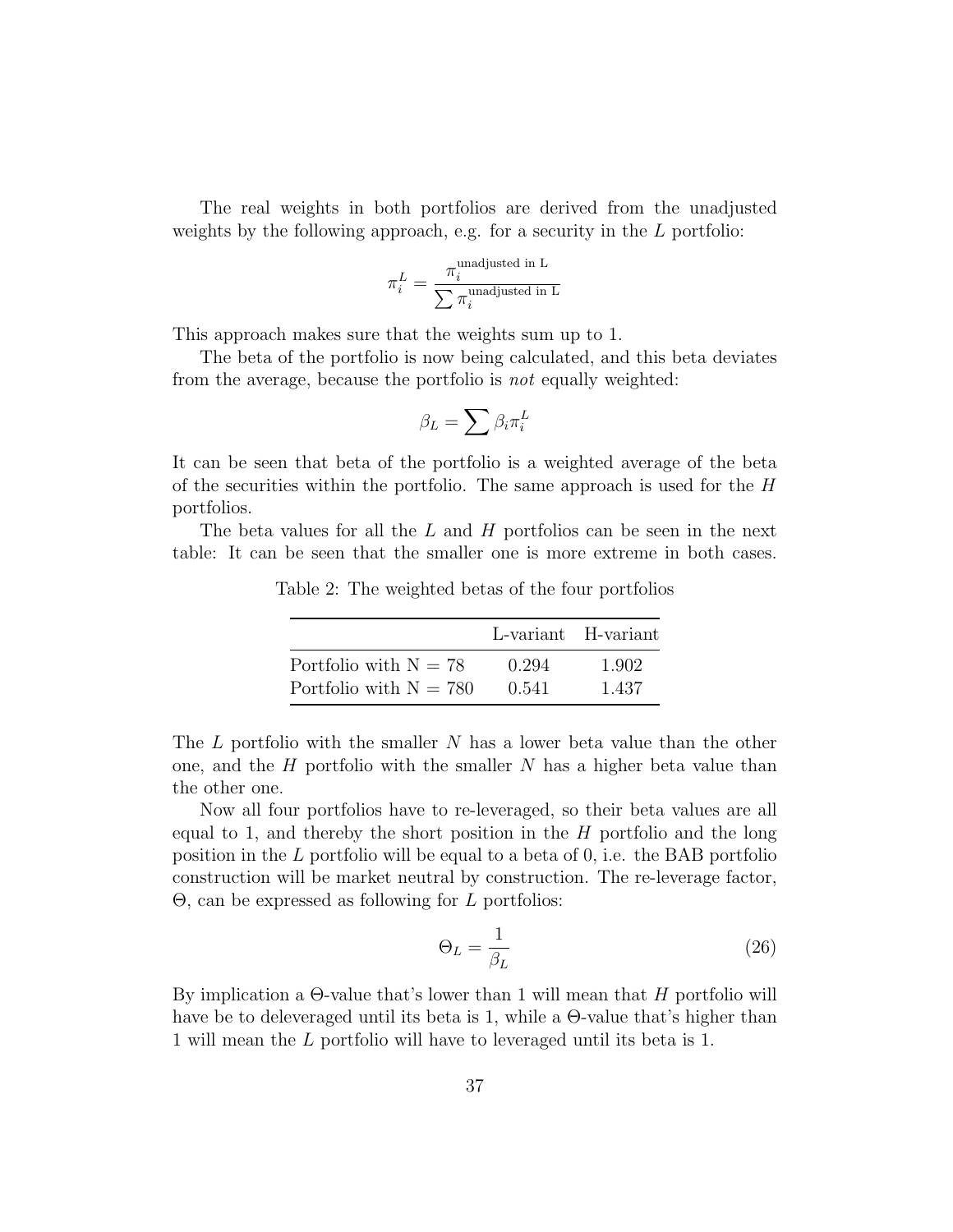It is now time to find to the beta-adjusted, and therefore finale, weights of each security in  $L$  and  $H$  portfolios. This is done by dividing the weights, e.g. in portfolio K, found by equation (19) by  $\Theta$ :

$$
\pi_i^{\text{Beta-adjusted in L}} = \frac{\pi_i^L}{\Theta_L} \tag{27}
$$

Those are the weights for  $L$  portfolio, and  $H$  portfolio is calculated in the same manner.

The construction of the expected return of L and H was made, so each of portfolios was self-financed. We use the notation  $\Pi_L$  for the weight in the L portfolio and  $\Pi_{r_f}$  for amount of the risk-free asset in the L after the leverage has been applied:

$$
\Pi_L = \sum \pi_i^{\text{Beta-adjusted in L}}
$$

And by construction the sum of  $\Pi_L$  and  $\Pi_{r_f}$  is 0, i.e. a self-financed portfolio has the weight of zero. From this the weight in the risk-free asset,  $\Pi_{r_f}$ , in finale construction can be derived:

$$
\Pi_{r_f} = 0 - \Pi_L
$$

The same method is used for the H portfolio.

The expected return for the L portfolio,  $E(R_L)$  is therefore:

$$
E(R_L) = \sum R_{it} \pi_i^{\text{Beta-adjusted in L}} + \Pi_L \cdot r_f^{\text{avr}}
$$

, where  $r_f^{avr}$  is the monthly average return on the risk-free asset<sup>[12](#page-38-0)</sup>. The BAB factor portfolio's expected return can calculated using this formula:

$$
E(R^{BAB}) = E(R_L) - E(R_H)
$$
\n(28)

The same approach was used to calculate the realized return in each time period, t. The author admits that this might differ from the approach used in  $|4|$ .

<span id="page-38-0"></span> $12$ This can be done, because the weights and the betas of all the securities are assumed to be constant over the entire time period.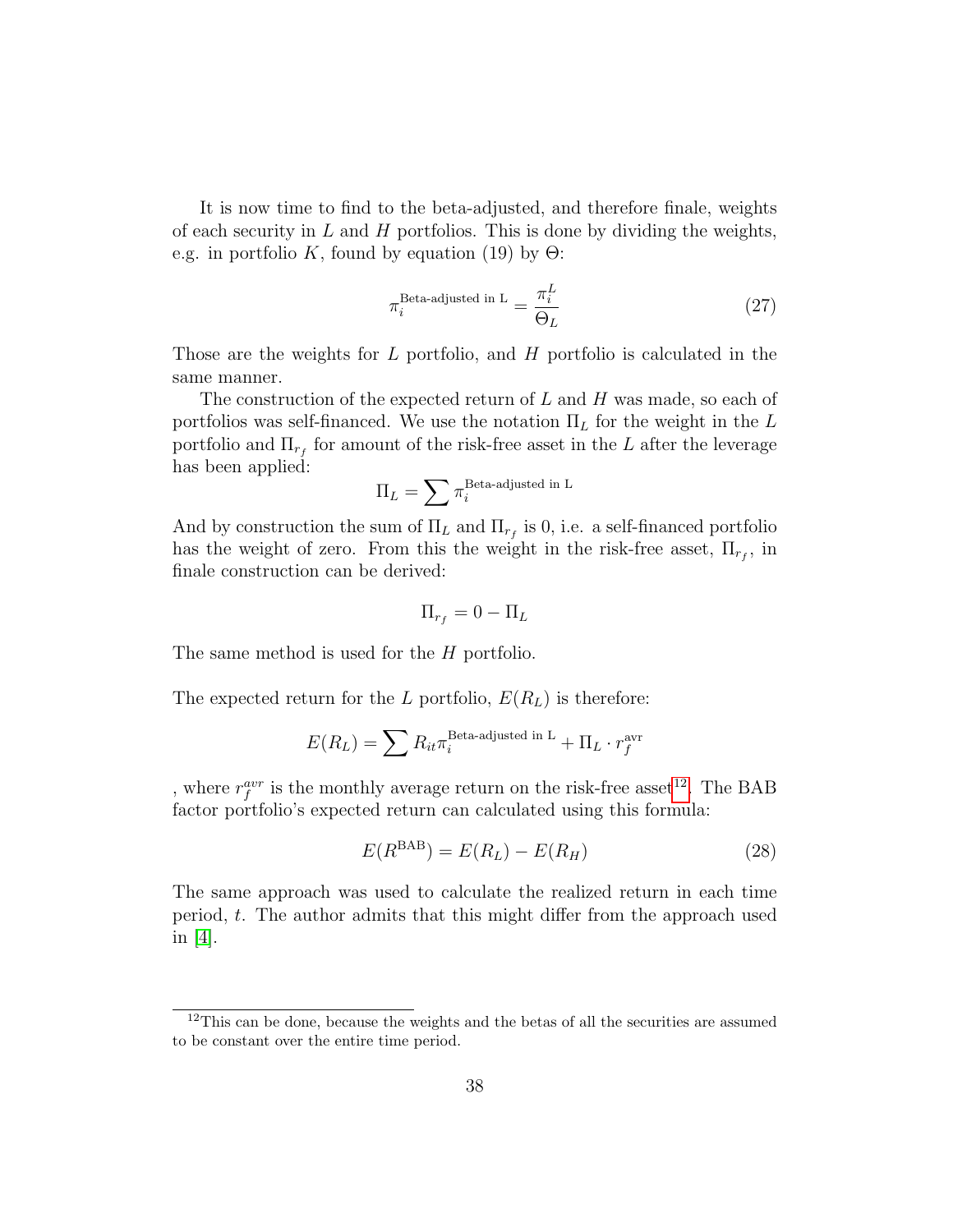# <span id="page-39-0"></span>8 Analysis & Empirical Results

It is now time to test the theoretical implications of the model of this thesis, which were stated in the subsection of 4.2.1 and 4.3.1. To refresh the mind of the reader, a short list of implications:

- 1. Securities, and therefore also portfolios, if sorted by beta, will have varying required returns, and thereby also have varying realized - and expected returns.
	- For more details, see subsection 4.2.1.
- 2. The BAB factor portfolios will yield a positive required return and therefore also a positive expected return.
	- For more details, see subsection 4.3.1.

### <span id="page-39-1"></span>8.1 The primary result of the regressions

All the test results were yielded from the portfolios created in the methodology part by one of the three asset pricing models described in the literature review. To refresh the mind of the reader, a short list of the three models are showed below:

- 1. The CAPM single factor regression: The excess return of the chosen portfolio is regressed on the excess return of the market portfolio.
- 2. The Fama French model three factor regression: The excess return of the chosen is regressed on the *three* factors:
	- The excess return of the market portfolio
	- The expected return of the Small Minus Big (SMB) portfolio
	- The expected return of the High Minus Low (HML) portfolio
- 3. The Carhart model four factor regression model: The excess return of the chosen is regressed on the *four* factors:
	- The excess return of the market portfolio
	- The expected return of the Small Minus Big (SMB) portfolio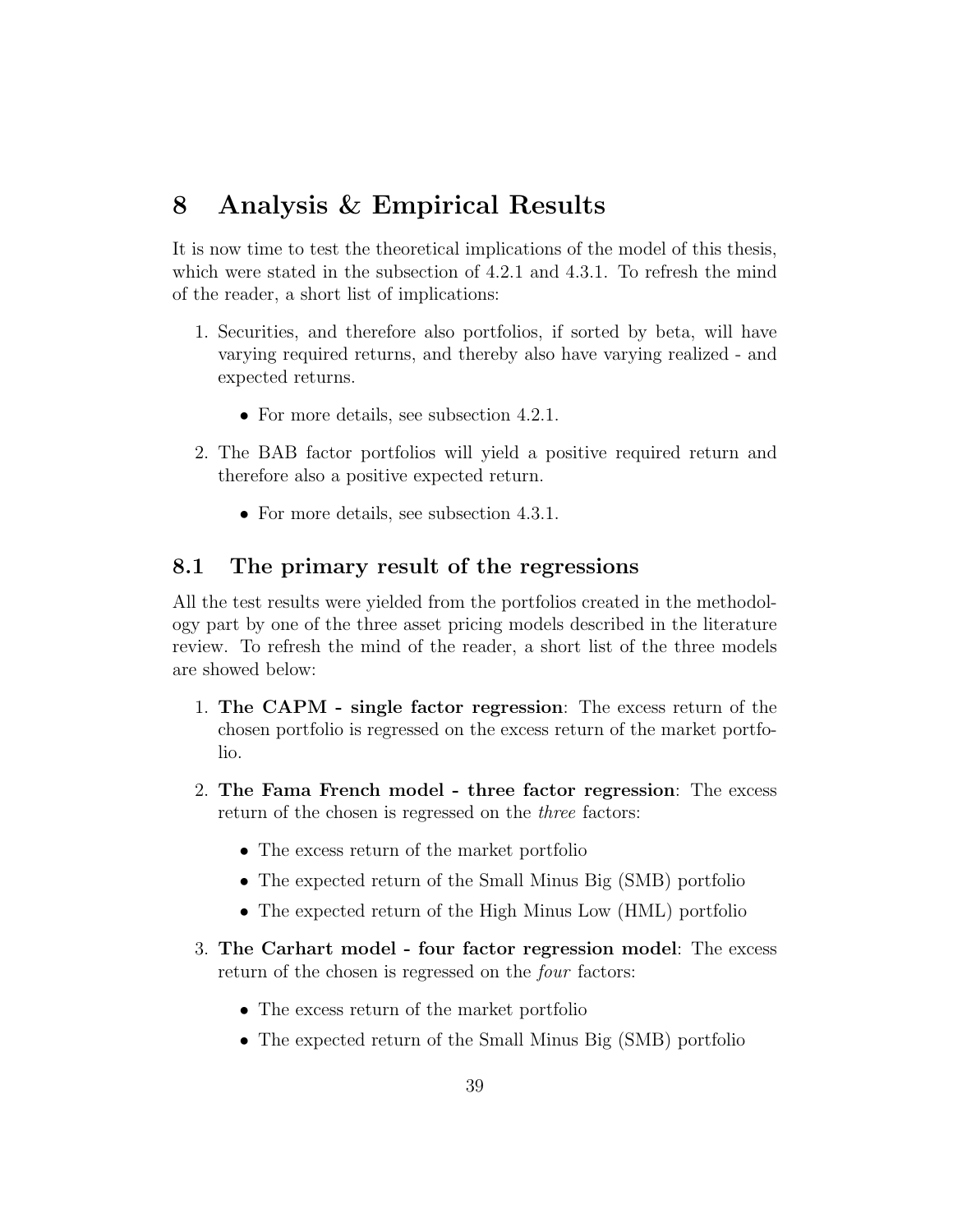- The expected return of the High Minus Low (HML) portfolio
- The expected return of the Momentum strategy

The three models will, from now on, be called: CAPM, 3 factor, and 4 factor. Table 3 reports the results of the single factor CAPM regression.

#### Table 3: The measures of the 12 portfolios

This table shows the Ex-ante beta values in the first column, which are the beta values of the each portfolio at formation. The beta Factor Loading is the beta value yielded from the CAPM regression. Volatility, Excess Returns, and Sharpe Ratio are all in yearly terms. The Sharpe Ratio, SR, is shown as a decimal, while Volatility and Excess Returns are shown in percentage

|                | $Ex$ -ante<br>$\beta$ | $\beta$ Factor Loading | Volatility | Excess Return | SR   |
|----------------|-----------------------|------------------------|------------|---------------|------|
| P <sub>1</sub> | 0.32                  | 0.32                   | 10.50      | 10.91         | 1.04 |
| P <sub>2</sub> | 0.52                  | 0.52                   | 12.61      | 11.66         | 0.92 |
| P <sub>3</sub> | 0.66                  | 0.66                   | 15.48      | 12.43         | 0.80 |
| P <sub>4</sub> | 0.79                  | 0.79                   | 17.25      | 13.11         | 0.76 |
| P <sub>5</sub> | 0.89                  | 1.68                   | 35.92      | 26.16         | 0.73 |
| P <sub>6</sub> | 0.99                  | 1.00                   | 19.76      | 12.03         | 0.61 |
| P7             | 1.12                  | 1.13                   | 23.40      | 12.55         | 0.54 |
| P <sub>8</sub> | 1.28                  | 1.30                   | 25.51      | 14.76         | 0.58 |
| P <sub>9</sub> | 1.49                  | 1.49                   | 29.22      | 15.65         | 0.54 |
| P10            | 1.87                  | 1.87                   | 36.71      | 17.04         | 0.46 |
| <b>BAB780</b>  | 0.00                  | 0.00                   | 12.10      | 11.64         | 0.96 |
| BAB78          | 0.00                  | 0.00                   | 29.73      | 27.77         | 0.93 |

The results are for the 12 portfolio formed in the methodology part. The 10 equally weighted portfolios are called from P1 to P10, where P1 is the portfolio with the lowest beta securities, and P10 is the portfolio with the highest beta securities. The BAB780 is the BAB factor portfolio, which was suggested in the [\[4\]](#page-45-1) by Frazzini and Pedersen. The BAB780 consists of all the 780 securities. The BAB78 is BAB factor-like portfolio, which only consists of the two times 78 securities, because it is formed of a long position in a L portfolio consisting of 78 securities and a short position in a H portfolio consisting of 78 securities.

To the results of the test, it can be seen that, except for P5, ex-ante beta values match beta factor loadings. That's fortunate. The author admits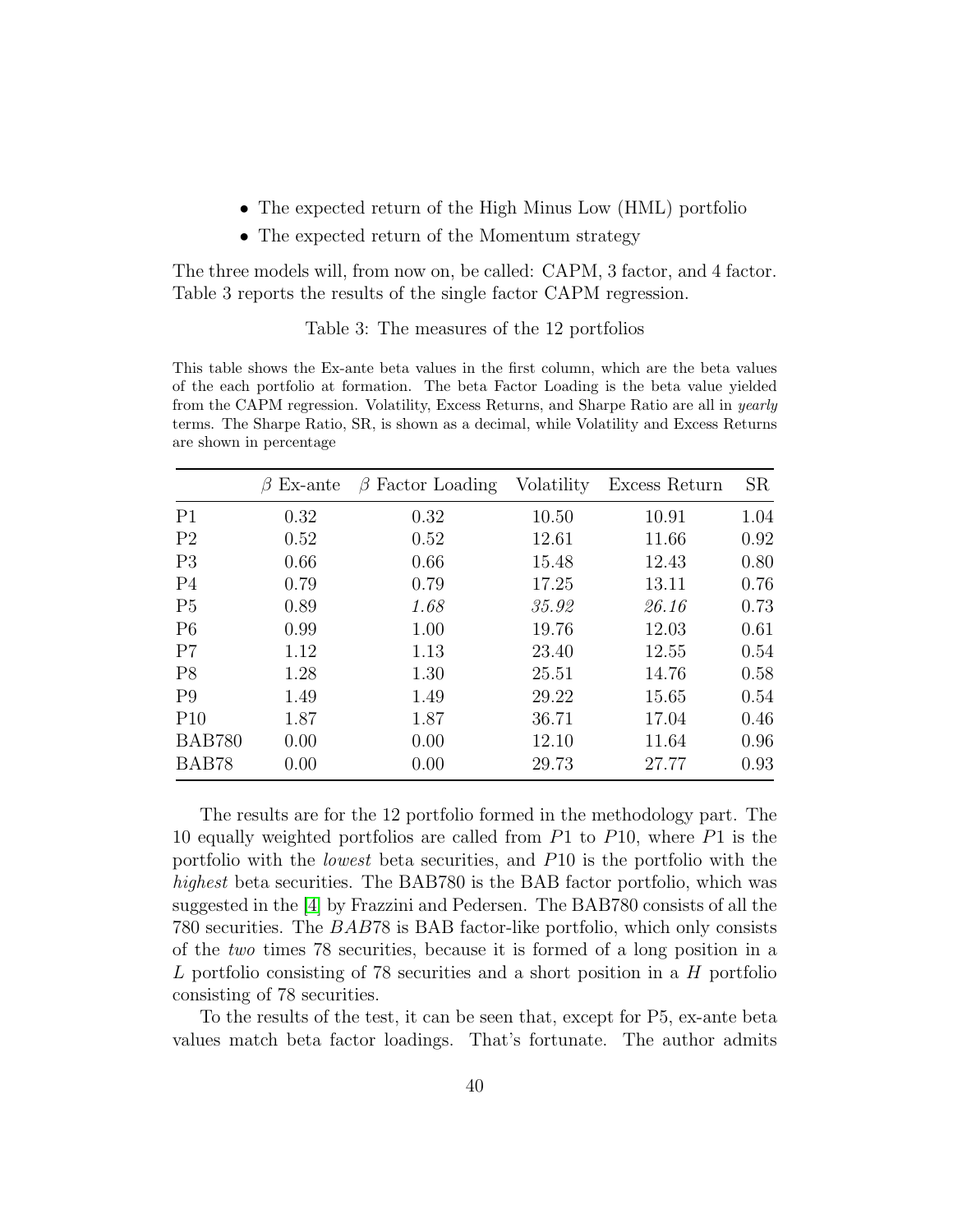after a longer investigation of P5, that the error is probably coming from the assumption that the betas of all assets are constant over time. For further analysis P5 might be included in tables and graphs, but it will have to *ignored*.

For the P portfolios the volatility and excess return is increased. That's in line with CAPM, because of the increasing beta values from P1 to P10. It is more interesting according to theory outlined in section 4.2 that the Sharpe ratio is declining as the beta values of the portfolio increase. This inverse relationship between the beta and the Sharpe ratio of the portfolio was suggested by the theory. So the empirical results are in line with the outlined theory.

Both the BAB factor portfolios do have beta factor loadings of zero due to the fact that the t-statistics at 5% percentage significance level is insignificant (for BAB780, t-statistics =  $-0.0488$ , and for BAB78, t-statistics =  $-0.0495$ ). The real BAB factor portfolio, i.e. the one similar to the one in the original paper (BAB780), has much lower volatility and excess return due to much lower leverage. BAB780 has a yearly Sharpe ratio of 0.96, while BAB78 has a yearly Sharpe ratio of 0.93.

In table 4 each of the portfolios' alpha according to the three asset pricing models are shown. The 3 factor - and 4 factor model both do a better job than the CAPM at explaining the returns of each portfolio, but the momentum factor does not clearly make a difference, so the 3 factor model's alphas are more or less the same as the 4 factor model for all the equally weighted portfolios.

For the BAB factor portfolios, both the large - and the small one, the four factor explains the alpha better than three factor model. As an investment the BAB78 looks like a very attractive investment due to its alpha of 1.78% in the four factor model. It could also been seen as factor portfolio, and in that regard it does a much better job than the bigger BAB780, because if a factor portfolio generates an alpha according to an old factor model, it means that the factor(s) are not in themselves efficient. A model adding the BAB78 might be better at explaining the cross-variation in returns.

All the alphas of the BAB factors are significant across all models, so the theoretical prediction is correct: The BAB factor portfolios will generate a positive return, which breaks all the models, because the BAB factor portfolios are market-neutral and self-financed.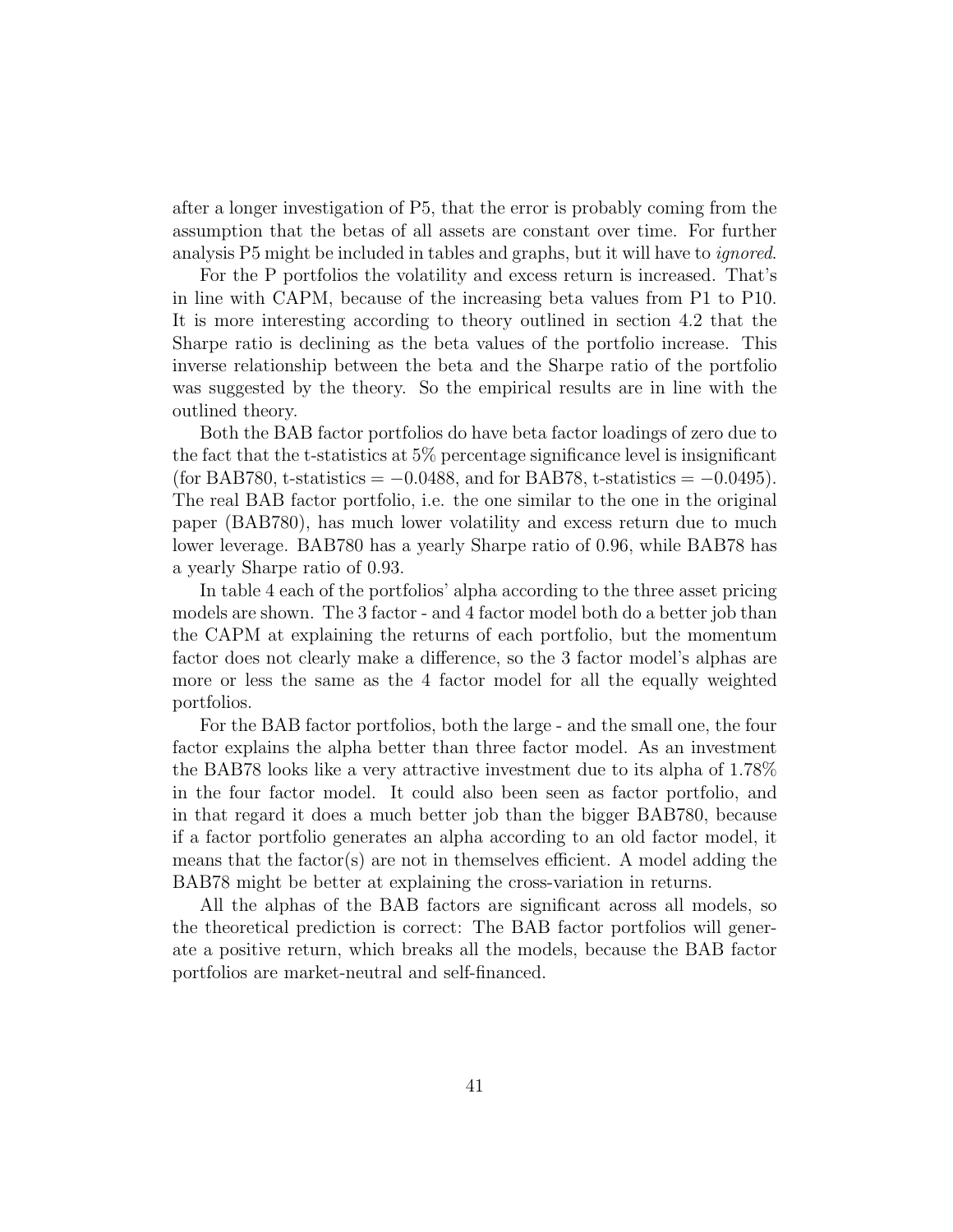|  |  |  |  |  |  | Table 4: All alphas for the 12 portfolios in the 3 models |  |  |  |  |
|--|--|--|--|--|--|-----------------------------------------------------------|--|--|--|--|
|--|--|--|--|--|--|-----------------------------------------------------------|--|--|--|--|

The second column shows the monthly alphas of each portfolio according the single factor regression, the third column shows the monthly alpha of each portfolio according to the Fama French 3 factor model, and the fourth column shows the monthly alpha of each portfolio according to the Carhart 4 factor model. Beneath the alpha values the t-stastitics can be seen. If the alpha is significant, it is highlighted in bold letters.

|                | Alpha (CAPM) | Alpha $(3 \text{ factor})$ | Alpha (4 factor) |
|----------------|--------------|----------------------------|------------------|
| P <sub>1</sub> | 0.74         | 0.58                       | 0.57             |
|                | (3.52)       | (4.23)                     | (3.62)           |
| P <sub>2</sub> | 0.69         | 0.50                       | 0.52             |
|                | (3.2)        | (3.81)                     | (3.12)           |
| P <sub>3</sub> | 0.68         | 0.44                       | 0.47             |
|                | (2.54)       | (3.13)                     | (2.41)           |
| P <sub>4</sub> | 0.66         | 0.39                       | 0.44             |
|                | (2.46)       | (2.95)                     | (2.18)           |
| P <sub>5</sub> | 1.27         | 0.74                       | 0.86             |
|                | (2.41)       | (2.78)                     | (2.06)           |
| P <sub>6</sub> | 0.46         | 0.22                       | 0.31             |
|                | (1.77)       | (2.05)                     | (1.23)           |
| P7             | 0.43         | 0.14                       | 0.26             |
|                | (1.11)       | (1.51)                     | (0.6)            |
| P <sub>8</sub> | 0.53         | 0.22                       | 0.37             |
|                | (1.68)       | (1.83)                     | (0.94)           |
| P <sub>9</sub> | 0.49         | 0.16                       | 0.36             |
|                | (1.45)       | (1.52)                     | (0.61)           |
| P10            | 0.40         | $-0.02$                    | 0.28             |
|                | (0.92)       | (0.98)                     | $(-0.07)$        |
| <b>BAB780</b>  | 0.97         | 0.82                       | 0.72             |
|                | (4.25)       | (3.66)                     | (3.26)           |
| BAB78          | 2.32         | 2.01                       | 1.78             |
|                | (4.13)       | (3.60)                     | (3.23)           |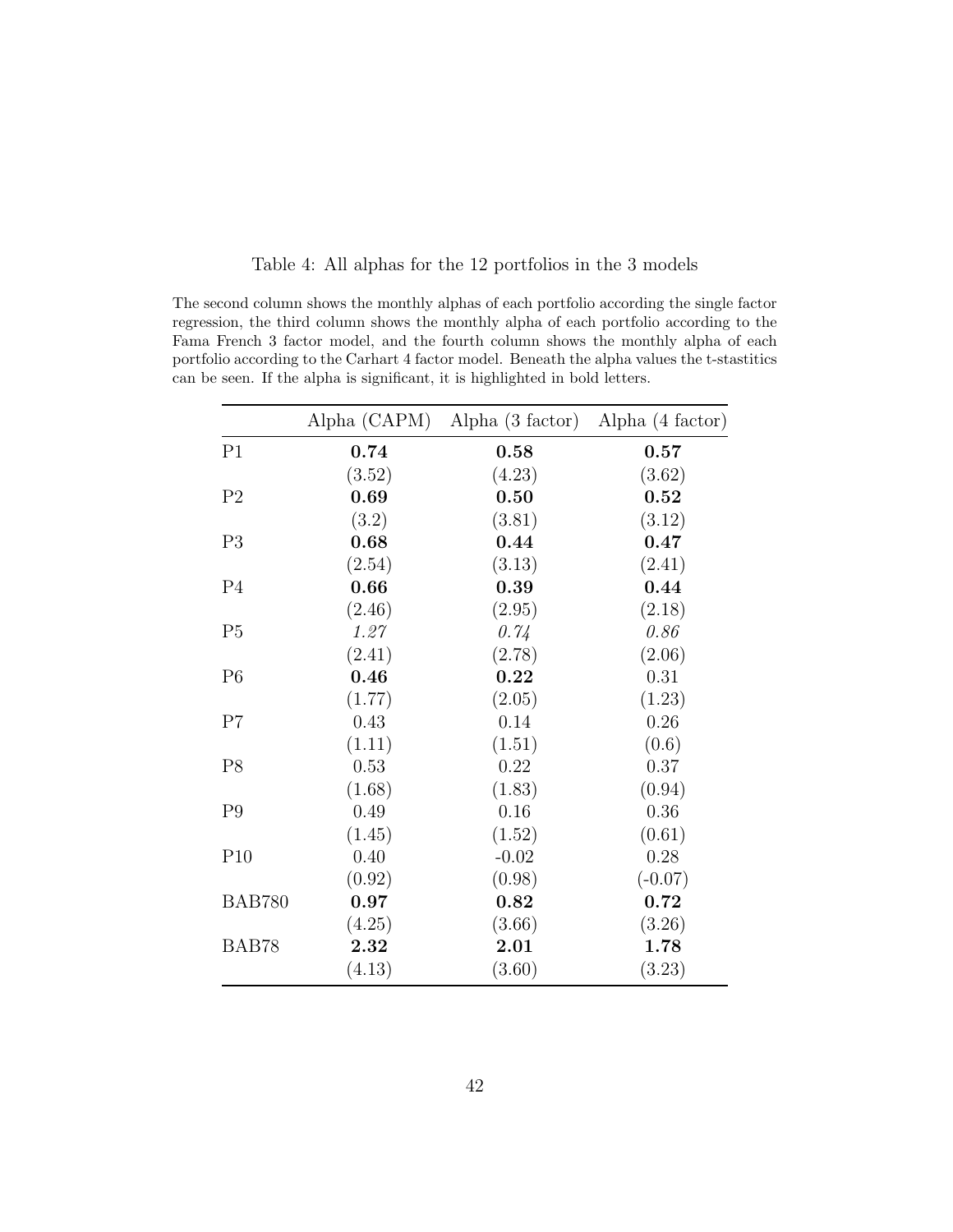# <span id="page-43-0"></span>9 Conclusion

The theoretical model predicted that a portfolio with a lower beta would earn a higher alpha, because of the constraint on leverage that some of the agents of economy suffered from. This would result in the SML of this model economy having a larger intercept, i.e. a larger alpha, and a smaller slope, i.e. a lower excess return on the market portfolio. The model also differed from the CAPM in regard to the choice of market portfolio. While the CAPM model uses the tangency portfolio, the model of the thesis has a market portfolio, which is riskier than the tangency portfolio, because the constrained agents, i.e. having a higher  $\psi_t^i$ , would invest their limited capital in riskier assets. The unconstrained agents would still invest in the tangency portfolio because of their ability to lever up the Sharpe ratio to match their appetite for risk.

It also predicted that the BAB factor portfolios would earn a positive return, even though they are constructed to be market-neutral, i.e. having a beta of zero, and be self-financed, i.e. the sum of the portfolio weights equal to zero.

The empirical results was in line with the theoretical predictions. Over the 10 equally weighted portfolios both the Sharpe ratio and the alphas were inverse related to the beta of the portfolio. The excess return on the market was still positive, so a higher beta of the equally weighted portfolio still meant a higher expected return and volatility but at a lower Sharpe. The smaller of the two BAB factor portfolio earned a monthly alpha of 1.78% in the four factor model, and the larger one earned a monthly alpha of 0.72%, so the self-financed market-neutral portfolios did beat the market.

So the rational investor would have wanted to construct this BAB78 portfolio by shorting the 78 securities with the highest betas according to their betas, so the securities with the highest beta would be shorted most. This construction would then be levered down, so it had a beta of one. Then the investor would go long in the 78 securities with the lowest betas, again the investor would weight them according to their betas. This long portfolio would then have to levered up to a beta of one. Both portfolios, unlike in the study by Frazzini and Pedersen, were made self-financed. The entire construction is also self-financed and market-neutral. The investor's only limits would be her margin constraint and wealth.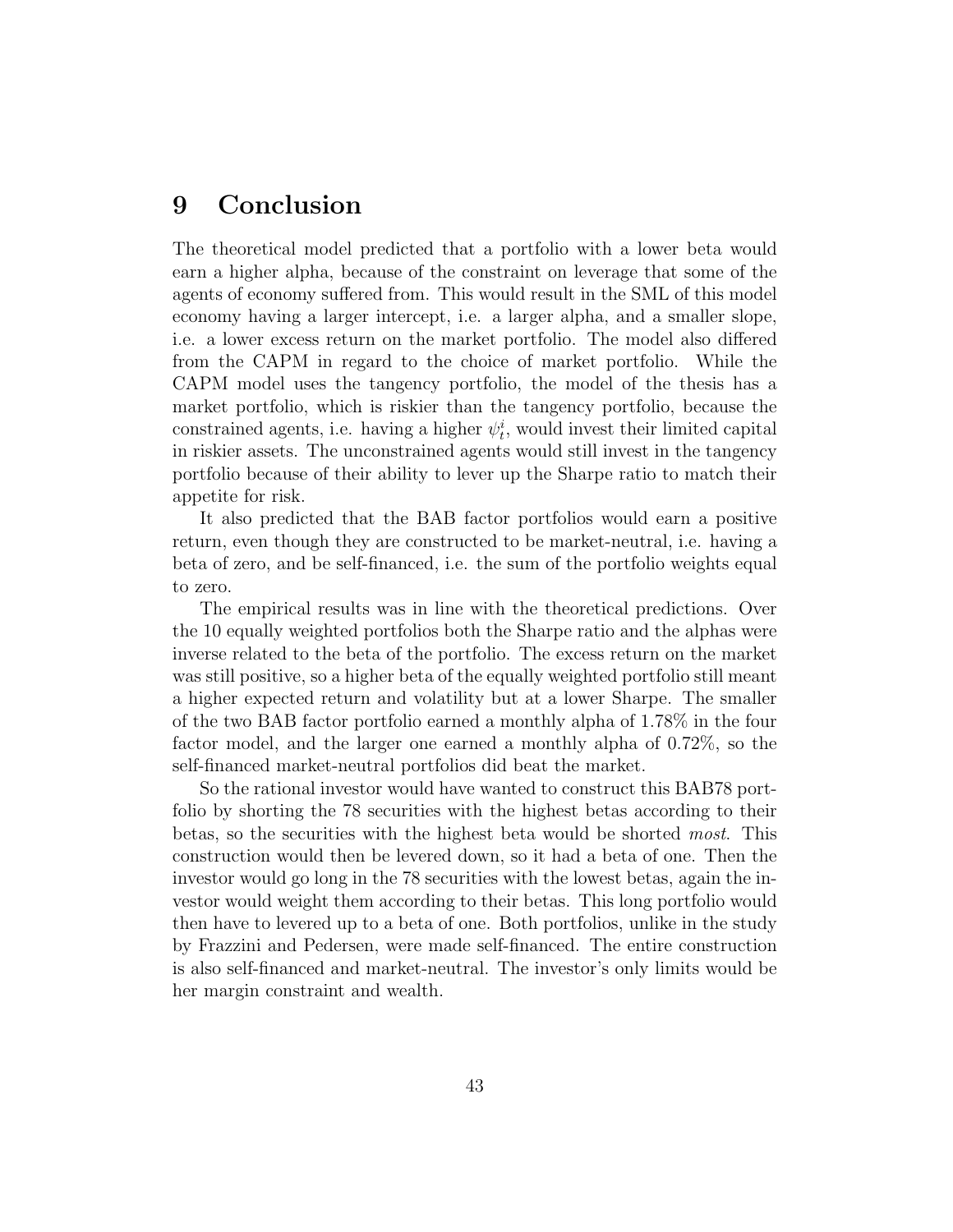# <span id="page-44-0"></span>10 Limitations & Future Research

### <span id="page-44-1"></span>10.1 Limitations

The assumption of the securities having constant betas and weights over time made the conclusions drawn from the analysis impossible to generalize. This error would have to undone if the conclusions of this thesis or future research should be able to reveal whether the conclusions in [\[4\]](#page-45-1) by Frazzini and Pedersen was correct or incorrect.

The very small data-set adds to injury, because of the imprecise beta values from the regressions, and the lack of a rolling estimation period before a formation period like the approach used in [\[5\]](#page-45-8) by Jegadeesh and Titman. The approach used in this thesis is unrealistic, because the estimation - and formation period is the same. From a real world perspective there has to be a formation period, where the agents have the realized returns, so they can form the portfolios and then hold them into the next period, before then recalculating the betas and reforming the portfolios and their weights in the different securities once again.

### <span id="page-44-2"></span>10.2 Future Research

First of all the study should be redone with a larger data-set and a beta regressions in a rolling estimation window before the formation of the portfolio window.

It would be interesting to expand the model. The expansion should focus on modelling the funding tightness,  $\psi_t$ , i.e. the level of constraint on agents' leverage. This could maybe be achieved by modelling periods of heavy tightness after extreme volatile time periods, e.g. the financial crisis, by use of the implied volatility on options on the market index.

It would also be interesting to investigate the last three propositions in original paper by Frazzini and Pedersen. The author admits that the data-set is out of the scope of a master's thesis, unless the sources that the original paper used would hand the author the data freely. If that would be possible, it would be interesting to develop new and more advanced trading strategies after the replication of the original paper was completed.